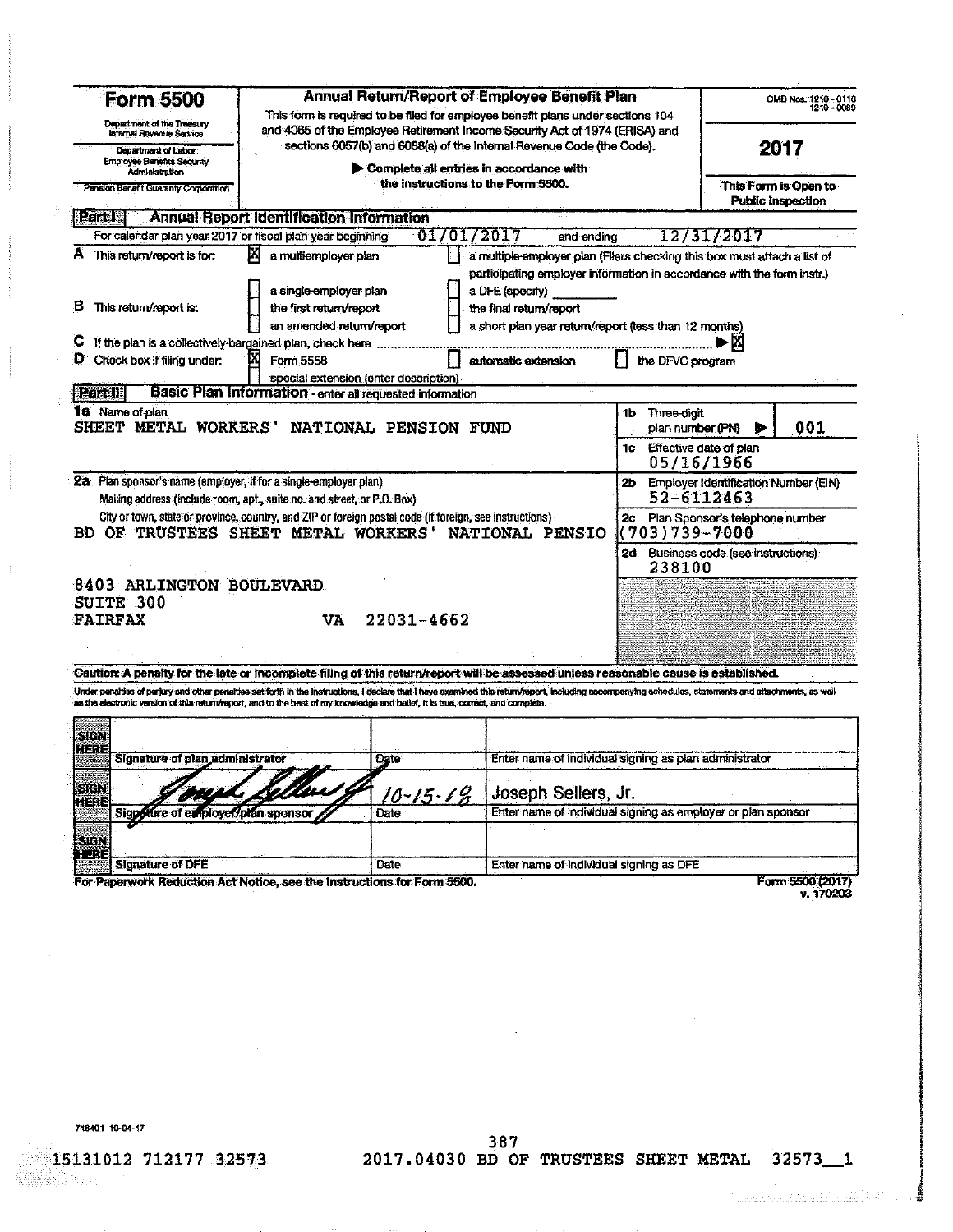|    | Form 5500 (2017)                                                                                                                                            |                            |                   |           |   | Page 2                                             |                |        |                  |
|----|-------------------------------------------------------------------------------------------------------------------------------------------------------------|----------------------------|-------------------|-----------|---|----------------------------------------------------|----------------|--------|------------------|
|    | 3a Plan administrator's name and address X Same as Plan Sponsor                                                                                             |                            |                   |           |   | <b>3b</b> Administrator's EIN                      |                |        |                  |
|    |                                                                                                                                                             |                            |                   |           |   | 3c Administrator's telephone number                |                |        |                  |
|    |                                                                                                                                                             |                            |                   |           |   |                                                    |                |        |                  |
|    |                                                                                                                                                             |                            |                   |           |   |                                                    |                |        |                  |
| 4  | If the name and/or EIN of the plan sponsor or the plan name has changed since the last return/report filed for this plan,                                   |                            |                   |           |   |                                                    |                | 4b EIN |                  |
|    | enter the plan sponsor's name, EIN, the plan name and the plan number from the last return/report:                                                          |                            |                   |           |   |                                                    |                |        |                  |
|    | a Sponsor's name                                                                                                                                            |                            |                   |           |   |                                                    |                | 4d PN  |                  |
|    | C Plan Name                                                                                                                                                 |                            |                   |           |   |                                                    |                |        |                  |
| 5  | Total number of participants at the beginning of the plan year                                                                                              |                            |                   |           |   |                                                    | 5              |        | 138,096          |
| 6  | Number of participants as of the end of the plan year unless otherwise stated (welfare plans complete only lines                                            |                            |                   |           |   |                                                    |                |        |                  |
|    | 6a(1), 6a(2), 6b, 6c, and 6d).                                                                                                                              |                            |                   |           |   |                                                    |                |        |                  |
|    |                                                                                                                                                             |                            |                   |           |   |                                                    | 6a(1)<br>6a(2) |        | 57,295           |
|    |                                                                                                                                                             |                            |                   |           |   |                                                    | 6b             |        | 58,840<br>38,996 |
|    |                                                                                                                                                             |                            |                   |           |   |                                                    | 6c             |        | 32,984           |
|    |                                                                                                                                                             |                            |                   |           |   |                                                    | 6d             |        | 130,820          |
|    | e Deceased participants whose beneficiaries are receiving or are entitled to receive benefits                                                               |                            |                   |           |   |                                                    | 6e             |        | 7,635            |
| t  |                                                                                                                                                             |                            |                   |           |   |                                                    | 6f             |        | 138,455          |
| g. | Number of participants with account balances as of the end of the plan year (only defined contribution plans                                                |                            |                   |           |   |                                                    |                |        |                  |
|    |                                                                                                                                                             |                            |                   |           |   |                                                    | 6g             |        |                  |
|    | $\hbar$ Number of participants who terminated employment during the plan year with accrued benefits that were                                               |                            |                   |           |   |                                                    |                |        |                  |
|    |                                                                                                                                                             |                            |                   |           |   |                                                    | 6h             |        |                  |
| 7. | Enter the total number of employers obligated to contribute to the plan (only multiemployer plans complete<br>this item                                     |                            |                   |           |   |                                                    | 7              |        | 3.742            |
|    | 8a If the plan provides pension benefits, enter the applicable pension feature codes from the List of Plan Characteristics Codes in the instructions:       |                            |                   |           |   |                                                    |                |        |                  |
| 1B | 1E                                                                                                                                                          |                            |                   |           |   |                                                    |                |        |                  |
|    |                                                                                                                                                             |                            |                   |           |   |                                                    |                |        |                  |
|    | <b>b</b> If the plan provides welfare benefits, enter the applicable welfare feature codes from the List of Plan Characteristics Codes in the instructions: |                            |                   |           |   |                                                    |                |        |                  |
|    |                                                                                                                                                             |                            |                   |           |   |                                                    |                |        |                  |
| 9a | Plan funding arrangement (check all that apply)                                                                                                             |                            |                   |           |   | 9b Plan benefit arrangement (check all that apply) |                |        |                  |
|    | <b>IX</b><br>Insurance<br>(1)                                                                                                                               | (1)                        | 龱                 | Insurance |   |                                                    |                |        |                  |
|    | (2)<br>Code section 412(e)(3) insurance contracts                                                                                                           | (2)                        |                   |           |   | Code section 412(e)(3) insurance contracts         |                |        |                  |
|    | M<br>(3)<br>Trust                                                                                                                                           | (3)                        | 龱                 | Trust     |   |                                                    |                |        |                  |
|    | (4)<br>General assets of the sponsor                                                                                                                        | (4)                        |                   |           |   | General assets of the sponsor                      |                |        |                  |
| 10 | Check all applicable boxes in 10a and 10b to indicate which schedules are attached, and, where indicated, enter the number attached.<br>(See instructions)  |                            |                   |           |   |                                                    |                |        |                  |
|    | a Pension Schedules                                                                                                                                         | <b>b</b> General Schedules |                   |           |   |                                                    |                |        |                  |
|    | X<br>(Retirement Plan Information)<br>(1)<br>R                                                                                                              | (1)                        | $\mathbf{\Sigma}$ |           | н | (Financial Information)                            |                |        |                  |
|    | ×<br>MB (Multiemployer Defined Benefit Plan and Certain Money<br>(2)                                                                                        | (2)                        |                   |           | ŧ | (Financial Information · Small Plan)               |                |        |                  |
|    | Purchase Plan Actuarial Information) - signed by the plan                                                                                                   | (3)                        | 区                 | 3,        | А | (Insurance Information)                            |                |        |                  |
|    | actuary                                                                                                                                                     | (4)                        | X                 |           | C | (Service Provider Information)                     |                |        |                  |

(3) SB (Single-Employer Defined Benefit Plan Actuarial Information) - signed by the plan actuary

| (1) |  | н | (Financial Information)              |
|-----|--|---|--------------------------------------|
| (2) |  |   | (Financial Information · Small Plan) |
| (S) |  | А | (Insurance Information)              |
| (4) |  | С | (Service Provider Information)       |
| (5) |  | D | (DFE/Participating Plan Information) |
| (6) |  | G | (Financial Transaction Schedules)    |
|     |  |   |                                      |

718402 10-04-17

 $\sim 10$ 

21561015 712177 32573

 $\mathcal{L}_{\mathcal{A}}$ 

 $32573 - 1$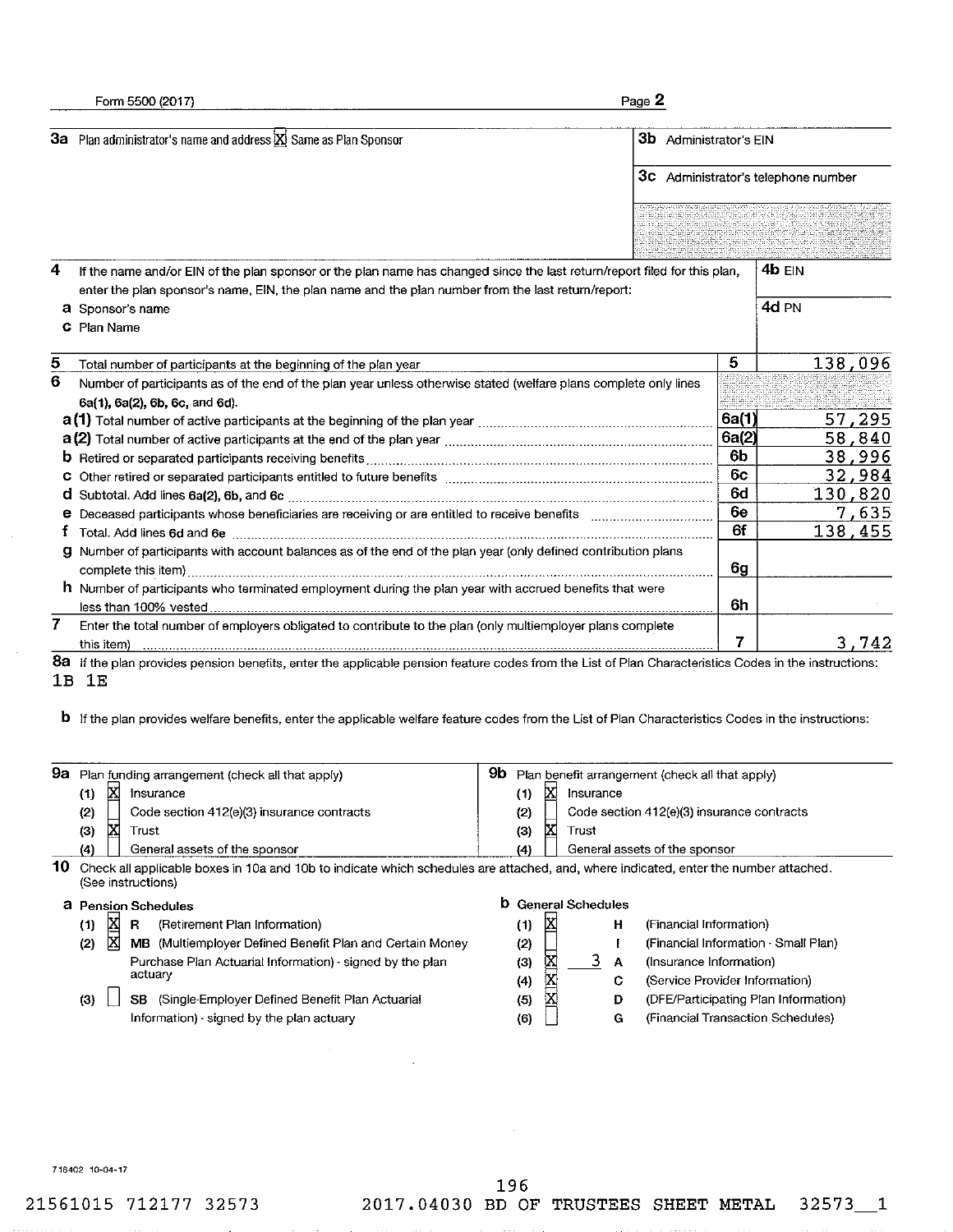| Part III | Form M-1 Compliance Information (to be completed by welfare benefit plans)                                                                                                                                                                                                                                                                                                                                         |    |
|----------|--------------------------------------------------------------------------------------------------------------------------------------------------------------------------------------------------------------------------------------------------------------------------------------------------------------------------------------------------------------------------------------------------------------------|----|
|          | 11a If the plan provides welfare benefits, was the plan subject to the Form M-1 filing requirements during the plan year? (See instructions and 29<br>CFR 2520.101-2.) $\frac{1}{2}$ $\frac{1}{2}$ $\frac{1}{2}$ Yes<br><b>No</b><br>If "Yes" is checked, complete lines 11b and 11c.                                                                                                                              |    |
|          | 11b Is the plan currently in compliance with the Form M-1 filing requirements? (See instructions and 29 CFR 2520.101-2.)<br>Yes                                                                                                                                                                                                                                                                                    | No |
|          | 11c Enter the Receipt Confirmation Code for the 2017 Form M-1 annual report. If the plan was not required to file the 2017 Form M-1 annual report,<br>enter the Receipt Confirmation Code for the most recent Form M-1 that was required to be filed under the Form M-1 filing requirements. (Failure<br>to enter a valid Receipt Confirmation Code will subject the Form 5500 filing to rejection as incomplete.) |    |

Receipt Confirmation Code \_\_\_\_\_\_\_\_\_\_\_\_\_\_\_\_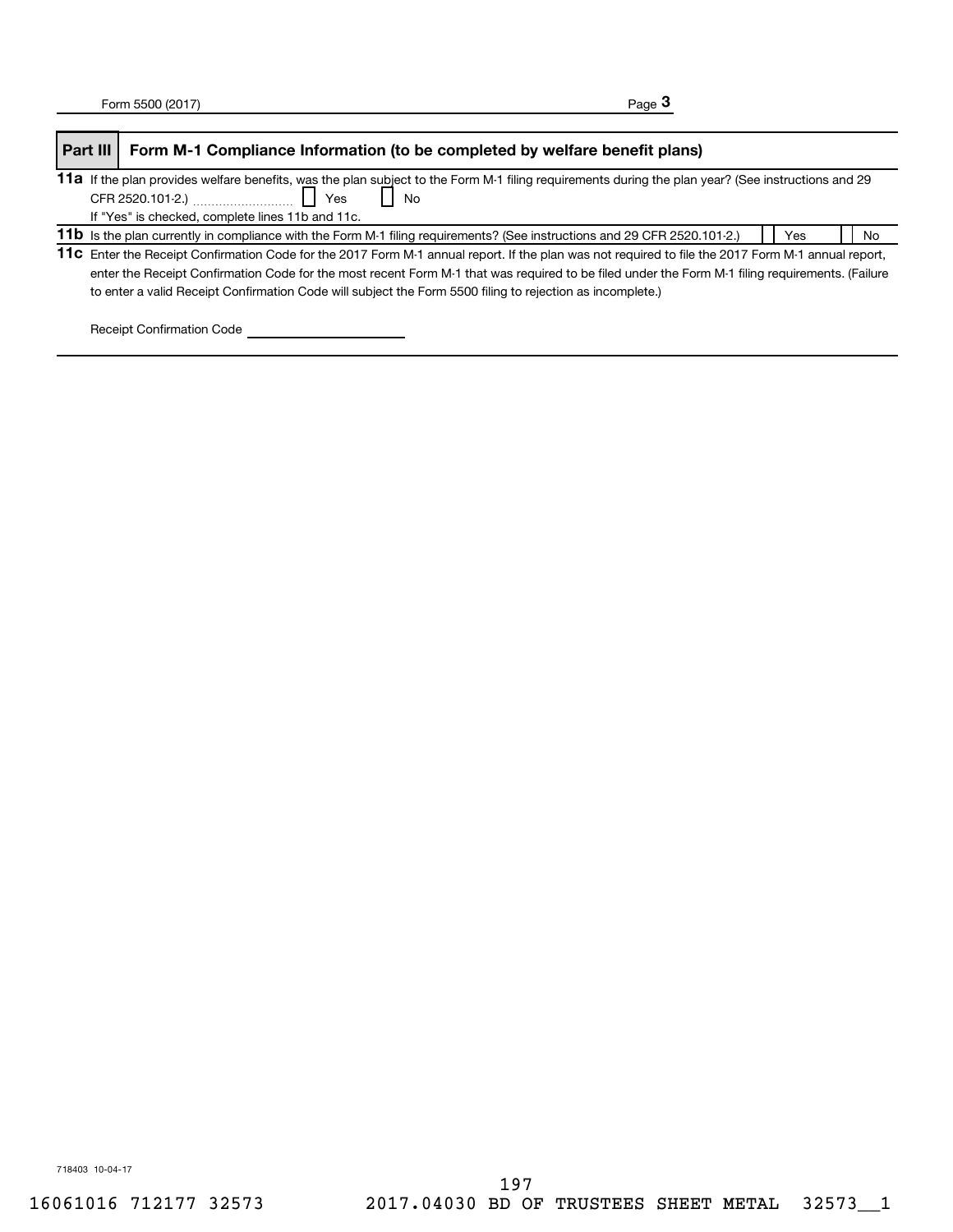| <b>SCHEDULE A</b> |  |
|-------------------|--|
|                   |  |

**(Form 5500)**

Department of the Treasury

Internal Revenue Service

Department of Labor Employee Benefits Security Administration

**| File as an attachment to Form 5500.**

This schedule is required to be filed under section 104 of the Employee Retirement Income Security Act of 1974 (ERISA).

**Insurance Information**

OMB No. 1210-0110

| Pension Benefit Guaranty Corporation                      | This Form is Open to<br><b>Public Inspection</b> |            |                                 |        |
|-----------------------------------------------------------|--------------------------------------------------|------------|---------------------------------|--------|
| For calendar plan year 2017 or fiscal plan year beginning | 01/01/2017                                       | and ending | 12/31/2017                      |        |
| <b>A</b> Name of plan                                     | SHEET METAL WORKERS' NATIONAL PENSION FUND       | В          | Three-digit<br>plan number (PN) | 001    |
|                                                           |                                                  |            |                                 |        |
| ⌒<br>$\sim$<br>                                           | ----                                             | n.         |                                 | $\sim$ |

|                                                                                                                                       | C Plan sponsor's name as shown on line 2a of Form 5500 |  | Employer Identification Number (EIN)<br>D |  |  |  |            |  |  |
|---------------------------------------------------------------------------------------------------------------------------------------|--------------------------------------------------------|--|-------------------------------------------|--|--|--|------------|--|--|
|                                                                                                                                       | BD OF TRUSTEES SHEET METAL WORKERS' NATIONAL PENSIO    |  |                                           |  |  |  | 52-6112463 |  |  |
| <b>Part I</b><br><b>Information Concerning Insurance Contract Coverage, Fees, and Commissions</b> Provide information for each        |                                                        |  |                                           |  |  |  |            |  |  |
| contract on a separate Schedule A. Individual contracts grouped as a unit in Parts II and III can be reported on a single Schedule A. |                                                        |  |                                           |  |  |  |            |  |  |
| Coverage Information:                                                                                                                 |                                                        |  |                                           |  |  |  |            |  |  |

**(a)** Name of insurance carrier

## AETNA

|                |                                                                                                                                                                                             | (c) NAIC | (d) Contract or                      |                               | (e) Approximate number of persons         |                                     | Policy or contract year |  |  |
|----------------|---------------------------------------------------------------------------------------------------------------------------------------------------------------------------------------------|----------|--------------------------------------|-------------------------------|-------------------------------------------|-------------------------------------|-------------------------|--|--|
|                | $(b)$ EIN                                                                                                                                                                                   | code     | identification number                |                               | covered at end of policy or contract year | (f) From                            | $(g)$ To                |  |  |
|                | 06-1067464                                                                                                                                                                                  |          | 97101 GA 1433,1523                   |                               |                                           | $01/01/2017$ <sup>12</sup> /31/2017 |                         |  |  |
| $\mathbf{2}^-$ | Insurance fee and commission information. Enter the total fees and total commissions paid. List in line 3 the agents, brokers, and other persons<br>in descending order of the amount paid. |          |                                      |                               |                                           |                                     |                         |  |  |
|                |                                                                                                                                                                                             |          | (a) Total amount of commissions paid | (b) Total amount of fees paid |                                           |                                     |                         |  |  |
|                |                                                                                                                                                                                             |          |                                      |                               |                                           |                                     |                         |  |  |
| З              | Persons receiving commissions and fees. (Complete as many entries as needed to report all persons).                                                                                         |          |                                      |                               |                                           |                                     |                         |  |  |
|                | (a) Name and address of the agent, broker, or other person to whom commissions or fees were paid                                                                                            |          |                                      |                               |                                           |                                     |                         |  |  |

| (b) Amount of sales and base<br>commissions paid                                                 | Fees and other commissions paid<br>Organization |             |      |  |  |
|--------------------------------------------------------------------------------------------------|-------------------------------------------------|-------------|------|--|--|
|                                                                                                  | (c) Amount                                      | (d) Purpose | code |  |  |
|                                                                                                  |                                                 |             |      |  |  |
|                                                                                                  |                                                 |             |      |  |  |
|                                                                                                  |                                                 |             |      |  |  |
| (a) Name and address of the agent, broker, or other person to whom commissions or fees were paid |                                                 |             |      |  |  |

| (b) Amount of sales and base<br>commissions paid | Fees and other commissions paid<br>Organization |             |      |  |  |
|--------------------------------------------------|-------------------------------------------------|-------------|------|--|--|
|                                                  | (c) Amount                                      | (d) Purpose | code |  |  |
|                                                  |                                                 |             |      |  |  |

**For Paperwork Reduction Act Notice, see the Instructions for Form 5500. Schedule A (Form 5500) 2017** 

**v. 170203**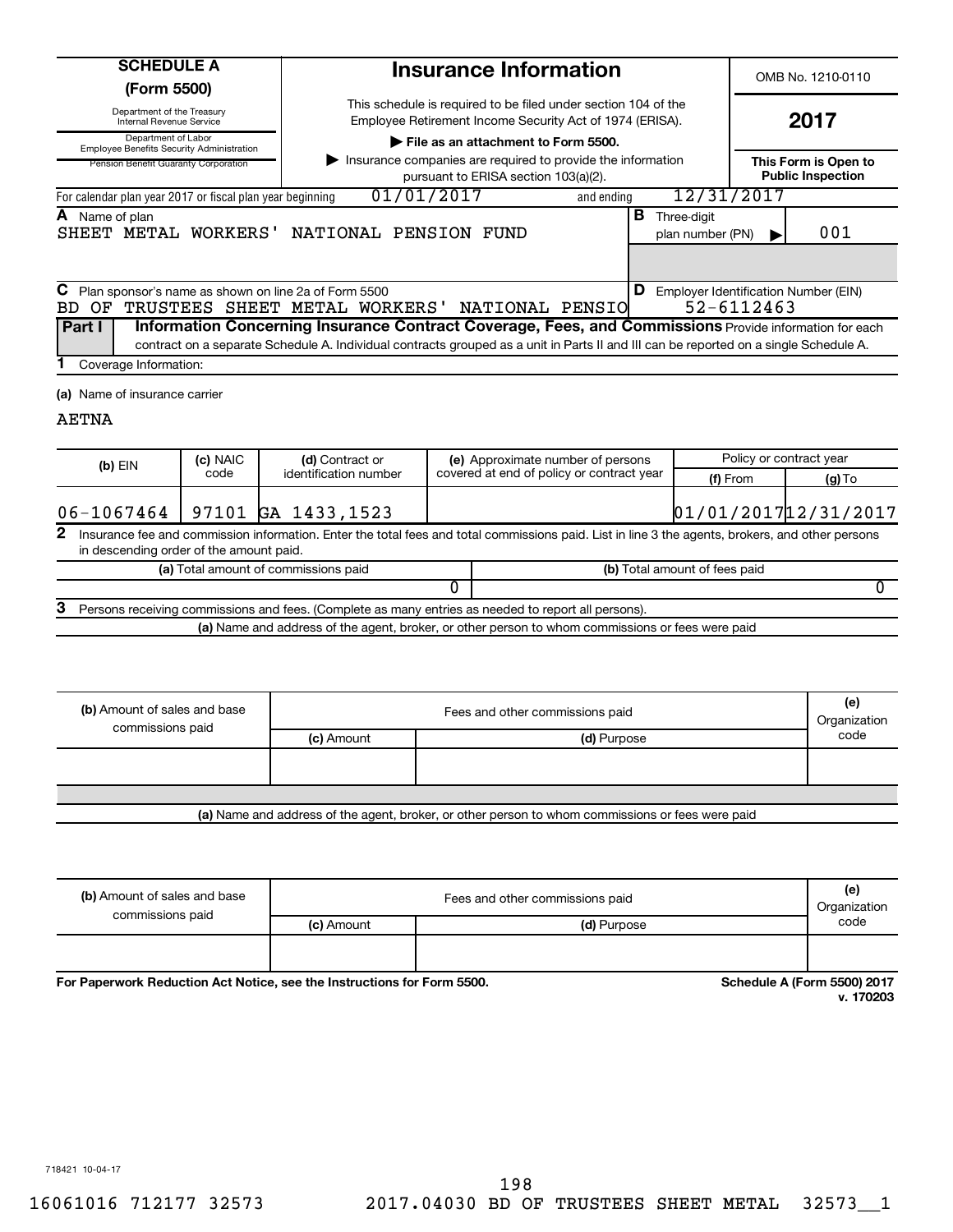**2-**

Schedule A (Form 5500) 2017

**(a)**  Name and address of the agent, broker, or other person to whom commissions or fees were paid

| (b) Amount of sales and base<br>commissions paid | Fees and other commissions paid |             |      |  |  |
|--------------------------------------------------|---------------------------------|-------------|------|--|--|
|                                                  | (c) Amount                      | (d) Purpose | code |  |  |
|                                                  |                                 |             |      |  |  |
|                                                  |                                 |             |      |  |  |
|                                                  |                                 |             |      |  |  |

**(a)**  Name and address of the agent, broker, or other person to whom commissions or fees were paid

| (b) Amount of sales and base<br>commissions paid | Fees and other commissions paid<br>Organization |             |      |  |  |
|--------------------------------------------------|-------------------------------------------------|-------------|------|--|--|
|                                                  | (c) Amount                                      | (d) Purpose | code |  |  |
|                                                  |                                                 |             |      |  |  |
|                                                  |                                                 |             |      |  |  |
|                                                  |                                                 |             |      |  |  |
| .                                                |                                                 | ______      |      |  |  |

**(a)**  Name and address of the agent, broker, or other person to whom commissions or fees were paid

| (b) Amount of sales and base |            | Fees and other commissions paid                                                                  |      |  |
|------------------------------|------------|--------------------------------------------------------------------------------------------------|------|--|
| commissions paid             | (c) Amount | (d) Purpose                                                                                      | code |  |
|                              |            |                                                                                                  |      |  |
|                              |            |                                                                                                  |      |  |
|                              |            |                                                                                                  |      |  |
|                              |            | Let Name and address of the sample broker, as other person to whom commissions or fees were poid |      |  |

**(a)**  Name and address of the agent, broker, or other person to whom commissions or fees were paid

| Fees and other commissions paid |             |      |  |  |
|---------------------------------|-------------|------|--|--|
| (c) Amount                      | (d) Purpose | code |  |  |
|                                 |             |      |  |  |
|                                 |             |      |  |  |
|                                 |             |      |  |  |
|                                 |             |      |  |  |

**(a)**  Name and address of the agent, broker, or other person to whom commissions or fees were paid

| (b) Amount of sales and base<br>commissions paid |            | Fees and other commissions paid | (e)<br>Organization |
|--------------------------------------------------|------------|---------------------------------|---------------------|
|                                                  | (c) Amount | (d) Purpose                     | code                |
|                                                  |            |                                 |                     |

718422 10-04-17

16061016 712177 32573 2017.04030 BD OF TRUSTEES SHEET METAL 32573\_\_1 199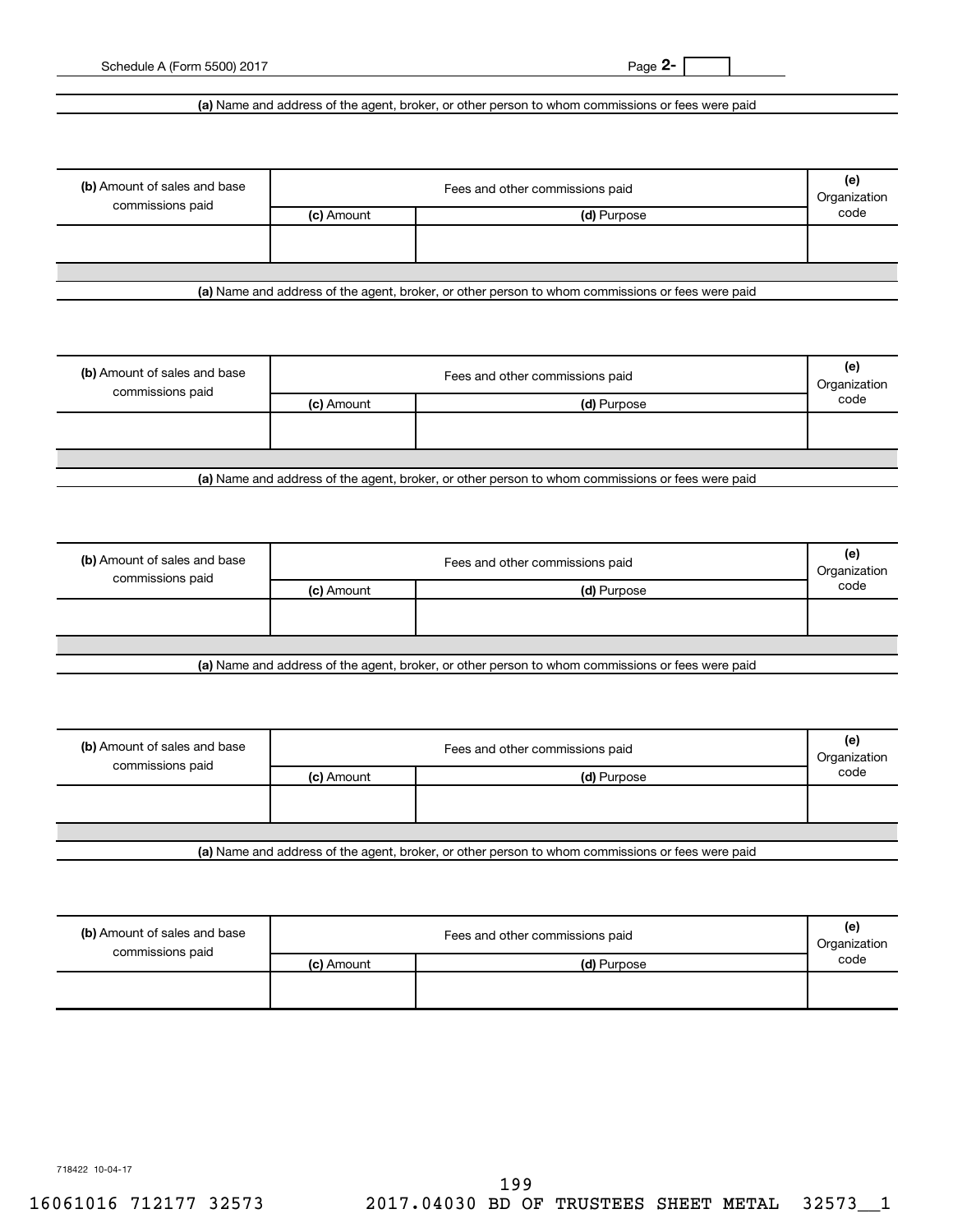|--|--|

|    | Part II<br><b>Investment and Annuity Contract Information</b>                                                                                                                                                                           |       |         |
|----|-----------------------------------------------------------------------------------------------------------------------------------------------------------------------------------------------------------------------------------------|-------|---------|
|    | Where individual contracts are provided, the entire group of such individual contracts with each carrier may be treated as a unit for<br>purposes of this report.                                                                       |       |         |
| 4  |                                                                                                                                                                                                                                         | 4     | 150,801 |
| 5  |                                                                                                                                                                                                                                         | 5     |         |
| 6  | <b>Contracts With Allocated Funds:</b>                                                                                                                                                                                                  |       |         |
|    | <b>a</b> State the basis of premium rates $\blacktriangleright$                                                                                                                                                                         |       |         |
|    | b                                                                                                                                                                                                                                       | 6b    |         |
|    | Premiums due but unpaid at the end of the year manufactured contains and an extraordinary premiums due but unpaid at the end of the year manufactured contains and an extraordinary present of the state of the state of the s<br>C     | 6c    |         |
|    | If the carrier, service, or other organization incurred any specific costs in connection with<br>a                                                                                                                                      |       |         |
|    | the acquisition or retention of the contract or policy, enter amount manufactured controller and the acquisition or retention of the contract or policy, enter amount                                                                   | 6d    |         |
|    | Specify nature of costs                                                                                                                                                                                                                 |       |         |
|    | Type of contract: $(1)$   individual policies<br>group deferred annuity<br>(2)<br>е                                                                                                                                                     |       |         |
|    | $\vert$ other (specify) $\blacktriangleright$<br>(3)                                                                                                                                                                                    |       |         |
| T. |                                                                                                                                                                                                                                         |       |         |
| 7  | If contract purchased, in whole or in part, to distribute benefits from a terminating plan, check here<br>Contracts With Unallocated Funds (Do not include portions of these contracts maintained in separate accounts)                 |       |         |
|    | Type of contract: (1)<br>deposit administration<br>(2)<br>immediate participation guarantee<br>а                                                                                                                                        |       |         |
|    | guaranteed investment<br>(4)<br>(3)<br>other $\blacktriangleright$                                                                                                                                                                      |       |         |
|    |                                                                                                                                                                                                                                         |       |         |
|    |                                                                                                                                                                                                                                         |       |         |
|    | <b>b</b> Balance at the end of the previous year <i>maching contained contained as the end</i> of the previous year and the state of the previous set of the previous set of the previous set of the previous set of the set of the set | 7b    |         |
|    | 7c(1)<br>C Additions: (1) Contributions deposited during the year                                                                                                                                                                       |       |         |
|    | 7c(2)                                                                                                                                                                                                                                   |       |         |
|    | 7c(3)<br>(3)                                                                                                                                                                                                                            |       |         |
|    | 7c(4)<br>(4)                                                                                                                                                                                                                            |       |         |
|    | 7c(5)<br>(5)                                                                                                                                                                                                                            |       |         |
|    |                                                                                                                                                                                                                                         |       |         |
|    |                                                                                                                                                                                                                                         |       |         |
|    |                                                                                                                                                                                                                                         |       |         |
|    |                                                                                                                                                                                                                                         |       |         |
|    |                                                                                                                                                                                                                                         | 7c(6) | 0       |
|    |                                                                                                                                                                                                                                         | 7d    |         |
|    | Deductions:<br>е                                                                                                                                                                                                                        |       |         |
|    | (1) Disbursed from fund to pay benefits or purchase annuities during year<br>7e(1)<br>$\ldots$                                                                                                                                          |       |         |
|    | 7e(2)<br>(2) Administration charge made by carrier                                                                                                                                                                                      |       |         |
|    | 7e(3)                                                                                                                                                                                                                                   |       |         |
|    | 7e(4)<br>(4)                                                                                                                                                                                                                            |       |         |
|    |                                                                                                                                                                                                                                         |       |         |
|    |                                                                                                                                                                                                                                         |       |         |
|    |                                                                                                                                                                                                                                         |       |         |
|    |                                                                                                                                                                                                                                         |       |         |
|    | (5) Total deductions                                                                                                                                                                                                                    | 7e(5) | 0       |
| Ť. |                                                                                                                                                                                                                                         | 7f    |         |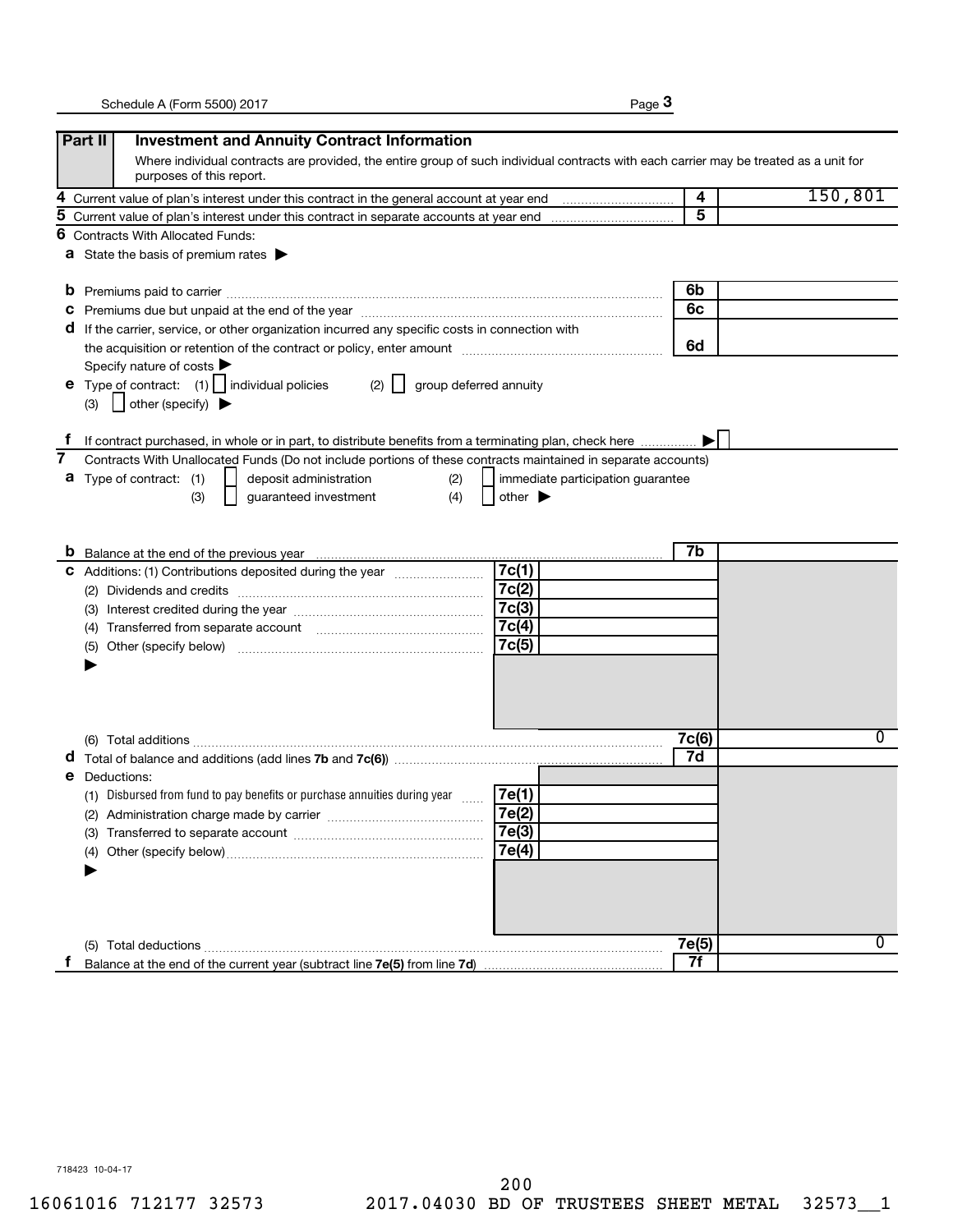**4**

|                | Part III<br><b>Welfare Benefit Contract Information</b>                                                                                                                                                                                                  |          |                                  |             |                          |
|----------------|----------------------------------------------------------------------------------------------------------------------------------------------------------------------------------------------------------------------------------------------------------|----------|----------------------------------|-------------|--------------------------|
|                | If more than one contract covers the same group of employees of the same employer(s) or members of the same                                                                                                                                              |          |                                  |             |                          |
|                | employee organization(s), the information may be combined for reporting purposes if such contracts are experience-rated                                                                                                                                  |          |                                  |             |                          |
|                | as a unit. Where contracts cover individual employees, the entire group of such individual contracts with each carrier may be                                                                                                                            |          |                                  |             |                          |
|                | treated as a unit for purposes of this report.                                                                                                                                                                                                           |          |                                  |             |                          |
| 8              | Benefit and contract type (check all applicable boxes)                                                                                                                                                                                                   |          |                                  |             |                          |
|                | $\mathbf b$<br>a<br>Health (other than dental or vision)<br>Dental                                                                                                                                                                                       |          | c l<br>Vision                    |             | d<br>Life insurance      |
|                | Temporary disability (accident and sickness) $\mathbf{f}$   Long-term disability<br>е                                                                                                                                                                    |          | g  <br>Supplemental unemployment |             | h.<br>Prescription drug  |
|                | Î.<br>$\mathbf{I}$<br>HMO contract<br>Stop loss (large deductible)                                                                                                                                                                                       |          | $\mathsf{k}$     PPO contract    |             | I.<br>Indemnity contract |
|                | m<br>Other (specify)                                                                                                                                                                                                                                     |          |                                  |             |                          |
| $\overline{9}$ | Experience-rated contracts:                                                                                                                                                                                                                              |          |                                  |             |                          |
| а              | Premiums: (1) Amount received                                                                                                                                                                                                                            | 9a(1)    |                                  |             |                          |
|                | (2) Increase (decrease) in amount due but unpaid <i></i>                                                                                                                                                                                                 | 9a(2)    |                                  |             |                          |
|                | (3) Increase (decrease) in unearned premium reserve                                                                                                                                                                                                      | 9a(3)    |                                  |             |                          |
|                |                                                                                                                                                                                                                                                          |          |                                  | 9a(4)       |                          |
| b              |                                                                                                                                                                                                                                                          | 9b(1)    |                                  |             |                          |
|                |                                                                                                                                                                                                                                                          | 9b(2)    |                                  |             |                          |
|                |                                                                                                                                                                                                                                                          |          |                                  | 9b(3)       |                          |
|                |                                                                                                                                                                                                                                                          |          |                                  | 9b(4)       |                          |
| с              | Remainder of premium: (1) Retention charges (on an accrual basis) -                                                                                                                                                                                      |          |                                  |             |                          |
|                |                                                                                                                                                                                                                                                          | 9c(1)(A) |                                  |             |                          |
|                | (B)                                                                                                                                                                                                                                                      | 9c(1)(B) |                                  |             |                          |
|                | (C)                                                                                                                                                                                                                                                      | 9c(1)(C) |                                  |             |                          |
|                | (D)                                                                                                                                                                                                                                                      | 9c(1)(D) |                                  |             |                          |
|                | (E)                                                                                                                                                                                                                                                      | 9c(1)(E) |                                  |             |                          |
|                | (F)                                                                                                                                                                                                                                                      | 9c(1)(F) |                                  |             |                          |
|                | (G)                                                                                                                                                                                                                                                      | 9c(1)(G) |                                  |             |                          |
|                |                                                                                                                                                                                                                                                          |          |                                  | 9c(1)(H)    |                          |
|                | (2) Dividends or retroactive rate refunds. (These amounts were     paid in cash, or     credited.)                                                                                                                                                       |          |                                  | 9c(2)       |                          |
| d              | Status of policyholder reserves at end of year: (1) Amount held to provide benefits after retirement                                                                                                                                                     |          |                                  | 9d(1)       |                          |
|                |                                                                                                                                                                                                                                                          |          |                                  | 9d(2)       |                          |
|                |                                                                                                                                                                                                                                                          |          |                                  | 9d(3)<br>9e |                          |
| е              | Dividends or retroactive rate refunds due. (Do not include amount entered in line 9c(2)                                                                                                                                                                  |          |                                  |             |                          |
| 10             | Nonexperience-rated contracts:                                                                                                                                                                                                                           |          |                                  | 10a         |                          |
| а<br>b         |                                                                                                                                                                                                                                                          |          |                                  |             |                          |
|                | If the carrier, service, or other organization incurred any specific costs in connection with                                                                                                                                                            |          |                                  |             |                          |
|                | the acquisition or retention of the contract or policy, other than reported in Part I, line 2                                                                                                                                                            |          |                                  | 10b         |                          |
|                | above, report amount material content and content and content and content and content and content and content and content and content and content and content and content and content and content and content and content and<br>Specify nature of costs |          |                                  |             |                          |
|                |                                                                                                                                                                                                                                                          |          |                                  |             |                          |

|    | Part IV | <b>Provision of Information</b>                                                             |     |    |    |
|----|---------|---------------------------------------------------------------------------------------------|-----|----|----|
|    |         | Did the insurance company fail to provide any information necessary to complete Schedule A? | Yes | IΧ | No |
| 12 |         | If the answer to line 11 is "Yes," specify the information not provided.                    |     |    |    |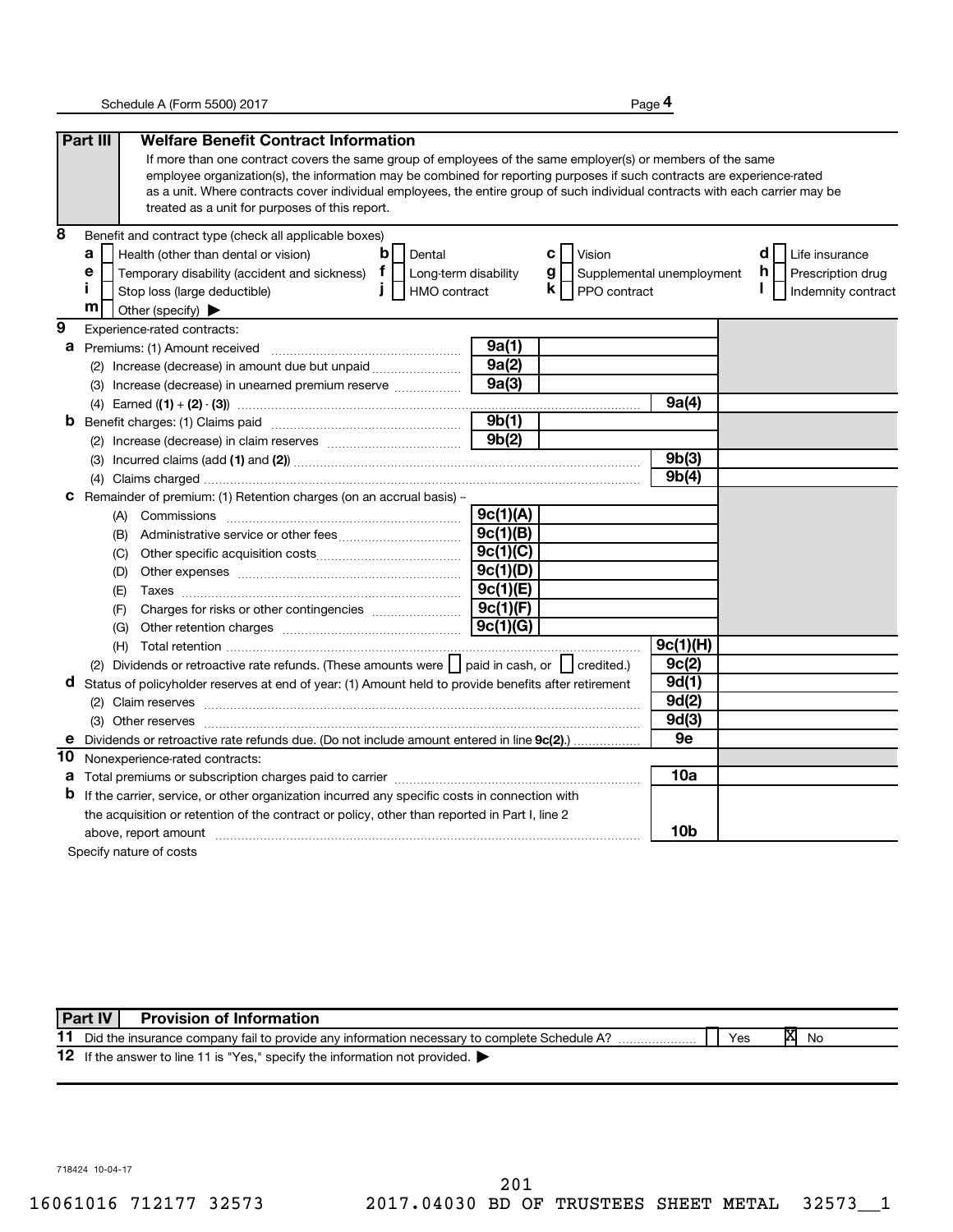| <b>SCHEDULE A</b><br>(Form 5500)                                        |                              |                                                                                                                                                                                                                                                                                                                                          |   | <b>Insurance Information</b>                                                                        |             |     |                                          |                                                             | OMB No. 1210-0110                                |                     |
|-------------------------------------------------------------------------|------------------------------|------------------------------------------------------------------------------------------------------------------------------------------------------------------------------------------------------------------------------------------------------------------------------------------------------------------------------------------|---|-----------------------------------------------------------------------------------------------------|-------------|-----|------------------------------------------|-------------------------------------------------------------|--------------------------------------------------|---------------------|
| Department of the Treasury                                              |                              |                                                                                                                                                                                                                                                                                                                                          |   | This schedule is required to be filed under section 104 of the                                      |             |     |                                          |                                                             |                                                  |                     |
| Internal Revenue Service                                                |                              |                                                                                                                                                                                                                                                                                                                                          |   | Employee Retirement Income Security Act of 1974 (ERISA).                                            |             |     |                                          |                                                             | 2017                                             |                     |
| Department of Labor<br><b>Employee Benefits Security Administration</b> |                              |                                                                                                                                                                                                                                                                                                                                          |   | File as an attachment to Form 5500.                                                                 |             |     |                                          |                                                             |                                                  |                     |
| Pension Benefit Guaranty Corporation                                    |                              |                                                                                                                                                                                                                                                                                                                                          |   | Insurance companies are required to provide the information<br>pursuant to ERISA section 103(a)(2). |             |     |                                          |                                                             | This Form is Open to<br><b>Public Inspection</b> |                     |
| For calendar plan year 2017 or fiscal plan year beginning               |                              | 01/01/2017                                                                                                                                                                                                                                                                                                                               |   |                                                                                                     | and ending  |     |                                          | 12/31/2017                                                  |                                                  |                     |
| Name of plan                                                            |                              | SHEET METAL WORKERS' NATIONAL PENSION FUND                                                                                                                                                                                                                                                                                               |   |                                                                                                     |             |     | <b>B</b> Three-digit<br>plan number (PN) |                                                             | 001                                              |                     |
| С<br>BD OF<br>Part I                                                    |                              | Plan sponsor's name as shown on line 2a of Form 5500<br>TRUSTEES SHEET METAL WORKERS'<br>Information Concerning Insurance Contract Coverage, Fees, and Commissions Provide information for each<br>contract on a separate Schedule A. Individual contracts grouped as a unit in Parts II and III can be reported on a single Schedule A. |   | NATIONAL PENSIO                                                                                     |             |     |                                          | <b>D</b> Employer Identification Number (EIN)<br>52-6112463 |                                                  |                     |
| Coverage Information:                                                   |                              |                                                                                                                                                                                                                                                                                                                                          |   |                                                                                                     |             |     |                                          |                                                             |                                                  |                     |
| $(b)$ EIN                                                               | (c) NAIC<br>code             | JOHN HANCOCK MUTUAL LIFE INSURANCE COMPANY<br>(d) Contract or<br>identification number                                                                                                                                                                                                                                                   |   | (e) Approximate number of persons<br>covered at end of policy or contract year                      |             |     |                                          | Policy or contract year                                     |                                                  |                     |
|                                                                         |                              |                                                                                                                                                                                                                                                                                                                                          |   |                                                                                                     |             |     |                                          | (f) From                                                    |                                                  | $(g)$ To            |
| $01 - 0233346$                                                          |                              | 65838 GAC 1022 ASSN 0                                                                                                                                                                                                                                                                                                                    |   |                                                                                                     |             | 438 |                                          | 01/01/2017 12/31/2017                                       |                                                  |                     |
| 2<br>in descending order of the amount paid.                            |                              | Insurance fee and commission information. Enter the total fees and total commissions paid. List in line 3 the agents, brokers, and other persons                                                                                                                                                                                         |   |                                                                                                     |             |     |                                          |                                                             |                                                  |                     |
|                                                                         |                              | (a) Total amount of commissions paid                                                                                                                                                                                                                                                                                                     |   |                                                                                                     |             |     | (b) Total amount of fees paid            |                                                             |                                                  |                     |
|                                                                         |                              |                                                                                                                                                                                                                                                                                                                                          | 0 |                                                                                                     |             |     |                                          |                                                             |                                                  | 0                   |
| з                                                                       |                              | Persons receiving commissions and fees. (Complete as many entries as needed to report all persons).                                                                                                                                                                                                                                      |   |                                                                                                     |             |     |                                          |                                                             |                                                  |                     |
|                                                                         |                              | (a) Name and address of the agent, broker, or other person to whom commissions or fees were paid                                                                                                                                                                                                                                         |   |                                                                                                     |             |     |                                          |                                                             |                                                  |                     |
| (b) Amount of sales and base<br>commissions paid                        |                              |                                                                                                                                                                                                                                                                                                                                          |   | Fees and other commissions paid                                                                     |             |     |                                          |                                                             |                                                  | (e)<br>Organization |
|                                                                         |                              | (c) Amount                                                                                                                                                                                                                                                                                                                               |   |                                                                                                     | (d) Purpose |     |                                          |                                                             |                                                  | code                |
|                                                                         |                              |                                                                                                                                                                                                                                                                                                                                          |   |                                                                                                     |             |     |                                          |                                                             |                                                  |                     |
|                                                                         |                              | (a) Name and address of the agent, broker, or other person to whom commissions or fees were paid                                                                                                                                                                                                                                         |   |                                                                                                     |             |     |                                          |                                                             |                                                  |                     |
|                                                                         | (b) Amount of sales and base |                                                                                                                                                                                                                                                                                                                                          |   | Fees and other commissions paid                                                                     |             |     |                                          |                                                             |                                                  | (e)                 |

| (b) Amount of sales and base<br>commissions paid | Fees and other commissions paid |             |      |  |
|--------------------------------------------------|---------------------------------|-------------|------|--|
|                                                  | (c) Amount                      | (d) Purpose | code |  |
|                                                  |                                 |             |      |  |
|                                                  |                                 |             |      |  |

For Paperwork Reduction Act Notice, see the Instructions for Form 5500.

**Schedule A (Form 5500) 2017**<br>v. 170203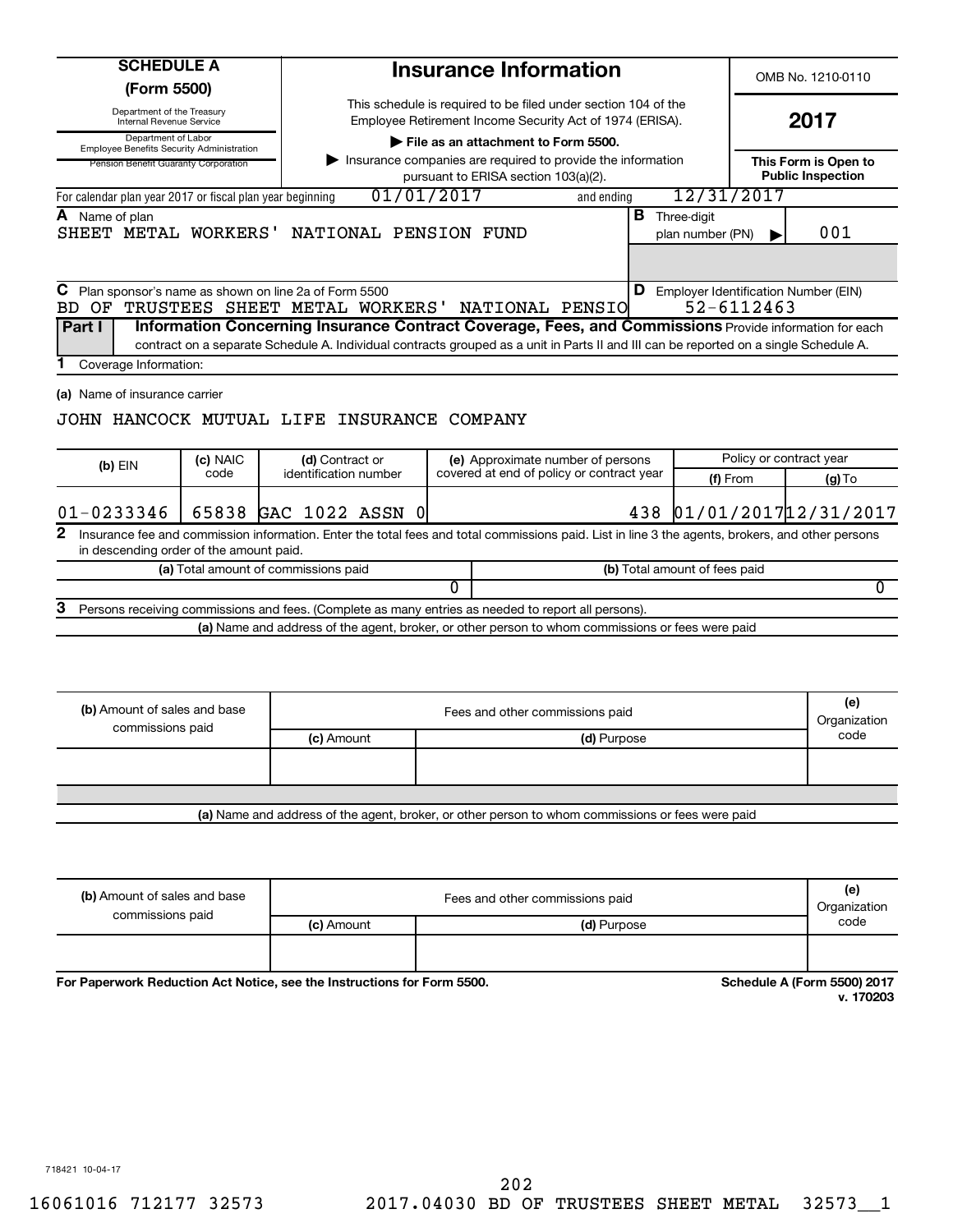**2-**

Schedule A (Form 5500) 2017

**(a)**  Name and address of the agent, broker, or other person to whom commissions or fees were paid

| (b) Amount of sales and base<br>commissions paid | Fees and other commissions paid |             |      |  |  |
|--------------------------------------------------|---------------------------------|-------------|------|--|--|
|                                                  | (c) Amount                      | (d) Purpose | code |  |  |
|                                                  |                                 |             |      |  |  |
|                                                  |                                 |             |      |  |  |

**(a)**  Name and address of the agent, broker, or other person to whom commissions or fees were paid

| (b) Amount of sales and base<br>commissions paid | Fees and other commissions paid<br>Organization |             |      |  |  |
|--------------------------------------------------|-------------------------------------------------|-------------|------|--|--|
|                                                  | (c) Amount                                      | (d) Purpose | code |  |  |
|                                                  |                                                 |             |      |  |  |
|                                                  |                                                 |             |      |  |  |
|                                                  |                                                 |             |      |  |  |
| .                                                |                                                 | ______      |      |  |  |

**(a)**  Name and address of the agent, broker, or other person to whom commissions or fees were paid

| (b) Amount of sales and base<br>commissions paid | Fees and other commissions paid |                                                                                                  |      |
|--------------------------------------------------|---------------------------------|--------------------------------------------------------------------------------------------------|------|
|                                                  | (c) Amount                      | (d) Purpose                                                                                      | code |
|                                                  |                                 |                                                                                                  |      |
|                                                  |                                 |                                                                                                  |      |
|                                                  |                                 |                                                                                                  |      |
|                                                  |                                 | Let Name and address of the sample broker, as other person to whom commissions or fees were poid |      |

**(a)**  Name and address of the agent, broker, or other person to whom commissions or fees were paid

| (b) Amount of sales and base<br>commissions paid | Fees and other commissions paid |             |      |  |  |
|--------------------------------------------------|---------------------------------|-------------|------|--|--|
|                                                  | (c) Amount                      | (d) Purpose | code |  |  |
|                                                  |                                 |             |      |  |  |
|                                                  |                                 |             |      |  |  |
|                                                  |                                 |             |      |  |  |
| .                                                |                                 | .           |      |  |  |

**(a)**  Name and address of the agent, broker, or other person to whom commissions or fees were paid

| (b) Amount of sales and base<br>commissions paid |            | Fees and other commissions paid<br>Organization |      |  |
|--------------------------------------------------|------------|-------------------------------------------------|------|--|
|                                                  | (c) Amount | (d) Purpose                                     | code |  |
|                                                  |            |                                                 |      |  |

718422 10-04-17

16061016 712177 32573 2017.04030 BD OF TRUSTEES SHEET METAL 32573\_\_1 203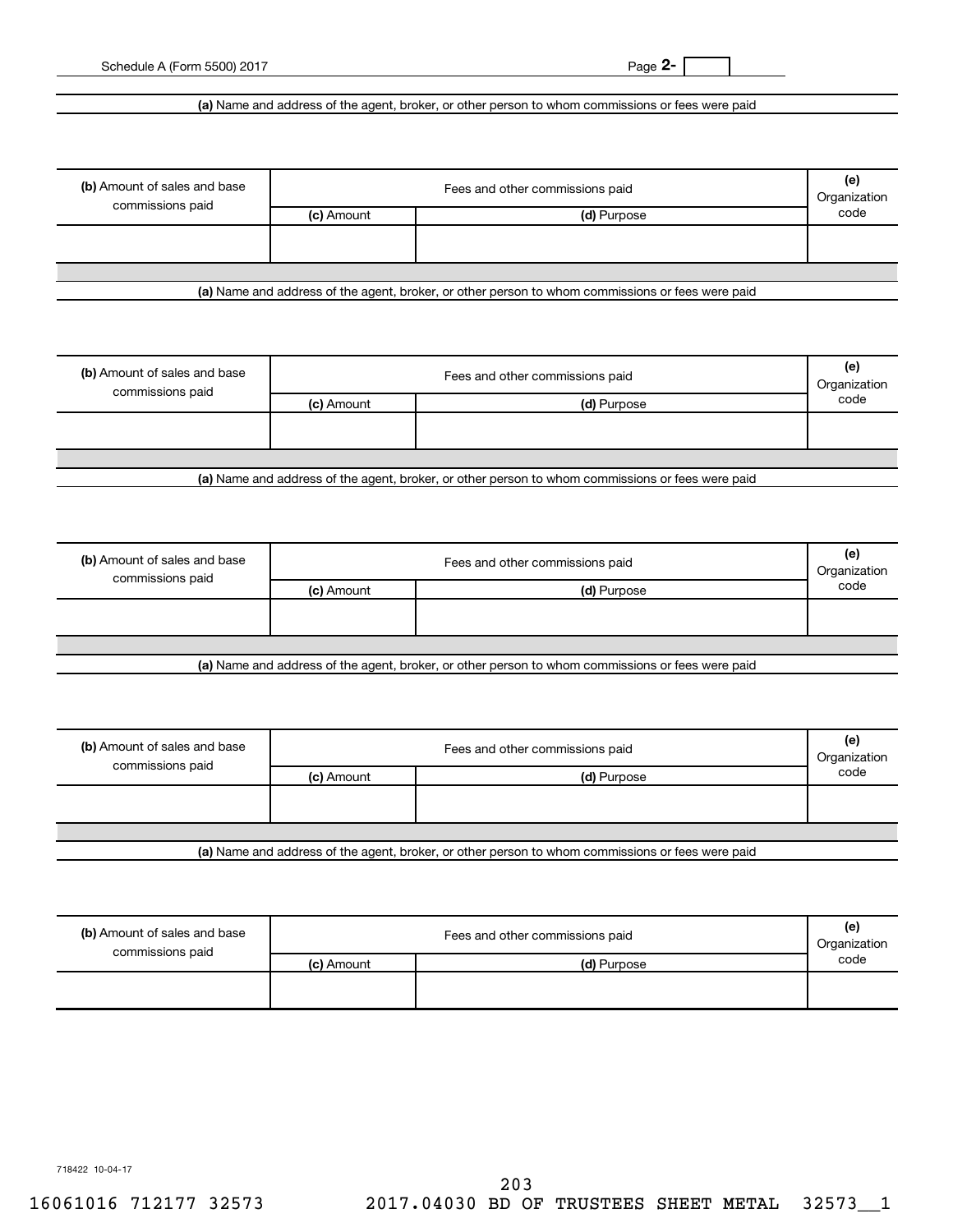|--|--|

|    | Part II<br><b>Investment and Annuity Contract Information</b>                                                                         |                             |                                     |       |           |
|----|---------------------------------------------------------------------------------------------------------------------------------------|-----------------------------|-------------------------------------|-------|-----------|
|    | Where individual contracts are provided, the entire group of such individual contracts with each carrier may be treated as a unit for |                             |                                     |       |           |
|    | purposes of this report.                                                                                                              |                             |                                     |       |           |
| 4  |                                                                                                                                       |                             |                                     | 4     |           |
| 5  |                                                                                                                                       |                             |                                     | 5     | 2,972,327 |
| 6  | <b>Contracts With Allocated Funds:</b>                                                                                                |                             |                                     |       |           |
|    | <b>a</b> State the basis of premium rates $\blacktriangleright$                                                                       |                             |                                     |       |           |
|    |                                                                                                                                       |                             |                                     |       |           |
| b  |                                                                                                                                       |                             |                                     | 6b    |           |
| с  |                                                                                                                                       |                             |                                     | 6c    |           |
| a  | If the carrier, service, or other organization incurred any specific costs in connection with                                         |                             |                                     |       |           |
|    |                                                                                                                                       |                             |                                     | 6d    |           |
|    | Specify nature of costs                                                                                                               |                             |                                     |       |           |
|    | <b>e</b> Type of contract: $(1)$   individual policies<br>$(2)$    <br>group deferred annuity                                         |                             |                                     |       |           |
|    | $\vert$ other (specify) $\blacktriangleright$<br>(3)                                                                                  |                             |                                     |       |           |
|    |                                                                                                                                       |                             |                                     |       |           |
|    | If contract purchased, in whole or in part, to distribute benefits from a terminating plan, check here                                |                             |                                     |       |           |
| 7  | Contracts With Unallocated Funds (Do not include portions of these contracts maintained in separate accounts)                         |                             |                                     |       |           |
|    | <b>a</b> Type of contract: (1)<br>deposit administration<br>(2)                                                                       |                             | X immediate participation guarantee |       |           |
|    | (4)<br>guaranteed investment<br>(3)                                                                                                   | other $\blacktriangleright$ |                                     |       |           |
|    |                                                                                                                                       |                             |                                     |       |           |
|    |                                                                                                                                       |                             |                                     | 7b    | 2,626,744 |
|    |                                                                                                                                       | 7c(1)                       |                                     |       |           |
| c. | Additions: (1) Contributions deposited during the year <i></i>                                                                        | 7c(2)                       |                                     |       |           |
|    |                                                                                                                                       | 7c(3)                       | 272,063                             |       |           |
|    |                                                                                                                                       | 7c(4)                       | 432,093                             |       |           |
|    |                                                                                                                                       | 7c(5)                       | 33,548                              |       |           |
|    | (5) Other (specify below)                                                                                                             |                             |                                     |       |           |
|    |                                                                                                                                       |                             |                                     |       |           |
|    |                                                                                                                                       |                             |                                     |       |           |
|    |                                                                                                                                       |                             |                                     |       |           |
|    |                                                                                                                                       |                             |                                     | 7c(6) | 737,704   |
|    |                                                                                                                                       |                             |                                     | 7d    | 3,364,448 |
| е  | Deductions:                                                                                                                           |                             |                                     |       |           |
|    | (1) Disbursed from fund to pay benefits or purchase annuities during year                                                             | 7e(1)                       | 1,086,299                           |       |           |
|    | (2) Administration charge made by carrier                                                                                             | 7e(2)                       | 53,713                              |       |           |
|    |                                                                                                                                       | 7e(3)                       |                                     |       |           |
|    | (4)                                                                                                                                   | 7e(4)                       |                                     |       |           |
|    |                                                                                                                                       |                             |                                     |       |           |
|    |                                                                                                                                       |                             |                                     |       |           |
|    |                                                                                                                                       |                             |                                     |       |           |
|    |                                                                                                                                       |                             |                                     |       |           |
|    | (5) Total deductions                                                                                                                  |                             |                                     | 7e(5) | 1,140,012 |
| Ť. |                                                                                                                                       |                             |                                     | 7f    | 2,224,436 |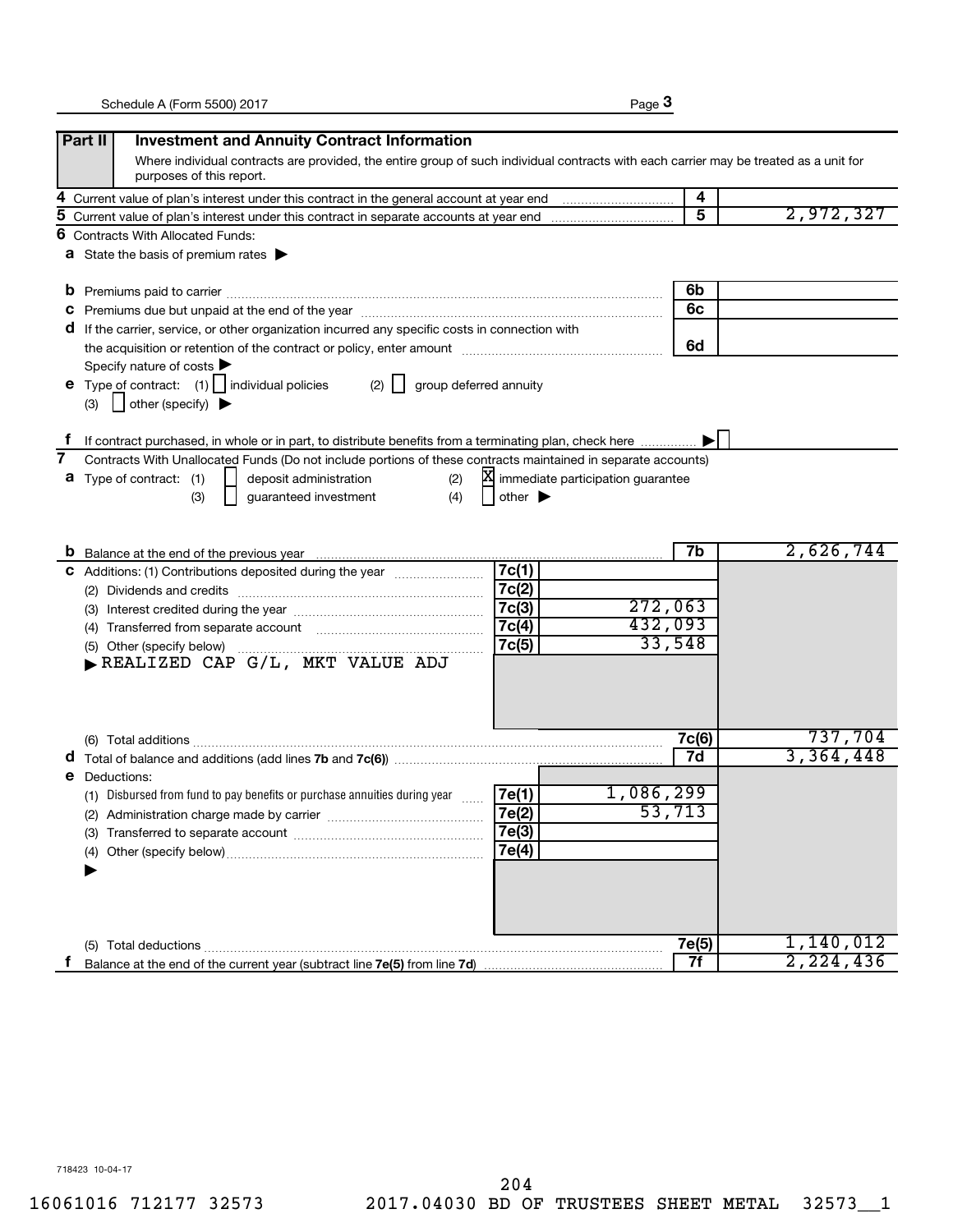**4**

|                | Part III<br><b>Welfare Benefit Contract Information</b>                                                                                                                                                                                                  |          |                                  |             |                          |
|----------------|----------------------------------------------------------------------------------------------------------------------------------------------------------------------------------------------------------------------------------------------------------|----------|----------------------------------|-------------|--------------------------|
|                | If more than one contract covers the same group of employees of the same employer(s) or members of the same                                                                                                                                              |          |                                  |             |                          |
|                | employee organization(s), the information may be combined for reporting purposes if such contracts are experience-rated                                                                                                                                  |          |                                  |             |                          |
|                | as a unit. Where contracts cover individual employees, the entire group of such individual contracts with each carrier may be                                                                                                                            |          |                                  |             |                          |
|                | treated as a unit for purposes of this report.                                                                                                                                                                                                           |          |                                  |             |                          |
| 8              | Benefit and contract type (check all applicable boxes)                                                                                                                                                                                                   |          |                                  |             |                          |
|                | $\mathbf b$<br>a<br>Health (other than dental or vision)<br>Dental                                                                                                                                                                                       |          | c l<br>Vision                    |             | d<br>Life insurance      |
|                | Temporary disability (accident and sickness) $\mathbf{f}$   Long-term disability<br>е                                                                                                                                                                    |          | g  <br>Supplemental unemployment |             | h.<br>Prescription drug  |
|                | Î.<br>$\mathbf{I}$<br>HMO contract<br>Stop loss (large deductible)                                                                                                                                                                                       |          | $\mathsf{k}$     PPO contract    |             | I.<br>Indemnity contract |
|                | m<br>Other (specify)                                                                                                                                                                                                                                     |          |                                  |             |                          |
| $\overline{9}$ | Experience-rated contracts:                                                                                                                                                                                                                              |          |                                  |             |                          |
| а              | Premiums: (1) Amount received                                                                                                                                                                                                                            | 9a(1)    |                                  |             |                          |
|                | (2) Increase (decrease) in amount due but unpaid <i></i>                                                                                                                                                                                                 | 9a(2)    |                                  |             |                          |
|                | (3) Increase (decrease) in unearned premium reserve                                                                                                                                                                                                      | 9a(3)    |                                  |             |                          |
|                |                                                                                                                                                                                                                                                          |          |                                  | 9a(4)       |                          |
| b              |                                                                                                                                                                                                                                                          | 9b(1)    |                                  |             |                          |
|                |                                                                                                                                                                                                                                                          | 9b(2)    |                                  |             |                          |
|                |                                                                                                                                                                                                                                                          |          |                                  | 9b(3)       |                          |
|                |                                                                                                                                                                                                                                                          |          |                                  | 9b(4)       |                          |
| с              | Remainder of premium: (1) Retention charges (on an accrual basis) -                                                                                                                                                                                      |          |                                  |             |                          |
|                |                                                                                                                                                                                                                                                          | 9c(1)(A) |                                  |             |                          |
|                | (B)                                                                                                                                                                                                                                                      | 9c(1)(B) |                                  |             |                          |
|                | (C)                                                                                                                                                                                                                                                      | 9c(1)(C) |                                  |             |                          |
|                | (D)                                                                                                                                                                                                                                                      | 9c(1)(D) |                                  |             |                          |
|                | (E)                                                                                                                                                                                                                                                      | 9c(1)(E) |                                  |             |                          |
|                | (F)                                                                                                                                                                                                                                                      | 9c(1)(F) |                                  |             |                          |
|                | (G)                                                                                                                                                                                                                                                      | 9c(1)(G) |                                  |             |                          |
|                |                                                                                                                                                                                                                                                          |          |                                  | 9c(1)(H)    |                          |
|                | (2) Dividends or retroactive rate refunds. (These amounts were     paid in cash, or     credited.)                                                                                                                                                       |          |                                  | 9c(2)       |                          |
| d              | Status of policyholder reserves at end of year: (1) Amount held to provide benefits after retirement                                                                                                                                                     |          |                                  | 9d(1)       |                          |
|                |                                                                                                                                                                                                                                                          |          |                                  | 9d(2)       |                          |
|                |                                                                                                                                                                                                                                                          |          |                                  | 9d(3)<br>9e |                          |
| е              | Dividends or retroactive rate refunds due. (Do not include amount entered in line 9c(2)                                                                                                                                                                  |          |                                  |             |                          |
| 10             | Nonexperience-rated contracts:                                                                                                                                                                                                                           |          |                                  | 10a         |                          |
| а<br>b         |                                                                                                                                                                                                                                                          |          |                                  |             |                          |
|                | If the carrier, service, or other organization incurred any specific costs in connection with                                                                                                                                                            |          |                                  |             |                          |
|                | the acquisition or retention of the contract or policy, other than reported in Part I, line 2                                                                                                                                                            |          |                                  | 10b         |                          |
|                | above, report amount material content and content and content and content and content and content and content and content and content and content and content and content and content and content and content and content and<br>Specify nature of costs |          |                                  |             |                          |
|                |                                                                                                                                                                                                                                                          |          |                                  |             |                          |

|    | Part IV | <b>Provision of Information</b>                                                             |     |    |    |
|----|---------|---------------------------------------------------------------------------------------------|-----|----|----|
|    |         | Did the insurance company fail to provide any information necessary to complete Schedule A? | Yes | IΧ | No |
| 12 |         | If the answer to line 11 is "Yes," specify the information not provided.                    |     |    |    |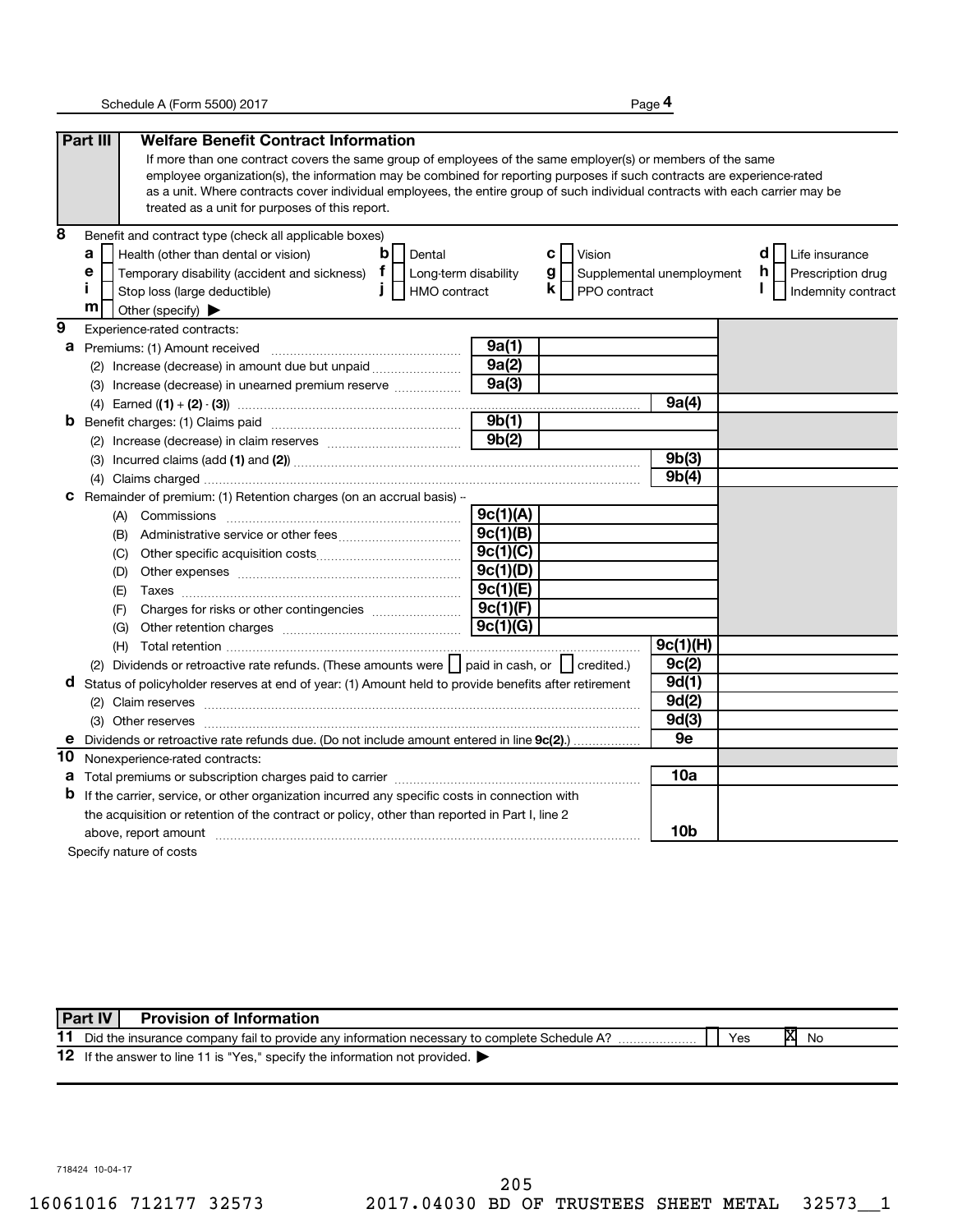| <b>SCHEDULE A</b><br>(Form 5500)                                                                                |          |                                                                                               | <b>Insurance Information</b>                                                                                                                                                                                                                                       |  |                                                             | OMB No. 1210-0110                                |
|-----------------------------------------------------------------------------------------------------------------|----------|-----------------------------------------------------------------------------------------------|--------------------------------------------------------------------------------------------------------------------------------------------------------------------------------------------------------------------------------------------------------------------|--|-------------------------------------------------------------|--------------------------------------------------|
| Department of the Treasury<br>Internal Revenue Service                                                          |          |                                                                                               | This schedule is required to be filed under section 104 of the<br>Employee Retirement Income Security Act of 1974 (ERISA).                                                                                                                                         |  |                                                             |                                                  |
| Department of Labor<br><b>Employee Benefits Security Administration</b><br>Pension Benefit Guaranty Corporation |          |                                                                                               | File as an attachment to Form 5500.<br>Insurance companies are required to provide the information<br>pursuant to ERISA section 103(a)(2).                                                                                                                         |  |                                                             | This Form is Open to<br><b>Public Inspection</b> |
| For calendar plan year 2017 or fiscal plan year beginning                                                       |          |                                                                                               | 01/01/2017<br>and ending                                                                                                                                                                                                                                           |  | 12/31/2017                                                  |                                                  |
| A Name of plan                                                                                                  |          | SHEET METAL WORKERS' NATIONAL PENSION FUND                                                    |                                                                                                                                                                                                                                                                    |  | <b>B</b> Three-digit<br>plan number (PN)                    | 001                                              |
| Part I<br>Coverage Information:                                                                                 |          | C Plan sponsor's name as shown on line 2a of Form 5500<br>BD OF TRUSTEES SHEET METAL WORKERS' | NATIONAL PENSIO<br>Information Concerning Insurance Contract Coverage, Fees, and Commissions Provide information for each<br>contract on a separate Schedule A. Individual contracts grouped as a unit in Parts II and III can be reported on a single Schedule A. |  | <b>D</b> Employer Identification Number (EIN)<br>52-6112463 |                                                  |
| (a) Name of insurance carrier                                                                                   | (c) NAIC | UNION LABOR LIFE INSURANCE COMPANY<br>(d) Contract or                                         | (e) Approximate number of persons                                                                                                                                                                                                                                  |  |                                                             | Policy or contract year                          |
| (b) EIN                                                                                                         | code     | identification number                                                                         | covered at end of policy or contract year                                                                                                                                                                                                                          |  | (f) From                                                    | $(g)$ To                                         |
| 13-1423090                                                                                                      |          | 69744 GA00204                                                                                 |                                                                                                                                                                                                                                                                    |  |                                                             | 01/01/2017 12/31/2017                            |
| $\mathbf{2}$<br>in descending order of the amount paid.                                                         |          |                                                                                               | Insurance fee and commission information. Enter the total fees and total commissions paid. List in line 3 the agents, brokers, and other persons                                                                                                                   |  |                                                             |                                                  |
|                                                                                                                 |          | (a) Total amount of commissions paid                                                          |                                                                                                                                                                                                                                                                    |  | (b) Total amount of fees paid                               |                                                  |
|                                                                                                                 |          |                                                                                               | 0                                                                                                                                                                                                                                                                  |  |                                                             | 0                                                |
| З                                                                                                               |          |                                                                                               | Persons receiving commissions and fees. (Complete as many entries as needed to report all persons).<br>(a) Name and address of the agent, broker, or other person to whom commissions or fees were paid                                                            |  |                                                             |                                                  |
|                                                                                                                 |          |                                                                                               |                                                                                                                                                                                                                                                                    |  |                                                             |                                                  |
| (b) Amount of sales and base                                                                                    |          |                                                                                               | Fees and other commissions paid                                                                                                                                                                                                                                    |  |                                                             | (e)<br>Organization                              |
| commissions paid                                                                                                |          | (c) Amount                                                                                    | (d) Purpose                                                                                                                                                                                                                                                        |  |                                                             | code                                             |
|                                                                                                                 |          |                                                                                               |                                                                                                                                                                                                                                                                    |  |                                                             |                                                  |

| (b) Amount of sales and base | Fees and other commissions paid |             |      |
|------------------------------|---------------------------------|-------------|------|
| commissions paid             | (c) Amount                      | (d) Purpose | code |
|                              |                                 |             |      |
|                              |                                 |             |      |

For Paperwork Reduction Act Notice, see the Instructions for Form 5500.

**Schedule A (Form 5500) 2017**<br>v. 170203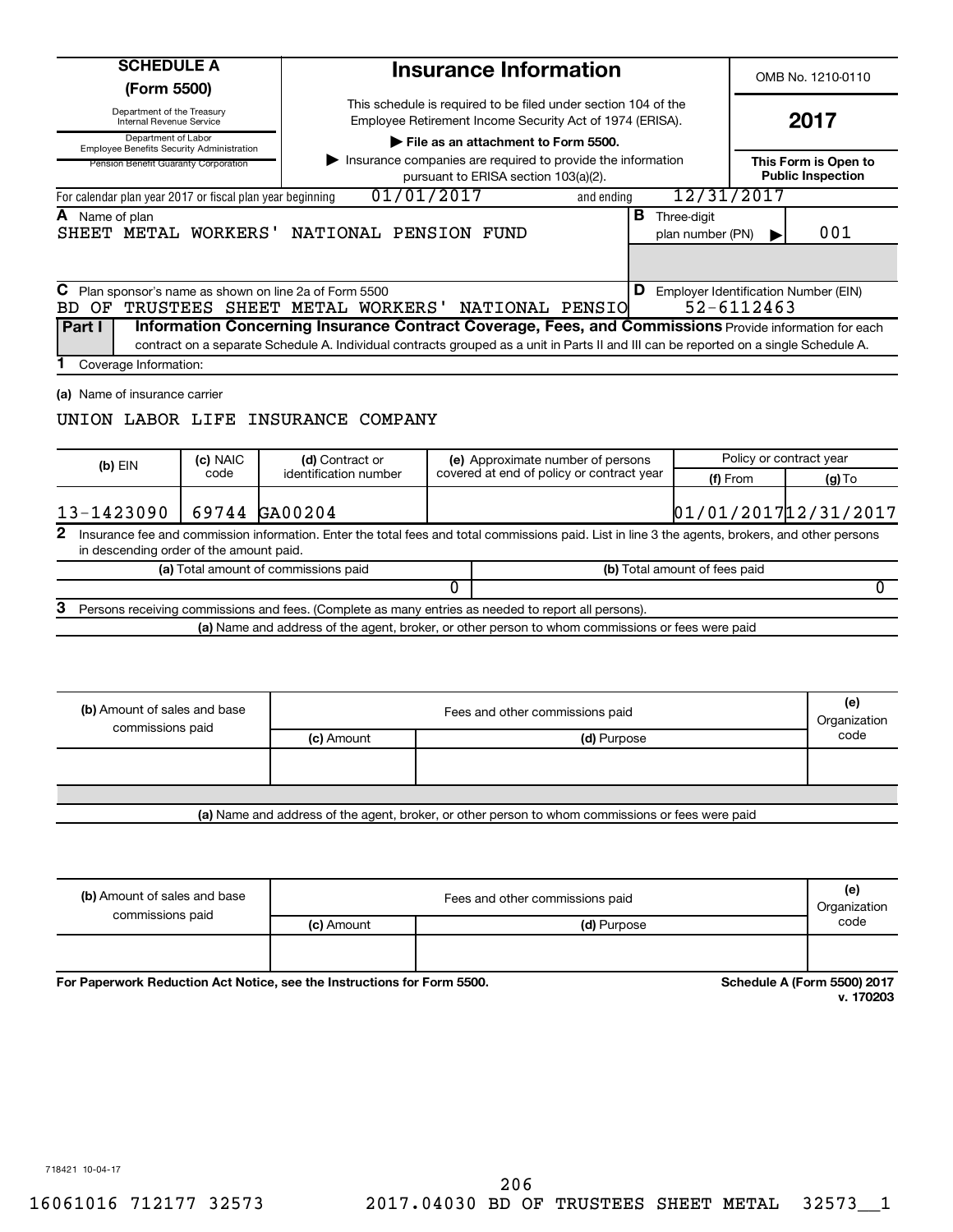**2-**

## **(a)**  Name and address of the agent, broker, or other person to whom commissions or fees were paid

| (b) Amount of sales and base<br>commissions paid | Fees and other commissions paid |             |      |  |
|--------------------------------------------------|---------------------------------|-------------|------|--|
|                                                  | (c) Amount                      | (d) Purpose | code |  |
|                                                  |                                 |             |      |  |
|                                                  |                                 |             |      |  |
|                                                  |                                 |             |      |  |

**(a)**  Name and address of the agent, broker, or other person to whom commissions or fees were paid

| (b) Amount of sales and base<br>commissions paid | Fees and other commissions paid |             |      |  |  |
|--------------------------------------------------|---------------------------------|-------------|------|--|--|
|                                                  | (c) Amount                      | (d) Purpose | code |  |  |
|                                                  |                                 |             |      |  |  |
|                                                  |                                 |             |      |  |  |
|                                                  |                                 |             |      |  |  |
| .                                                |                                 |             |      |  |  |

**(a)**  Name and address of the agent, broker, or other person to whom commissions or fees were paid

| (b) Amount of sales and base<br>commissions paid | Fees and other commissions paid |                                                                                                 |      |
|--------------------------------------------------|---------------------------------|-------------------------------------------------------------------------------------------------|------|
|                                                  | (c) Amount                      | (d) Purpose                                                                                     | code |
|                                                  |                                 |                                                                                                 |      |
|                                                  |                                 |                                                                                                 |      |
|                                                  |                                 |                                                                                                 |      |
|                                                  |                                 | Let Name and address of the seart broker, as other person to whom commissions or face were poid |      |

**(a)**  Name and address of the agent, broker, or other person to whom commissions or fees were paid

| (b) Amount of sales and base<br>commissions paid | Fees and other commissions paid<br>Organization |             |      |  |
|--------------------------------------------------|-------------------------------------------------|-------------|------|--|
|                                                  | (c) Amount                                      | (d) Purpose | code |  |
|                                                  |                                                 |             |      |  |
|                                                  |                                                 |             |      |  |
| .                                                |                                                 | .<br>.      |      |  |

**(a)**  Name and address of the agent, broker, or other person to whom commissions or fees were paid

| (b) Amount of sales and base<br>commissions paid |            | Fees and other commissions paid | (e)<br>Organization |
|--------------------------------------------------|------------|---------------------------------|---------------------|
|                                                  | (c) Amount | (d) Purpose                     | code                |
|                                                  |            |                                 |                     |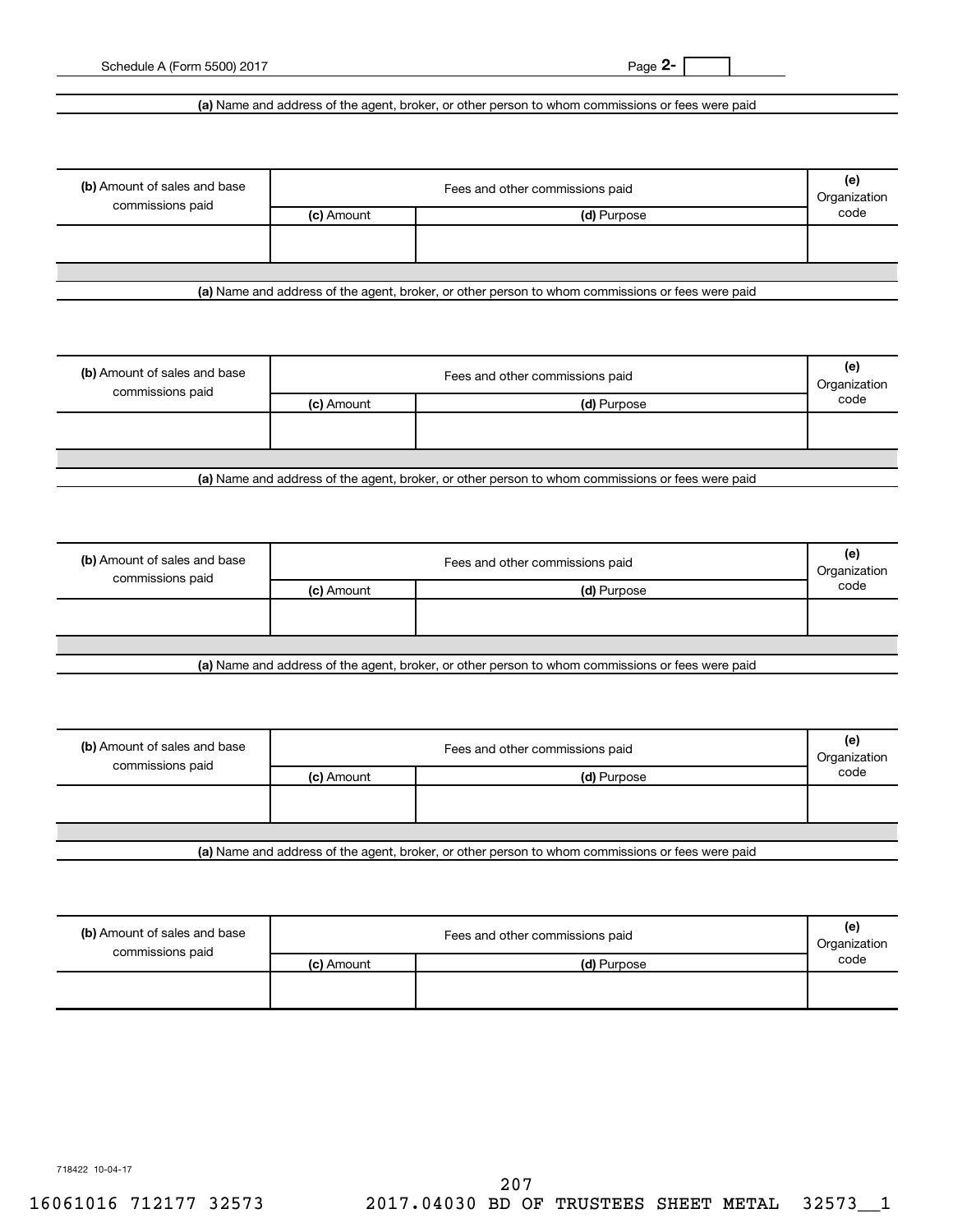|--|--|

|    | Part II<br><b>Investment and Annuity Contract Information</b>                                                                                                                                                                  |       |         |
|----|--------------------------------------------------------------------------------------------------------------------------------------------------------------------------------------------------------------------------------|-------|---------|
|    | Where individual contracts are provided, the entire group of such individual contracts with each carrier may be treated as a unit for<br>purposes of this report.                                                              |       |         |
| 4  |                                                                                                                                                                                                                                | 4     | 613,934 |
| 5  |                                                                                                                                                                                                                                | 5     |         |
| 6  | <b>Contracts With Allocated Funds:</b>                                                                                                                                                                                         |       |         |
|    | <b>a</b> State the basis of premium rates $\blacktriangleright$                                                                                                                                                                |       |         |
| b  |                                                                                                                                                                                                                                | 6b    |         |
| C  | Premiums due but unpaid at the end of the year manufactured and the sear and the sear and the sear and the sear and the sear and the sear and the search of the search of the search of the search of the search of the search | 6c    |         |
| a  | If the carrier, service, or other organization incurred any specific costs in connection with                                                                                                                                  |       |         |
|    |                                                                                                                                                                                                                                | 6d    |         |
|    | Specify nature of costs                                                                                                                                                                                                        |       |         |
|    | <b>e</b> Type of contract: $(1)$   individual policies<br>(2)<br>group deferred annuity                                                                                                                                        |       |         |
|    | $\vert$ other (specify) $\blacktriangleright$<br>(3)                                                                                                                                                                           |       |         |
|    |                                                                                                                                                                                                                                |       |         |
|    | If contract purchased, in whole or in part, to distribute benefits from a terminating plan, check here                                                                                                                         |       |         |
| 7  | Contracts With Unallocated Funds (Do not include portions of these contracts maintained in separate accounts)                                                                                                                  |       |         |
|    | <b>a</b> Type of contract: (1)<br>deposit administration<br>(2)<br>immediate participation guarantee                                                                                                                           |       |         |
|    | (4)<br>guaranteed investment<br>other $\blacktriangleright$<br>(3)                                                                                                                                                             |       |         |
|    |                                                                                                                                                                                                                                |       |         |
|    |                                                                                                                                                                                                                                |       |         |
|    |                                                                                                                                                                                                                                | 7b    |         |
|    | 7c(1)<br>C Additions: (1) Contributions deposited during the year                                                                                                                                                              |       |         |
|    | 7c(2)                                                                                                                                                                                                                          |       |         |
|    | 7c(3)                                                                                                                                                                                                                          |       |         |
|    | 7c(4)<br>(4) Transferred from separate account [11] [11] Transferred from separate account                                                                                                                                     |       |         |
|    | 7c(5)<br>(5)                                                                                                                                                                                                                   |       |         |
|    |                                                                                                                                                                                                                                |       |         |
|    |                                                                                                                                                                                                                                |       |         |
|    |                                                                                                                                                                                                                                |       |         |
|    |                                                                                                                                                                                                                                |       |         |
|    |                                                                                                                                                                                                                                | 7c(6) | 0       |
|    |                                                                                                                                                                                                                                | 7d    |         |
| е  | Deductions:                                                                                                                                                                                                                    |       |         |
|    | (1) Disbursed from fund to pay benefits or purchase annuities during year<br>7e(1)                                                                                                                                             |       |         |
|    | 7e(2)<br>(2) Administration charge made by carrier                                                                                                                                                                             |       |         |
|    | 7e(3)                                                                                                                                                                                                                          |       |         |
|    | 7e(4)<br>(4)                                                                                                                                                                                                                   |       |         |
|    |                                                                                                                                                                                                                                |       |         |
|    |                                                                                                                                                                                                                                |       |         |
|    |                                                                                                                                                                                                                                |       |         |
|    |                                                                                                                                                                                                                                |       |         |
|    | (5) Total deductions                                                                                                                                                                                                           | 7e(5) | 0       |
| Ť. |                                                                                                                                                                                                                                | 7f    |         |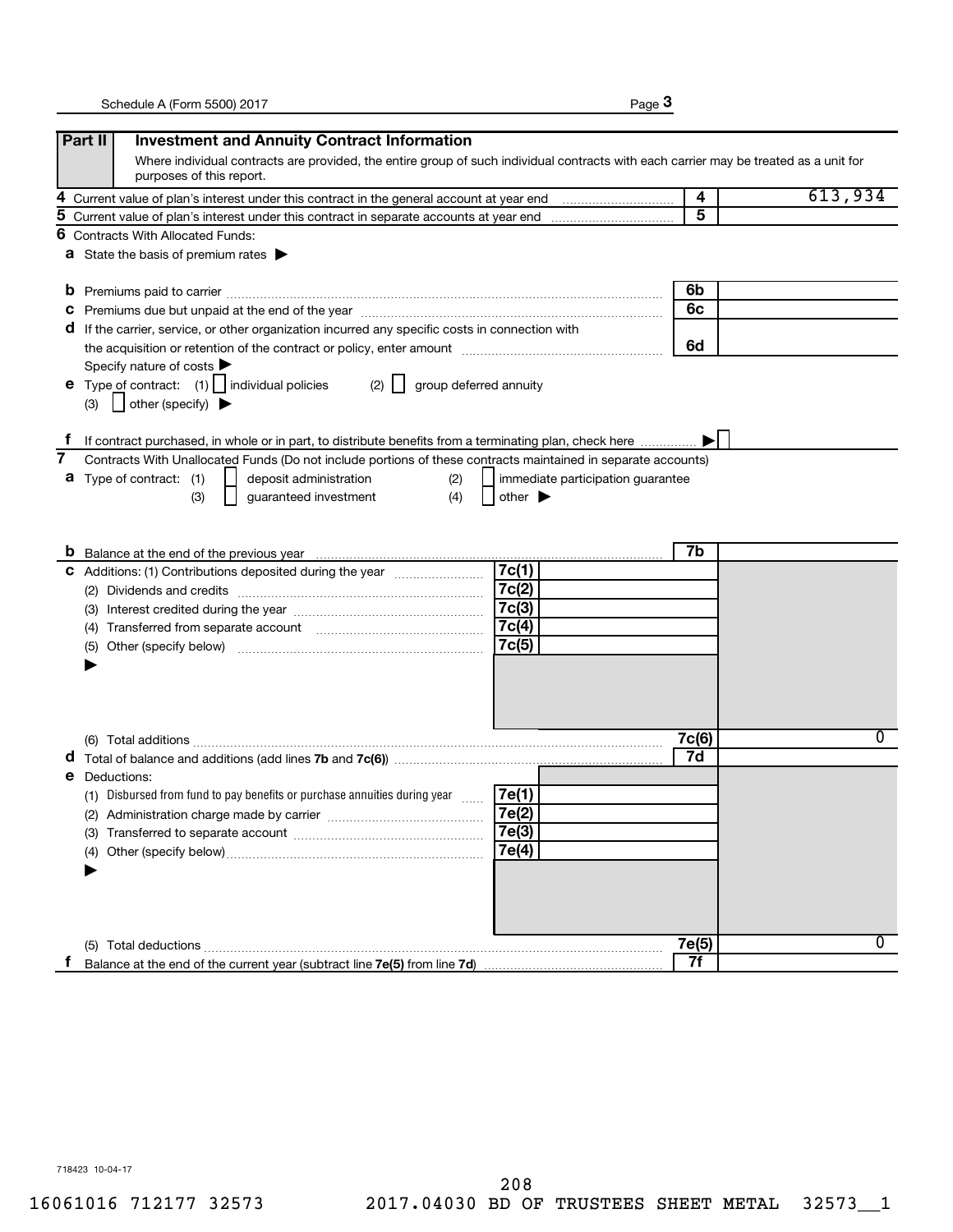**4**

|                | Part III<br><b>Welfare Benefit Contract Information</b>                                                                                                                                                                                                  |          |                                  |             |                          |
|----------------|----------------------------------------------------------------------------------------------------------------------------------------------------------------------------------------------------------------------------------------------------------|----------|----------------------------------|-------------|--------------------------|
|                | If more than one contract covers the same group of employees of the same employer(s) or members of the same                                                                                                                                              |          |                                  |             |                          |
|                | employee organization(s), the information may be combined for reporting purposes if such contracts are experience-rated                                                                                                                                  |          |                                  |             |                          |
|                | as a unit. Where contracts cover individual employees, the entire group of such individual contracts with each carrier may be                                                                                                                            |          |                                  |             |                          |
|                | treated as a unit for purposes of this report.                                                                                                                                                                                                           |          |                                  |             |                          |
| 8              | Benefit and contract type (check all applicable boxes)                                                                                                                                                                                                   |          |                                  |             |                          |
|                | $\mathbf b$<br>a<br>Health (other than dental or vision)<br>Dental                                                                                                                                                                                       |          | c l<br>Vision                    |             | d<br>Life insurance      |
|                | Temporary disability (accident and sickness) $\mathbf{f}$   Long-term disability<br>е                                                                                                                                                                    |          | g  <br>Supplemental unemployment |             | h.<br>Prescription drug  |
|                | Î.<br>$\mathbf{I}$<br>HMO contract<br>Stop loss (large deductible)                                                                                                                                                                                       |          | $\mathsf{k}$     PPO contract    |             | I.<br>Indemnity contract |
|                | m<br>Other (specify)                                                                                                                                                                                                                                     |          |                                  |             |                          |
| $\overline{9}$ | Experience-rated contracts:                                                                                                                                                                                                                              |          |                                  |             |                          |
| а              | Premiums: (1) Amount received                                                                                                                                                                                                                            | 9a(1)    |                                  |             |                          |
|                | (2) Increase (decrease) in amount due but unpaid <i></i>                                                                                                                                                                                                 | 9a(2)    |                                  |             |                          |
|                | (3) Increase (decrease) in unearned premium reserve                                                                                                                                                                                                      | 9a(3)    |                                  |             |                          |
|                |                                                                                                                                                                                                                                                          |          |                                  | 9a(4)       |                          |
| b              |                                                                                                                                                                                                                                                          | 9b(1)    |                                  |             |                          |
|                |                                                                                                                                                                                                                                                          | 9b(2)    |                                  |             |                          |
|                |                                                                                                                                                                                                                                                          |          |                                  | 9b(3)       |                          |
|                |                                                                                                                                                                                                                                                          |          |                                  | 9b(4)       |                          |
| с              | Remainder of premium: (1) Retention charges (on an accrual basis) -                                                                                                                                                                                      |          |                                  |             |                          |
|                |                                                                                                                                                                                                                                                          | 9c(1)(A) |                                  |             |                          |
|                | (B)                                                                                                                                                                                                                                                      | 9c(1)(B) |                                  |             |                          |
|                | (C)                                                                                                                                                                                                                                                      | 9c(1)(C) |                                  |             |                          |
|                | (D)                                                                                                                                                                                                                                                      | 9c(1)(D) |                                  |             |                          |
|                | (E)                                                                                                                                                                                                                                                      | 9c(1)(E) |                                  |             |                          |
|                | (F)                                                                                                                                                                                                                                                      | 9c(1)(F) |                                  |             |                          |
|                | (G)                                                                                                                                                                                                                                                      | 9c(1)(G) |                                  |             |                          |
|                |                                                                                                                                                                                                                                                          |          |                                  | 9c(1)(H)    |                          |
|                | (2) Dividends or retroactive rate refunds. (These amounts were     paid in cash, or     credited.)                                                                                                                                                       |          |                                  | 9c(2)       |                          |
| d              | Status of policyholder reserves at end of year: (1) Amount held to provide benefits after retirement                                                                                                                                                     |          |                                  | 9d(1)       |                          |
|                |                                                                                                                                                                                                                                                          |          |                                  | 9d(2)       |                          |
|                |                                                                                                                                                                                                                                                          |          |                                  | 9d(3)<br>9e |                          |
| е              | Dividends or retroactive rate refunds due. (Do not include amount entered in line 9c(2)                                                                                                                                                                  |          |                                  |             |                          |
| 10             | Nonexperience-rated contracts:                                                                                                                                                                                                                           |          |                                  | 10a         |                          |
| а<br>b         |                                                                                                                                                                                                                                                          |          |                                  |             |                          |
|                | If the carrier, service, or other organization incurred any specific costs in connection with                                                                                                                                                            |          |                                  |             |                          |
|                | the acquisition or retention of the contract or policy, other than reported in Part I, line 2                                                                                                                                                            |          |                                  | 10b         |                          |
|                | above, report amount material content and content and content and content and content and content and content and content and content and content and content and content and content and content and content and content and<br>Specify nature of costs |          |                                  |             |                          |
|                |                                                                                                                                                                                                                                                          |          |                                  |             |                          |

|    | Part IV<br><b>Provision of Information</b>                                                  |     |   |    |
|----|---------------------------------------------------------------------------------------------|-----|---|----|
| 11 | Did the insurance company fail to provide any information necessary to complete Schedule A? | Yes | M | No |
|    | 12 If the answer to line 11 is "Yes," specify the information not provided.                 |     |   |    |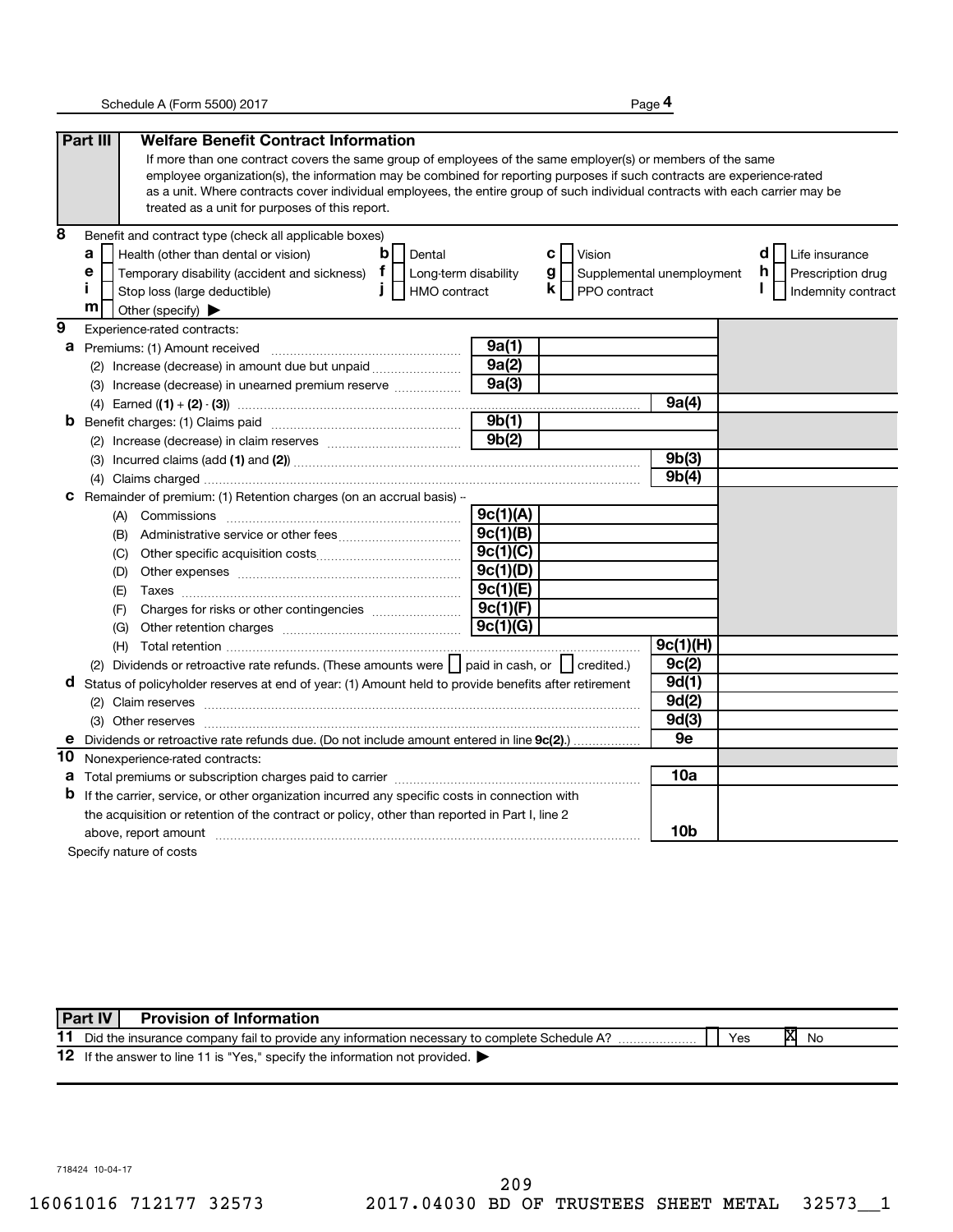| <b>SCHEDULE D</b><br>(Form 5500)                                                                         |                                        | <b>DFE/Participating Plan Information</b>                                                                                  |                                          | OMB No. 1210-0110                                  |  |
|----------------------------------------------------------------------------------------------------------|----------------------------------------|----------------------------------------------------------------------------------------------------------------------------|------------------------------------------|----------------------------------------------------|--|
| Department of the Treasury<br>Internal Revenue Service                                                   |                                        | This schedule is required to be filed under section 104 of the Employee<br>Retirement Income Security Act of 1974 (ERISA). |                                          | 2017                                               |  |
| Department of Labor<br>Employee Benefits Security Administration                                         |                                        | File as an attachment to Form 5500.                                                                                        |                                          |                                                    |  |
| For calendar plan year 2017 or fiscal plan year beginning                                                |                                        | 01/01/2017<br>and ending                                                                                                   |                                          | <b>Public Inspection.</b><br>12/31/2017            |  |
| A Name of plan<br>SHEET METAL WORKERS'                                                                   | NATIONAL PENSION FUND                  |                                                                                                                            | <b>B</b> Three-digit<br>plan number (PN) | 001                                                |  |
| C Plan or DFE sponsor's name as shown on line 2a of Form 5500<br>OF TRUSTEES SHEET METAL WORKERS'<br>BD. |                                        | NATIONAL PENSIO                                                                                                            | D                                        | Employer Identification Number (EIN)<br>52-6112463 |  |
| Part I<br>(Complete as many entries as needed to report all interests in DFEs)                           |                                        | Information on interests in MTIAs, CCTs, PSAs, and 103-12 IEs (to be completed by plans and DFEs)                          |                                          |                                                    |  |
| а                                                                                                        |                                        | Name of MTIA, CCT, PSA, or 103-12 IE: MULTI EMPLOYER PROPERTY TRUST                                                        |                                          |                                                    |  |
| Name of sponsor of entity listed in (a): NEWTOWER TRUST COMPANY<br>b                                     |                                        |                                                                                                                            |                                          |                                                    |  |
| EIN-PN 20-1641876 001<br>c                                                                               | $d$ Entity<br>$\mathbf C$<br>code      | <b>e</b> Dollar value of interest in MTIA, CCT, PSA,<br>or 103-12 IE at end of year (see instructions)                     |                                          | 102, 236, 163.                                     |  |
| a                                                                                                        |                                        | Name of MTIA, CCT, PSA, or 103-12 IE: COLLECTIVE SHORT TERM INVEST FUND                                                    |                                          |                                                    |  |
| Name of sponsor of entity listed in (a): BNY MELLON<br>b                                                 |                                        |                                                                                                                            |                                          |                                                    |  |
|                                                                                                          | <b>d</b> Entity                        | <b>e</b> Dollar value of interest in MTIA, CCT, PSA,                                                                       |                                          |                                                    |  |
| EIN-PN 13-6154008 003<br>c                                                                               | C<br>code                              | or 103-12 IE at end of year (see instructions)                                                                             |                                          | 294,957,546.                                       |  |
| Name of MTIA, CCT, PSA, or 103-12 IE: AEW CORE PROPERTY TRUST<br>a                                       |                                        |                                                                                                                            |                                          |                                                    |  |
| Name of sponsor of entity listed in (a): AEW CORE PROPERTY TRUST<br>b                                    |                                        |                                                                                                                            |                                          |                                                    |  |
| EIN-PN 26-0557406 000<br>c                                                                               | <b>d</b> Entity<br>$\mathbf C$<br>code | <b>e</b> Dollar value of interest in MTIA, CCT, PSA,<br>or 103-12 IE at end of year (see instructions)                     |                                          | 76,805,913.                                        |  |
|                                                                                                          |                                        |                                                                                                                            |                                          |                                                    |  |
| Name of MTIA, CCT, PSA, or 103-12 IE: EB DV LARGE CAP<br>a                                               |                                        | <b>GROWTH STOCK INDEX</b>                                                                                                  |                                          |                                                    |  |
| Name of sponsor of entity listed in (a): BNY MELLON<br>b                                                 |                                        |                                                                                                                            |                                          |                                                    |  |
| EIN-PN 25-6078093<br>$003$<br>С                                                                          | <b>d</b> Entity<br>C<br>code           | <b>e</b> Dollar value of interest in MTIA, CCT, PSA,<br>or 103-12 IE at end of year (see instructions)                     |                                          | 136, 975, 772.                                     |  |
| Name of MTIA, CCT, PSA, or 103-12 IE: EB<br>а                                                            | DV                                     | LARGE CAP VALUE STOCK INDEX                                                                                                |                                          |                                                    |  |
| Name of sponsor of entity listed in (a): BNY MELLON<br>b                                                 |                                        |                                                                                                                            |                                          |                                                    |  |
|                                                                                                          | <b>d</b> Entity                        | e Dollar value of interest in MTIA, CCT, PSA,                                                                              |                                          |                                                    |  |
| EIN-PN 25-6078093 005<br>c                                                                               | C<br>code                              | or 103-12 IE at end of year (see instructions)                                                                             |                                          | 170,960,112.                                       |  |
| Name of MTIA, CCT, PSA, or 103-12 IE: EB<br>а                                                            | DV                                     | <b>EMERGING MARKETS</b><br><b>INDEX</b>                                                                                    |                                          |                                                    |  |
| Name of sponsor of entity listed in (a): BNY MELLON<br>b                                                 |                                        |                                                                                                                            |                                          |                                                    |  |
| $EIN-PN$ 25-6078093<br>189<br>c                                                                          | $d$ Entity<br>$\mathbf C$<br>code      | e Dollar value of interest in MTIA, CCT, PSA,<br>or 103-12 IE at end of year (see instructions)                            |                                          | 103, 217, 930.                                     |  |
| Name of MTIA, CCT, PSA, or 103-12 IE: LEGAL<br>а                                                         | &                                      | GENERAL S&P<br>400<br>COLLECTIVE                                                                                           |                                          |                                                    |  |
| Name of sponsor of entity listed in (a): RELIANCE<br>b                                                   |                                        | TRUST COMPANY OF DELAWARE                                                                                                  |                                          |                                                    |  |
|                                                                                                          | <b>d</b> Entity                        | <b>e</b> Dollar value of interest in MTIA, CCT, PSA,                                                                       |                                          |                                                    |  |
| EIN-PN 35-7085469 004<br>c<br>For Paperwork Reduction Act Notice, see the Instructions for Form 5500.    | С<br>code                              | or 103-12 IE at end of year (see instructions)                                                                             |                                          | 208,800,221.<br><b>Schedule D (Form 5500) 2017</b> |  |
|                                                                                                          |                                        |                                                                                                                            |                                          | v. 170203                                          |  |
|                                                                                                          |                                        |                                                                                                                            |                                          |                                                    |  |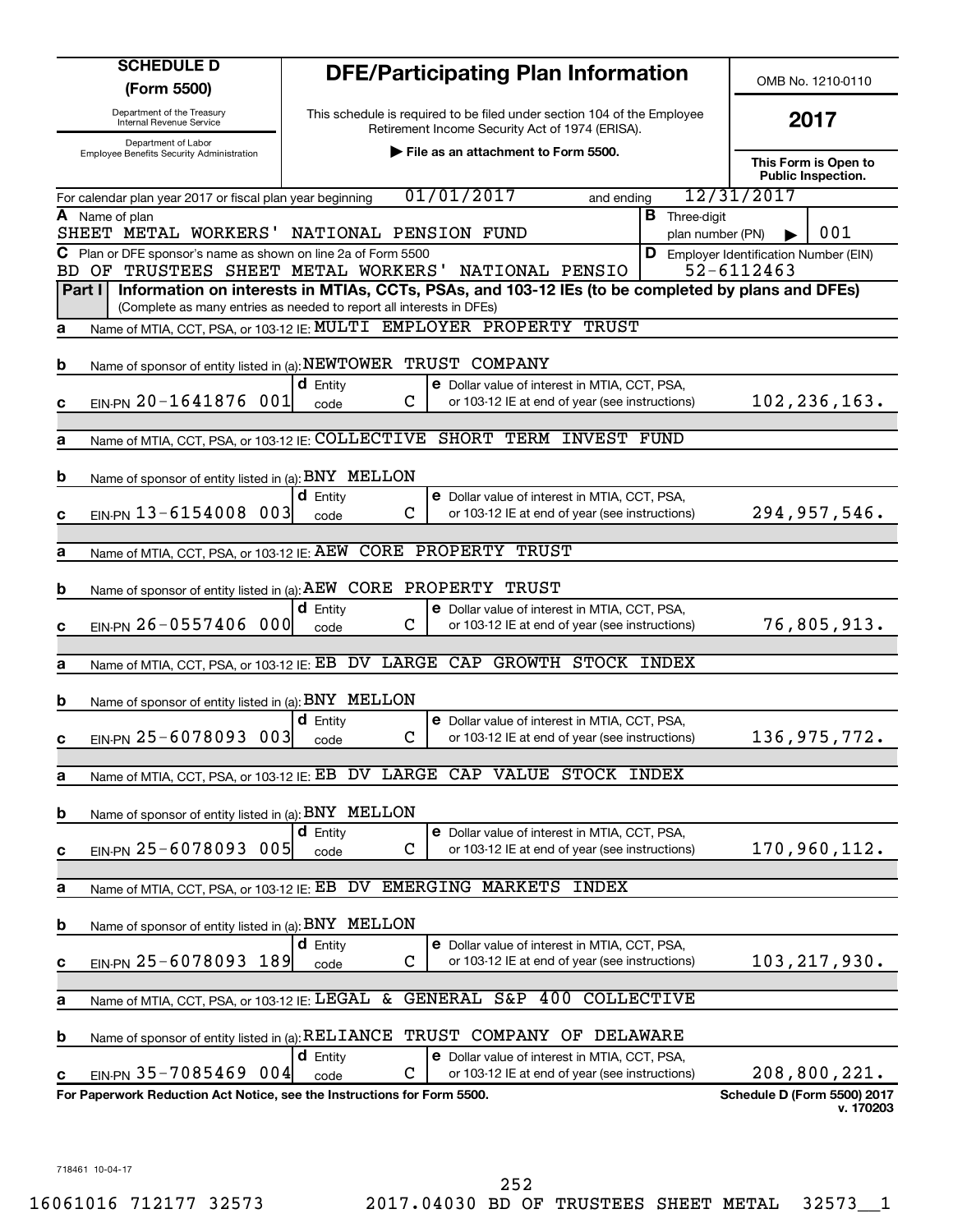|   | Schedule D (Form 5500) 2017                                     |                         | Page 2-                                                                                                                     |
|---|-----------------------------------------------------------------|-------------------------|-----------------------------------------------------------------------------------------------------------------------------|
| а | Name of MTIA, CCT, PSA, or 103-12 IE: LEGAL                     | &.                      | GENERAL S&P 500 COLLECTIVE                                                                                                  |
| b | Name of sponsor of entity listed in (a): RELIANCE               |                         | TRUST COMPANY OF DELAWARE                                                                                                   |
| с | EIN-PN 35-7085469<br>005                                        | <b>d</b> Entity<br>code | <b>e</b> Dollar value of interest in MTIA, CCT, PSA,<br>615,648,211.<br>C<br>or 103-12 IE at end of year (see instructions) |
| а | Name of MTIA, CCT, PSA, or 103-12 IE: LEGAL                     | &.                      | GENERAL S&P 600 COLLECTIVE                                                                                                  |
| b | Name of sponsor of entity listed in (a): RELIANCE               |                         | TRUST COMPANY OF DELAWARE                                                                                                   |
| с | EIN-PN 35-7085469<br>009                                        | $d$ Entity<br>code      | <b>e</b> Dollar value of interest in MTIA, CCT, PSA,<br>122,034,925.<br>C<br>or 103-12 IE at end of year (see instructions) |
|   |                                                                 | &.                      | GENERAL MSCI EAFE COLLECTIV                                                                                                 |
| а | Name of MTIA, CCT, PSA, or 103-12 IE: LEGAL                     |                         |                                                                                                                             |
| b | Name of sponsor of entity listed in (a): RELIANCE               |                         | TRUST COMPANY OF DELAWARE                                                                                                   |
| с | EIN-PN 35-7085469<br>001                                        | $d$ Entity<br>code      | <b>e</b> Dollar value of interest in MTIA, CCT, PSA,<br>268,566,270.<br>C<br>or 103-12 IE at end of year (see instructions) |
| а | Name of MTIA, CCT, PSA, or 103-12 IE: AFL-CIO EQUITY INDEX FUND |                         |                                                                                                                             |
|   |                                                                 |                         |                                                                                                                             |
| b | Name of sponsor of entity listed in (a): CHEVY                  |                         | CHASE TRUST                                                                                                                 |
| с | EIN-PN 27-3350609<br>010                                        | $d$ Entity<br>code      | e Dollar value of interest in MTIA, CCT, PSA,<br>C<br>О.<br>or 103-12 IE at end of year (see instructions)                  |
| а | Name of MTIA, CCT, PSA, or 103-12 IE:                           |                         |                                                                                                                             |
|   |                                                                 |                         |                                                                                                                             |
| b | Name of sponsor of entity listed in (a):                        |                         |                                                                                                                             |
| с | EIN-PN                                                          | <b>d</b> Entity<br>code | e Dollar value of interest in MTIA, CCT, PSA,<br>or 103-12 IE at end of year (see instructions)                             |
|   |                                                                 |                         |                                                                                                                             |
| а | Name of MTIA, CCT, PSA, or 103-12 IE:                           |                         |                                                                                                                             |
| b | Name of sponsor of entity listed in (a):                        |                         |                                                                                                                             |
|   |                                                                 | <b>d</b> Entity         | e Dollar value of interest in MTIA, CCT, PSA,                                                                               |
| с | EIN-PN                                                          | code                    | or 103-12 IE at end of year (see instructions)                                                                              |
| а | Name of MTIA, CCT, PSA, or 103-12 IE:                           |                         |                                                                                                                             |
|   |                                                                 |                         |                                                                                                                             |
| b | Name of sponsor of entity listed in (a):                        | <b>d</b> Entity         | e Dollar value of interest in MTIA, CCT, PSA,                                                                               |
| с | EIN-PN                                                          | code                    | or 103-12 IE at end of year (see instructions)                                                                              |
|   |                                                                 |                         |                                                                                                                             |
| а | Name of MTIA, CCT, PSA, or 103-12 IE:                           |                         |                                                                                                                             |
| b | Name of sponsor of entity listed in (a):                        |                         |                                                                                                                             |
| с | EIN-PN                                                          | <b>d</b> Entity<br>code | e Dollar value of interest in MTIA, CCT, PSA,<br>or 103-12 IE at end of year (see instructions)                             |
| а | Name of MTIA, CCT, PSA, or 103-12 IE:                           |                         |                                                                                                                             |
| b |                                                                 |                         |                                                                                                                             |
|   | Name of sponsor of entity listed in (a):                        | <b>d</b> Entity         | e Dollar value of interest in MTIA, CCT, PSA,                                                                               |
| с | EIN-PN                                                          | code                    | or 103-12 IE at end of year (see instructions)                                                                              |

718462 10-04-17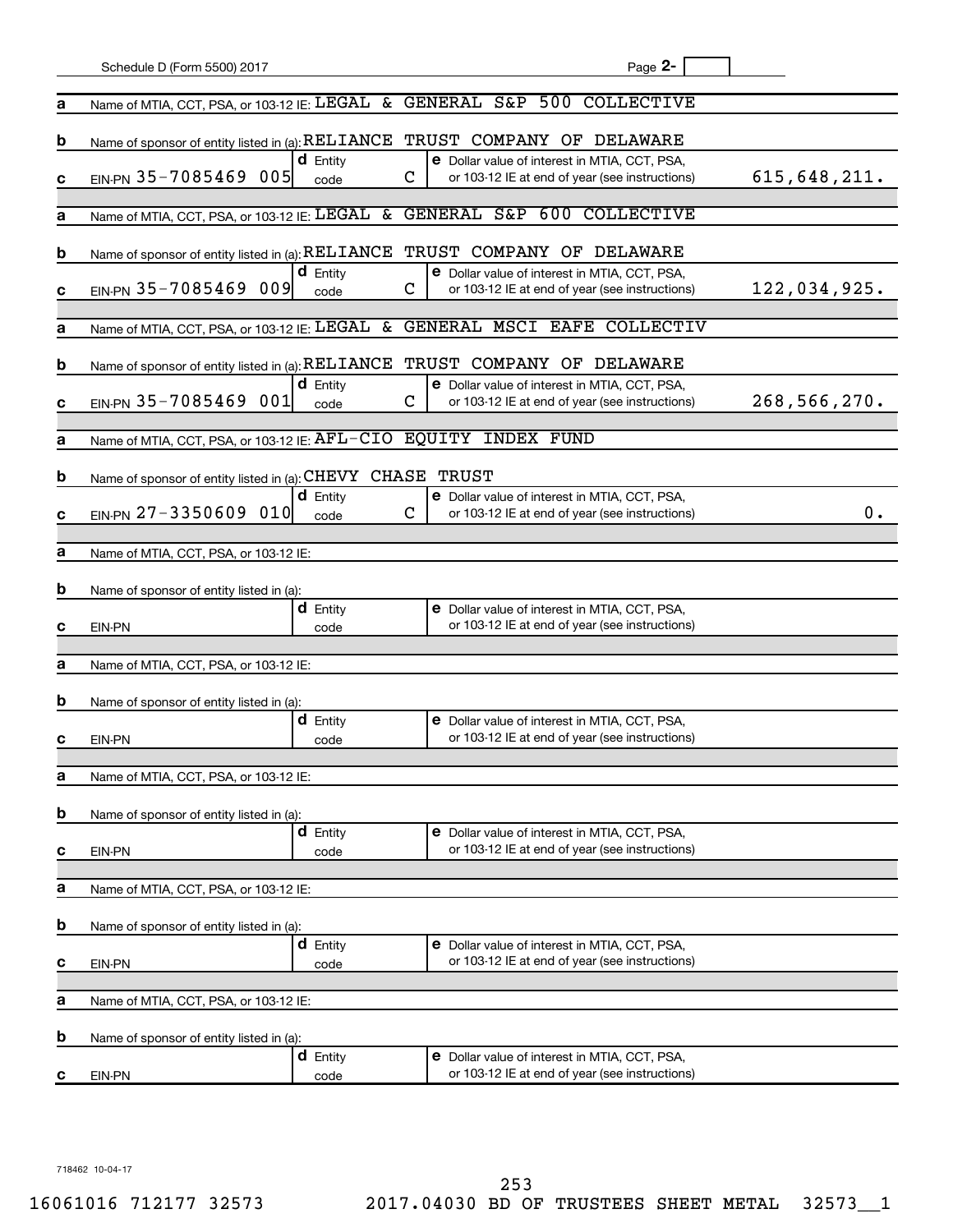| Schedule D (Form 5500) 2017 | Page |
|-----------------------------|------|
|-----------------------------|------|

|                           | Information on Participating Plans (to be completed by DFEs)<br>Part II |             |        |
|---------------------------|-------------------------------------------------------------------------|-------------|--------|
|                           | (Complete as many entries as needed to report all participating plans)  |             |        |
| a                         | Plan name                                                               |             |        |
| $\mathbf b$               | Name of                                                                 | $\mathbf c$ | EIN-PN |
|                           | plan sponsor                                                            |             |        |
|                           |                                                                         |             |        |
| а                         | Plan name                                                               |             |        |
| $\mathbf b$               | Name of                                                                 | $\mathbf c$ | EIN-PN |
|                           |                                                                         |             |        |
|                           | plan sponsor                                                            |             |        |
|                           |                                                                         |             |        |
| а                         | Plan name                                                               |             |        |
| $\mathbf b$               | Name of                                                                 | $\mathbf c$ | EIN-PN |
|                           | plan sponsor                                                            |             |        |
|                           |                                                                         |             |        |
| a                         | Plan name                                                               |             |        |
| $\mathbf b$               | Name of                                                                 | $\mathbf c$ | EIN-PN |
|                           | plan sponsor                                                            |             |        |
|                           |                                                                         |             |        |
| a                         | Plan name                                                               |             |        |
| $\mathbf b$               | Name of                                                                 | $\mathbf c$ | EIN-PN |
|                           | plan sponsor                                                            |             |        |
|                           |                                                                         |             |        |
| а                         | Plan name                                                               |             |        |
| $\mathbf b$               | Name of                                                                 | $\mathbf c$ | EIN-PN |
|                           |                                                                         |             |        |
|                           | plan sponsor                                                            |             |        |
|                           |                                                                         |             |        |
| а                         | Plan name                                                               |             |        |
| $\mathbf b$               | Name of                                                                 | $\mathbf c$ | EIN-PN |
|                           | plan sponsor                                                            |             |        |
|                           |                                                                         |             |        |
| a                         | Plan name                                                               |             |        |
| $\mathbf b$               | Name of                                                                 | $\mathbf c$ | EIN-PN |
|                           | plan sponsor                                                            |             |        |
|                           |                                                                         |             |        |
| а                         | Plan name                                                               |             |        |
| $\boldsymbol{\mathsf{b}}$ | Name of                                                                 | $\mathbf c$ | EIN-PN |
|                           | plan sponsor                                                            |             |        |
|                           |                                                                         |             |        |
| a                         | Plan name                                                               |             |        |
| b                         | Name of                                                                 | $\mathbf c$ | EIN-PN |
|                           | plan sponsor                                                            |             |        |
|                           |                                                                         |             |        |
|                           |                                                                         |             |        |
| $\mathbf a$               | Plan name                                                               |             |        |
| b                         | Name of                                                                 | $\mathbf c$ | EIN-PN |
|                           | plan sponsor                                                            |             |        |
|                           |                                                                         |             |        |
| a                         | Plan name                                                               |             |        |
| b                         | Name of                                                                 | $\mathbf c$ | EIN-PN |
|                           | plan sponsor                                                            |             |        |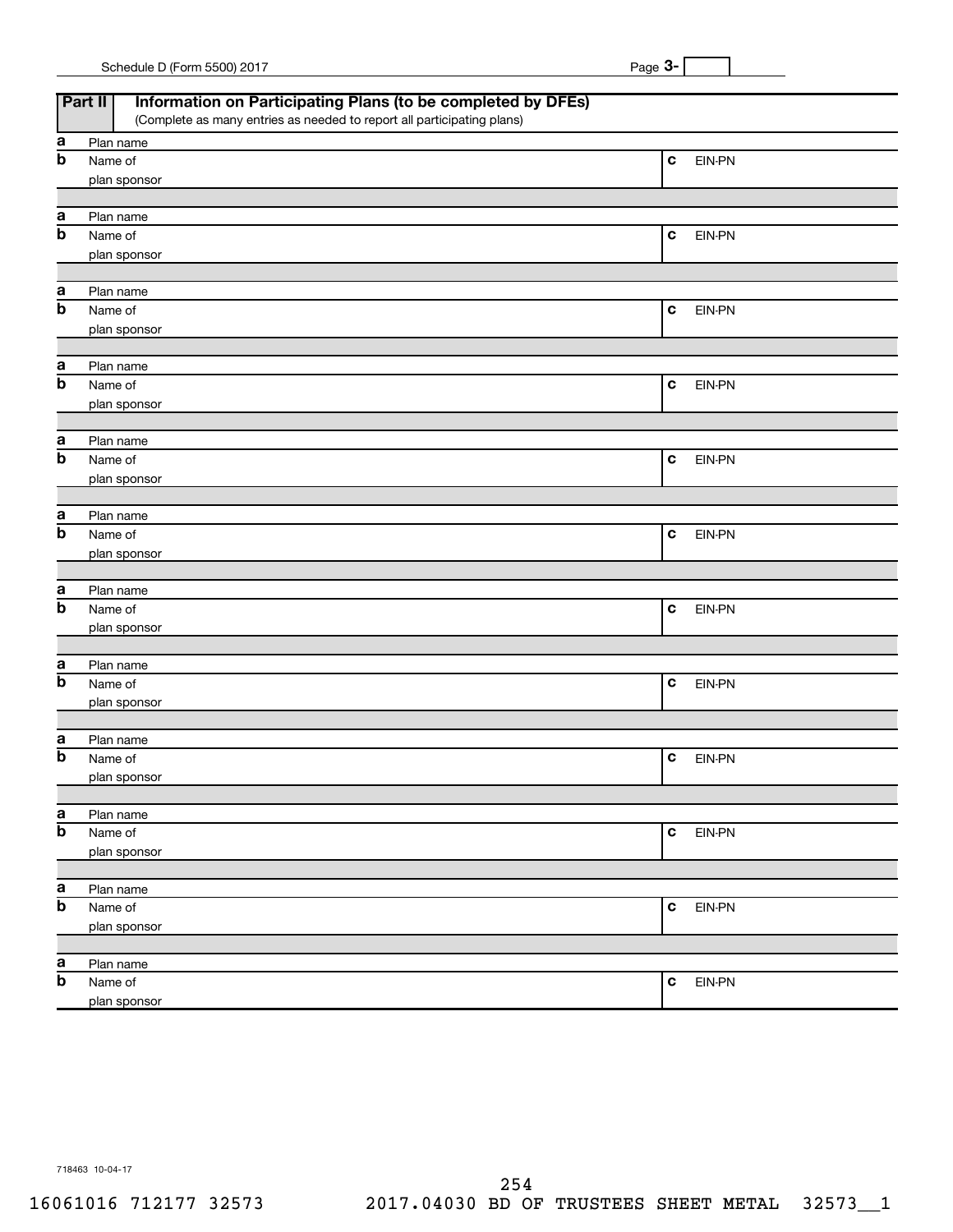| <b>SCHEDULE H</b><br>(Form 5500)                                                                               | <b>Financial Information</b>                                                                                                                                                                                                                                                                                                                                                                                                                                                                                                                                                                        |                    |            |                                                                                  |            | OMB No. 1210-0110                         |                                 |  |
|----------------------------------------------------------------------------------------------------------------|-----------------------------------------------------------------------------------------------------------------------------------------------------------------------------------------------------------------------------------------------------------------------------------------------------------------------------------------------------------------------------------------------------------------------------------------------------------------------------------------------------------------------------------------------------------------------------------------------------|--------------------|------------|----------------------------------------------------------------------------------|------------|-------------------------------------------|---------------------------------|--|
| Department of the Treasury<br><b>Internal Revenue Service</b>                                                  | This schedule is required to be filed under section 104 of the Employee<br>Retirement Income Security Act of 1974 (ERISA), and section 6058(a) of the<br>Internal Revenue Code (the Code).                                                                                                                                                                                                                                                                                                                                                                                                          |                    |            |                                                                                  |            | 2017                                      |                                 |  |
| Department of Labor<br>Employee Benefits Security Administration                                               |                                                                                                                                                                                                                                                                                                                                                                                                                                                                                                                                                                                                     |                    |            |                                                                                  |            |                                           |                                 |  |
| Pension Benefit Guaranty Corporation                                                                           | File as an attachment to Form 5500.                                                                                                                                                                                                                                                                                                                                                                                                                                                                                                                                                                 |                    |            |                                                                                  |            | This Form is Open<br>to Public Inspection |                                 |  |
|                                                                                                                | For calendar plan year 2017 or fiscal plan year beginning 01/01/2017                                                                                                                                                                                                                                                                                                                                                                                                                                                                                                                                |                    | and ending |                                                                                  | 12/31/2017 |                                           |                                 |  |
| A Name of plan                                                                                                 |                                                                                                                                                                                                                                                                                                                                                                                                                                                                                                                                                                                                     |                    |            | <b>B</b> Three-digit                                                             |            |                                           |                                 |  |
|                                                                                                                |                                                                                                                                                                                                                                                                                                                                                                                                                                                                                                                                                                                                     |                    |            | plan number (PN)                                                                 |            | 001                                       |                                 |  |
|                                                                                                                | SHEET METAL WORKERS' NATIONAL PENSION FUND                                                                                                                                                                                                                                                                                                                                                                                                                                                                                                                                                          |                    |            |                                                                                  |            |                                           |                                 |  |
| <b>C</b> Plan sponsor's name as shown on line 2a of Form 5500                                                  |                                                                                                                                                                                                                                                                                                                                                                                                                                                                                                                                                                                                     |                    |            | <b>D</b> Employer Identification Number (EIN)                                    |            |                                           |                                 |  |
|                                                                                                                |                                                                                                                                                                                                                                                                                                                                                                                                                                                                                                                                                                                                     |                    |            | 52-6112463                                                                       |            |                                           |                                 |  |
| BD.<br>OF<br><b>Asset and Liability Statement</b><br>Part I                                                    | TRUSTEES SHEET METAL WORKERS'<br>NATIONAL PENSIO                                                                                                                                                                                                                                                                                                                                                                                                                                                                                                                                                    |                    |            |                                                                                  |            |                                           |                                 |  |
| 1                                                                                                              | Current value of plan assets and liabilities at the beginning and end of the plan year. Combine the value of plan assets held in more than one                                                                                                                                                                                                                                                                                                                                                                                                                                                      |                    |            |                                                                                  |            |                                           |                                 |  |
|                                                                                                                | trust. Report the value of the plan's interest in a commingled fund containing the assets of more than one plan on a line-by-line basis unless the<br>value is reportable on lines 1c(9) through 1c(14). Do not enter the value of that portion of an insurance contract which guarantees, during this<br>plan year, to pay a specific dollar benefit at a future date. Round off amounts to the nearest dollar. MTIAs, CCTs, PSAs, and 103-12 IEs do not<br>complete lines 1b(1), 1b(2), 1c(8), 1g, 1h, and 1i. CCTs, PSAs, and 103-12 IEs also do not complete lines 1d and 1e. See instructions. |                    |            |                                                                                  |            |                                           |                                 |  |
|                                                                                                                | <b>Assets</b>                                                                                                                                                                                                                                                                                                                                                                                                                                                                                                                                                                                       |                    |            | (a) Beginning of Year                                                            |            |                                           | (b) End of Year<br>87, 311, 716 |  |
| а                                                                                                              |                                                                                                                                                                                                                                                                                                                                                                                                                                                                                                                                                                                                     | 1a                 |            | 76,595,061                                                                       |            |                                           |                                 |  |
| b<br>Receivables (less allowance for doubtful accounts):                                                       |                                                                                                                                                                                                                                                                                                                                                                                                                                                                                                                                                                                                     |                    |            |                                                                                  |            |                                           |                                 |  |
|                                                                                                                |                                                                                                                                                                                                                                                                                                                                                                                                                                                                                                                                                                                                     | 1 <sub>b</sub> (1) |            | 60,822,781                                                                       |            |                                           | 67,439,916                      |  |
|                                                                                                                |                                                                                                                                                                                                                                                                                                                                                                                                                                                                                                                                                                                                     | 1b(2)              |            |                                                                                  |            |                                           |                                 |  |
|                                                                                                                |                                                                                                                                                                                                                                                                                                                                                                                                                                                                                                                                                                                                     | 1b(3)              |            | $\overline{72,032,463}$                                                          |            |                                           | 39,081,304                      |  |
| General investments:<br>с                                                                                      |                                                                                                                                                                                                                                                                                                                                                                                                                                                                                                                                                                                                     |                    |            |                                                                                  |            |                                           |                                 |  |
| (1)                                                                                                            | Interest-bearing cash (incl. money market accounts & certificates of deposit)                                                                                                                                                                                                                                                                                                                                                                                                                                                                                                                       | 1c(1)              |            | 513, 191, 071                                                                    |            | 550, 242, 128                             |                                 |  |
|                                                                                                                |                                                                                                                                                                                                                                                                                                                                                                                                                                                                                                                                                                                                     | 1c(2)              |            | 368,085,217                                                                      |            |                                           | 432,024,765                     |  |
| (3)                                                                                                            | Corporate debt instruments (other than employer securities):                                                                                                                                                                                                                                                                                                                                                                                                                                                                                                                                        |                    |            |                                                                                  |            |                                           |                                 |  |
|                                                                                                                |                                                                                                                                                                                                                                                                                                                                                                                                                                                                                                                                                                                                     | 1c(3)(A)           |            |                                                                                  |            |                                           |                                 |  |
|                                                                                                                |                                                                                                                                                                                                                                                                                                                                                                                                                                                                                                                                                                                                     | lc(3)(B)           |            | 354, 768, 255                                                                    |            | 390, 370, 697                             |                                 |  |
| (4) Corporate stocks (other than employer securities):                                                         |                                                                                                                                                                                                                                                                                                                                                                                                                                                                                                                                                                                                     |                    |            |                                                                                  |            |                                           |                                 |  |
|                                                                                                                |                                                                                                                                                                                                                                                                                                                                                                                                                                                                                                                                                                                                     | 1c(4)(A)           |            | $\frac{1}{1C(4)(B)}$ $\frac{1}{1}$ , 235, 025, 873 $\frac{1}{1}$ , 105, 448, 546 |            |                                           |                                 |  |
|                                                                                                                |                                                                                                                                                                                                                                                                                                                                                                                                                                                                                                                                                                                                     |                    |            | 757,819,453                                                                      |            |                                           | 583,100,252                     |  |
| Partnership/joint venture interests<br>(5)                                                                     |                                                                                                                                                                                                                                                                                                                                                                                                                                                                                                                                                                                                     | 1c(5)              |            | 13,800,000                                                                       |            |                                           | 11,850,000                      |  |
| (6)                                                                                                            |                                                                                                                                                                                                                                                                                                                                                                                                                                                                                                                                                                                                     | 1c(6)              |            |                                                                                  |            |                                           |                                 |  |
| (7)                                                                                                            |                                                                                                                                                                                                                                                                                                                                                                                                                                                                                                                                                                                                     | 1c(7)              |            |                                                                                  |            |                                           |                                 |  |
| Participant loans<br>(8)<br>Value of interest in common/collective trusts                                      |                                                                                                                                                                                                                                                                                                                                                                                                                                                                                                                                                                                                     | 1c(8)              |            | 1,331,655,9042,100,203,063                                                       |            |                                           |                                 |  |
| (9)                                                                                                            |                                                                                                                                                                                                                                                                                                                                                                                                                                                                                                                                                                                                     | 1c(9)              |            |                                                                                  |            |                                           |                                 |  |
| Value of interest in pooled separate accounts<br>(10)<br>Value of interest in master trust investment accounts |                                                                                                                                                                                                                                                                                                                                                                                                                                                                                                                                                                                                     | 1c(10)             |            |                                                                                  |            |                                           |                                 |  |
| (11)<br>Value of interest in 103-12 investment entities                                                        |                                                                                                                                                                                                                                                                                                                                                                                                                                                                                                                                                                                                     | 1c(11)             |            |                                                                                  |            |                                           |                                 |  |
| (12)<br>(13)                                                                                                   | Value of interest in registered investment companies (e.g., mutual funds)                                                                                                                                                                                                                                                                                                                                                                                                                                                                                                                           | 1c(12)             |            | 131,341,668                                                                      |            | 191,999,909                               |                                 |  |
| (14)                                                                                                           | Value of funds held in insurance co. general account (unallocated contracts)                                                                                                                                                                                                                                                                                                                                                                                                                                                                                                                        | 1c(13)<br>1c(14)   |            | 41,921,905                                                                       |            | 104, 194, 383                             |                                 |  |
| (15)                                                                                                           |                                                                                                                                                                                                                                                                                                                                                                                                                                                                                                                                                                                                     | 1c(15)             |            | 304,278                                                                          |            |                                           | 315,788                         |  |
|                                                                                                                |                                                                                                                                                                                                                                                                                                                                                                                                                                                                                                                                                                                                     |                    |            |                                                                                  |            |                                           | Cohodulo H (Eorm EE00) 2017     |  |

For Paperwork Reduction Act Notice, see the Instructions for Form 5500. Schedule H (Form 5500) 2017

**v. 170203**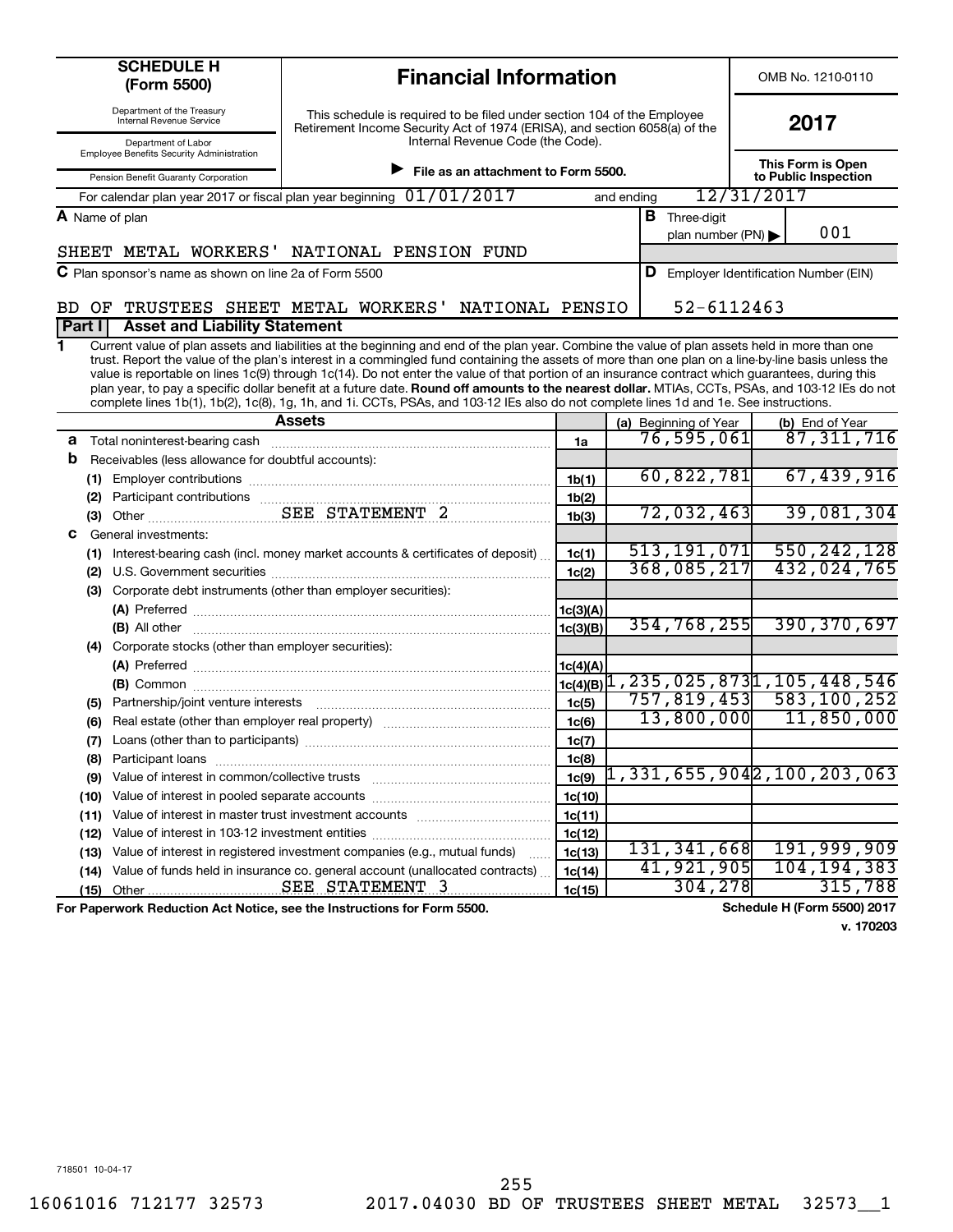| 1 d | Employer-related investments:                         |       | (a) Beginning of Year | (b) End of Year |
|-----|-------------------------------------------------------|-------|-----------------------|-----------------|
|     |                                                       | 1d(1) |                       |                 |
|     |                                                       | 1d(2) |                       |                 |
| e   | Buildings and other property used in plan operation   | 1e    | 1,680,066             | 1,680,639       |
|     | Total assets (add all amounts in lines 1a through 1e) | 1f    | 4,959,043,995         | 5,665,263,106   |
|     | <b>Liabilities</b>                                    |       |                       |                 |
|     |                                                       | 1g    |                       |                 |
| n.  |                                                       | 1h    | 951,760               | 1,754,569       |
|     |                                                       | 1i    |                       |                 |
|     |                                                       | 1i    | 627,543,713           | 661,495,785     |
| к   |                                                       | 1k    | 628, 495, 473         | 663, 250, 354   |
|     | <b>Net Assets</b>                                     |       |                       |                 |
|     | Net assets (subtract line 1k from line 1f)            |       | 4,330,548,522         | 5,002,012,752   |
|     |                                                       |       |                       |                 |

## **Part II Income and Expense Statement**

Plan income, expenses, and changes in net assets for the year. Include all income and expenses of the plan, including any trust(s) or separately maintained fund(s) and any payments/receipts to/from insurance carriers. Round off amounts to the nearest dollar. MTIAs, CCTs, PSAs, and 103-12 IEs do not complete lines 2a, 2b(1)(E), 2e, 2f, and 2g. **2**

|   | <b>Income</b>                                                         |          | (a) Amount    | (b) Total     |
|---|-----------------------------------------------------------------------|----------|---------------|---------------|
|   | a Contributions:                                                      |          |               |               |
|   | (1) Received or receivable in cash from: (A) Employers                | 2a(1)(A) | 560,039,654   |               |
|   | (B) Participants                                                      | 2a(1)(B) |               |               |
|   |                                                                       | 2a(1)(C) |               |               |
|   |                                                                       | 2a(2)    |               |               |
|   | (3) Total contributions. Add lines 2a(1)(A), (B), (C), and line 2a(2) | 2a(3)    |               | 560,039,654   |
| b | <b>Earnings on investments:</b>                                       |          |               |               |
|   | (1) Interest:                                                         |          |               |               |
|   | (A) Interest-bearing cash (including money market                     |          |               |               |
|   |                                                                       | 2b(1)(A) | 134,748       |               |
|   | (B) U.S. Government securities                                        | 2b(1)(B) | 8,507,629     |               |
|   | (C) Corporate debt instruments                                        | 2b(1)(C) | 18,342,854    |               |
|   |                                                                       | 2b(1)(D) |               |               |
|   |                                                                       | 2b(1)(E) |               |               |
|   |                                                                       | 2b(1)(F) | 13,787,853    |               |
|   |                                                                       | 2b(1)(G) |               | 40,773,084    |
|   |                                                                       | 2b(2)(A) | 173,675       |               |
|   |                                                                       | 2b(2)(B) | 19,605,745    |               |
|   | (C) Registered investment company shares (e.g. mutual funds)          | 2b(2)(C) | 1,804,698     |               |
|   | (D) Total dividends. Add lines 2b(2)(A), (B), and (C)                 | 2b(2)(D) |               | 21,584,118    |
|   |                                                                       | 2b(3)    |               | 526,742       |
|   | (4) Net gain (loss) on sale of assets: (A) Aggregate proceeds         | 2b(4)(A) | 775,268,764   |               |
|   | (B) Aggregate carrying amount (see instructions)                      | 2b(4)(B) | 551,837,485   |               |
|   | (C) Subtract line $2b(4)(B)$ from line $2b(4)(A)$ and enter result    | 2b(4)(C) |               | 223, 431, 279 |
|   | (5) Unrealized appreciation (depreciation) of assets: (A) Real estate | 2b(5)(A) |               |               |
|   |                                                                       | 2b(5)(B) | 274, 374, 311 |               |
|   | (C) Total unrealized appreciation of assets.                          |          |               |               |
|   |                                                                       | 2b(5)(C) |               | 274, 374, 311 |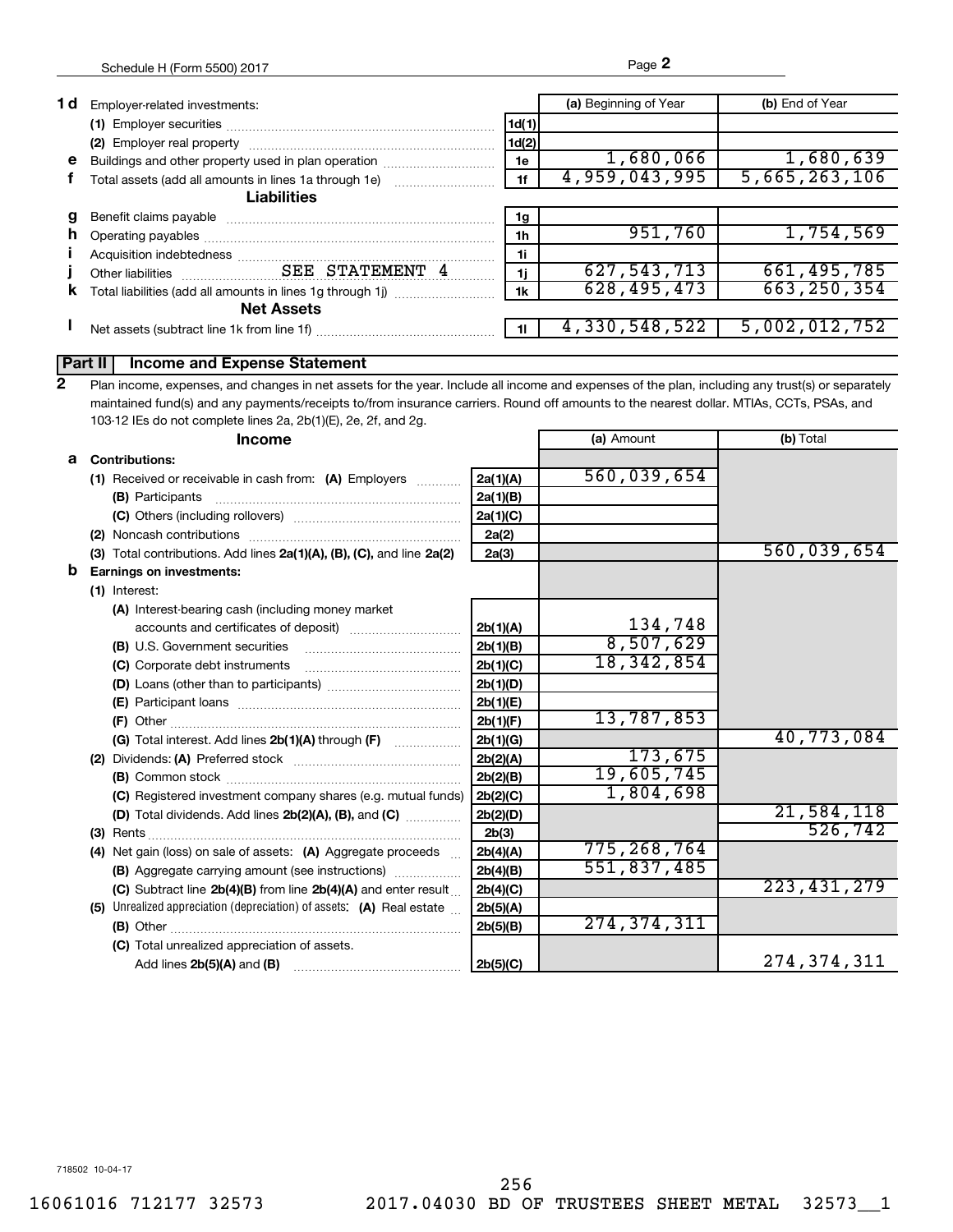|    |                                                                                                                                                                                                                                |         |    | (a) Amount |               | (b) Total               |              |
|----|--------------------------------------------------------------------------------------------------------------------------------------------------------------------------------------------------------------------------------|---------|----|------------|---------------|-------------------------|--------------|
|    |                                                                                                                                                                                                                                | 2b(6)   |    |            |               |                         | 11,171,121   |
|    | (7) Net investment gain (loss) from pooled separate accounts                                                                                                                                                                   | 2b(7)   |    |            |               |                         |              |
|    | (8) Net investment gain (loss) from master trust investment accounts                                                                                                                                                           | 2b(8)   |    |            |               |                         |              |
|    |                                                                                                                                                                                                                                | 2b(9)   |    |            |               |                         |              |
|    | (10) Net investment gain (loss) from registered investment companies                                                                                                                                                           |         |    |            |               |                         |              |
|    |                                                                                                                                                                                                                                | 2b(10)  |    |            |               |                         | 50, 382, 663 |
| С  |                                                                                                                                                                                                                                | 2с      |    |            |               |                         | 1,761,552    |
| a  | Total income. Add all income amounts in column (b) and enter total <i></i>                                                                                                                                                     | 2d      |    |            |               | 1, 184, 044, 524        |              |
|    | <b>Expenses</b>                                                                                                                                                                                                                |         |    |            |               |                         |              |
| е  | Benefit payment and payments to provide benefits:                                                                                                                                                                              |         |    |            |               |                         |              |
|    | (1) Directly to participants or beneficiaries, including direct rollovers                                                                                                                                                      | 2e(1)   |    |            | 488, 227, 203 |                         |              |
|    |                                                                                                                                                                                                                                | 2e(2)   |    |            |               |                         |              |
|    |                                                                                                                                                                                                                                | 2e(3)   |    |            |               |                         |              |
|    |                                                                                                                                                                                                                                | 2e(4)   |    |            |               | 488, 227, 203           |              |
| Ť. |                                                                                                                                                                                                                                | 2f      |    |            |               |                         |              |
| g  | Certain deemed distributions of participant loans (see instructions)                                                                                                                                                           | 2g      |    |            |               |                         |              |
| h  | Interest expense material contracts and contracts and contracts are in the contracts of the contracts of the contracts of the contracts of the contracts of the contracts of the contracts of the contracts of the contracts o | 2h      |    |            |               |                         |              |
| П  |                                                                                                                                                                                                                                | 2i(1)   |    |            | 2,514,010     |                         |              |
|    |                                                                                                                                                                                                                                | 2i(2)   |    |            | 8,418         |                         |              |
|    |                                                                                                                                                                                                                                | 2i(3)   |    |            | 9,499,159     |                         |              |
|    | (4) Other SEE STATEMENT 6                                                                                                                                                                                                      | 2i(4)   |    |            | 12,331,504    |                         |              |
|    |                                                                                                                                                                                                                                | 2i(5)   |    |            |               |                         | 24, 353, 091 |
| т  | Total expenses. Add all expense amounts in column (b) and enter total                                                                                                                                                          | 2j      |    |            |               | 512,580,294             |              |
|    | <b>Net Income and Reconciliation</b>                                                                                                                                                                                           |         |    |            |               |                         |              |
| ĸ  | Net income (loss). Subtract line 2j from line 2d                                                                                                                                                                               | 2k      |    |            |               | 671,464,230             |              |
| Ш  | Transfers of assets:                                                                                                                                                                                                           |         |    |            |               |                         |              |
|    |                                                                                                                                                                                                                                | 2I(1)   |    |            |               |                         |              |
|    |                                                                                                                                                                                                                                | 2I(2)   |    |            |               |                         |              |
|    | Part III   Accountant's Opinion                                                                                                                                                                                                |         |    |            |               |                         |              |
| 3  | Complete lines 3a through 3c if the opinion of an independent qualified public accountant is attached to this Form 5500.                                                                                                       |         |    |            |               |                         |              |
|    | Complete line 3d if an opinion is not attached.                                                                                                                                                                                |         |    |            |               |                         |              |
|    | a The attached opinion of an independent qualified public accountant for this plan is (see instructions):                                                                                                                      |         |    |            |               |                         |              |
|    | $(1)$ $X$ Unqualified<br>(3)<br>(2)<br>(4)<br>Qualified<br>  Disclaimer                                                                                                                                                        | Adverse |    |            |               |                         |              |
| b  | Did the accountant perform a limited scope audit pursuant to 29 CFR 2520.103-8 and/or 103-12(d)?                                                                                                                               |         |    |            |               | Yes                     | x<br>No      |
| C. | Enter the name and EIN of the accountant (or accounting firm) below:                                                                                                                                                           |         |    |            |               |                         |              |
|    | (1) Name: CALIBRE CPA GROUP PLLC                                                                                                                                                                                               |         |    |            |               | (2) EIN: $47 - 0900880$ |              |
| a  | The opinion of an independent qualified public accountant is not attached because:                                                                                                                                             |         |    |            |               |                         |              |
|    | (1)<br>This form is filed for a CCT, PSA, or MTIA.<br>(2)<br>It will be attached to the next Form 5500 pursuant to 29 CFR 2520.104-50.<br>Part IV<br><b>Compliance Questions</b>                                               |         |    |            |               |                         |              |
| 4  | CCTs and PSAs do not complete Part IV. MTIAs, 103-12 IEs, and GIAs do not complete lines 4a, 4e, 4f, 4g, 4h, 4k, 4m, 4n, or 5.                                                                                                 |         |    |            |               |                         |              |
|    | 103-12 IEs also do not complete lines 4j and 4l. MTIAs also do not complete line 4l.                                                                                                                                           |         |    |            |               |                         |              |
|    |                                                                                                                                                                                                                                |         |    | Yes        | No            | Amount                  |              |
|    | During the plan year:                                                                                                                                                                                                          |         |    |            |               |                         |              |
| a  | Was there a failure to transmit to the plan any participant contributions within the time<br>period described in 29 CFR 2510.3-102? Continue to answer "Yes" for any prior year                                                |         |    |            |               |                         |              |
|    | failures until fully corrected. (See instructions and DOL's Voluntary Fiduciary                                                                                                                                                |         |    |            |               |                         |              |
|    | Correction Program.)                                                                                                                                                                                                           |         | 4a |            | х             |                         |              |
| b  | Were any loans by the plan or fixed income obligations due the plan in default as of the                                                                                                                                       |         |    |            |               |                         |              |
|    | close of the plan year or classified during the year as uncollectible? Disregard                                                                                                                                               |         |    |            |               |                         |              |
|    | participant loans secured by participant's account balance. (Attach Schedule G (Form                                                                                                                                           |         |    |            |               |                         |              |
|    | 5500) Part I if "Yes" is checked.)                                                                                                                                                                                             |         | 4b |            | x             |                         |              |
|    |                                                                                                                                                                                                                                |         |    |            |               |                         |              |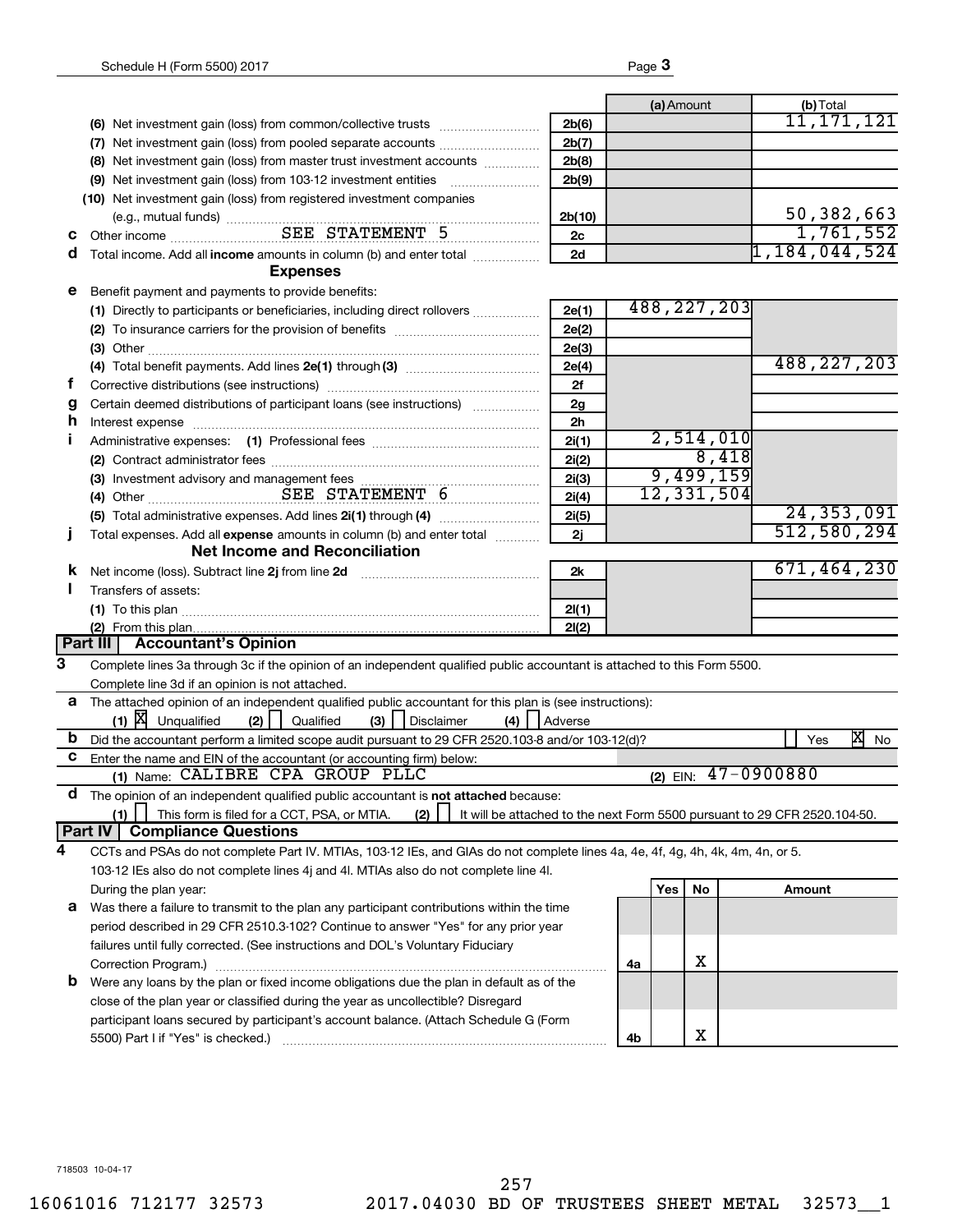|     |                                                                                                                                                              |                | Yes I        | No  |      | Amount      |
|-----|--------------------------------------------------------------------------------------------------------------------------------------------------------------|----------------|--------------|-----|------|-------------|
| с   | Were any leases to which the plan was a party in default or classified during the year as                                                                    |                |              |     |      |             |
|     | uncollectible? (Attach Schedule G (Form 5500) Part II if "Yes" is checked.)                                                                                  | 4 <sub>c</sub> |              | х   |      |             |
| d   | Were there any nonexempt transactions with any party-in-interest? (Do not include                                                                            |                |              |     |      |             |
|     | transactions reported on line 4a. Attach Schedule G (Form 5500) Part III if "Yes" is                                                                         |                |              |     |      |             |
|     | checked.)                                                                                                                                                    | 4d             |              | х   |      |             |
| е   |                                                                                                                                                              | 4e             | х            |     |      | 1,000,000   |
|     | Did the plan have a loss, whether or not reimbursed by the plan's fidelity bond, that                                                                        |                |              |     |      |             |
|     | was caused by fraud or dishonesty?                                                                                                                           | 4f             |              | X   |      |             |
| g   | Did the plan hold any assets whose current value was neither readily determinable on                                                                         |                |              |     |      |             |
|     |                                                                                                                                                              | 4g             | х            |     |      | 776,786,159 |
| h.  | Did the plan receive any noncash contributions whose value was neither readily                                                                               |                |              |     |      |             |
|     | determinable on an established market nor set by an independent third party                                                                                  |                |              |     |      |             |
|     |                                                                                                                                                              | 4h             |              | х   |      |             |
|     | Did the plan have assets held for investment? (Attach schedule(s) of assets if "Yes" is                                                                      |                |              |     |      |             |
|     |                                                                                                                                                              | 4i             | х            |     |      |             |
|     | Were any plan transactions or series of transactions in excess of 5% of the current                                                                          |                |              |     |      |             |
|     | value of plan assets? (Attach schedule of transactions if "Yes" is checked, and see                                                                          |                |              |     |      |             |
|     |                                                                                                                                                              | 4i             | х            |     |      |             |
| K   | Were all the plan assets either distributed to participants or beneficiaries, transferred                                                                    |                |              |     |      |             |
|     |                                                                                                                                                              | 4k             |              | х   |      |             |
|     |                                                                                                                                                              | 41             |              | X   |      |             |
|     | <b>m</b> If this is an individual account plan, was there a blackout period? (See instructions                                                               |                |              |     |      |             |
|     | and 29 CFR 2520.101-3.)                                                                                                                                      | 4 <sub>m</sub> |              | х   |      |             |
| n   | If 4m was answered "Yes," check the "Yes" box if you either provided the required notice or                                                                  |                |              |     |      |             |
|     | one of the exceptions to providing the notice applied under 29 CFR 2520.101-3                                                                                | 4n             |              | х   |      |             |
| 5а  | Has a resolution to terminate the plan been adopted during the plan year or any prior plan year?                                                             |                |              | Yes | X No |             |
|     | If "Yes," enter the amount of any plan assets that reverted to the employer this year                                                                        |                |              |     |      |             |
| 5 b | If, during this plan year, any assets or liabilities were transferred from this plan to another plan(s), identify the plan(s) to which assets or liabilities |                |              |     |      |             |
|     | were transferred. (See instructions.)                                                                                                                        |                |              |     |      |             |
|     | 5b(1) Name of plan(s)                                                                                                                                        |                | 5b(2) EIN(s) |     |      | 5b(3) PN(s) |
|     |                                                                                                                                                              |                |              |     |      |             |
|     |                                                                                                                                                              |                |              |     |      |             |

| 5 c If the plan is a defined benefit plan, is it covered under the PBGC insurance program (See ERISA section 4021.)?                                                                                                               | l Yes<br>l No | Not determined       |
|------------------------------------------------------------------------------------------------------------------------------------------------------------------------------------------------------------------------------------|---------------|----------------------|
| $\mathcal{L}$ . The contract of the contract of the contract of the contract of the contract of the contract of the contract of the contract of the contract of the contract of the contract of the contract of the contract of th |               | $\sim$ $\sim$ $\sim$ |

If "Yes" is checked, enter the My PAA confirmation number from the PBGC premium filing for this plan year \_\_\_\_\_\_\_\_\_\_\_\_\_\_. (See instr.)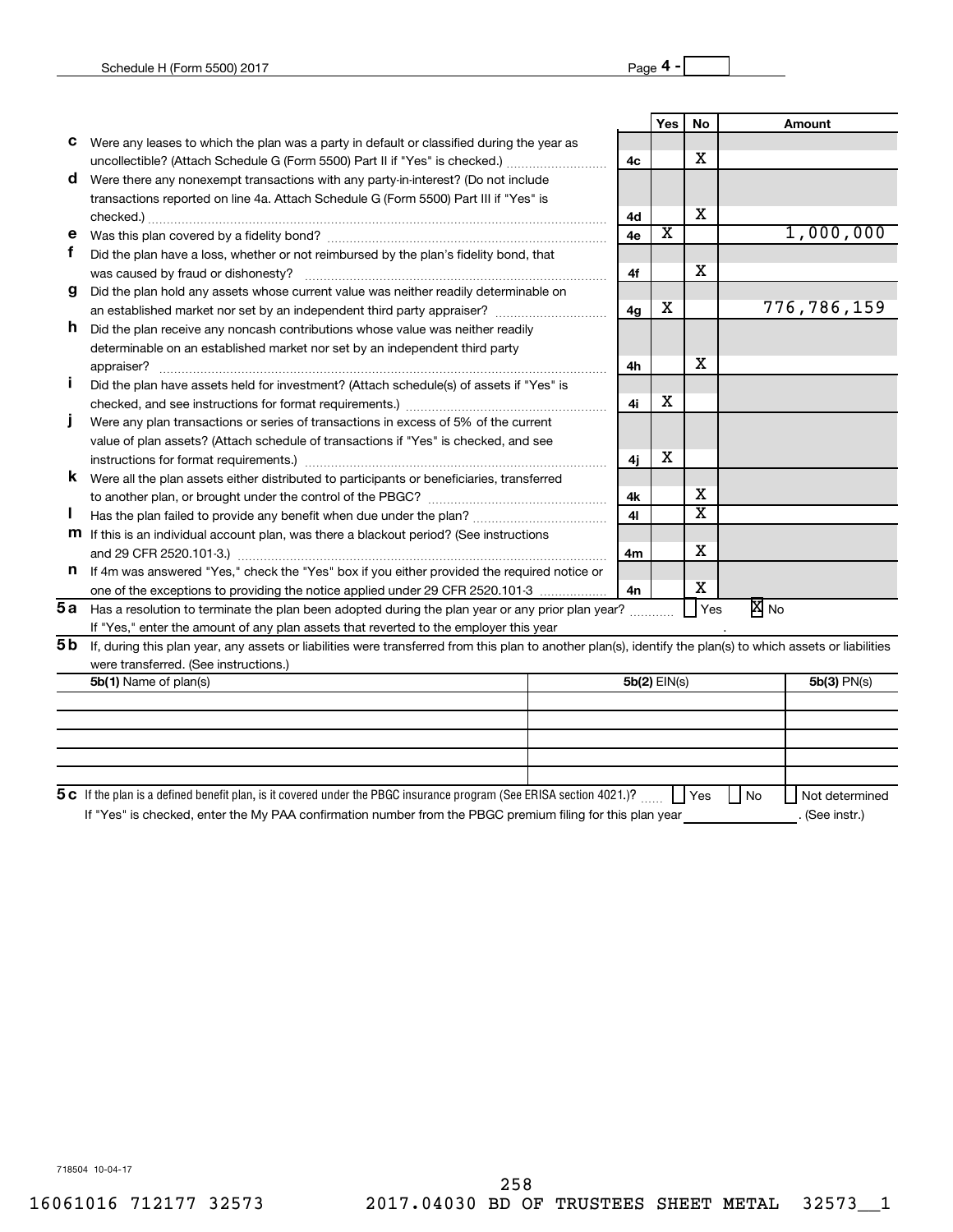| <b>SCHEDULE MB</b>                                                | Multiemployer Defined Benefit Plan and Certain                                                                                                                                                                                                                                                                                                                                                                                                                                                                |                                          | OMB No.: 1210-0110                            |
|-------------------------------------------------------------------|---------------------------------------------------------------------------------------------------------------------------------------------------------------------------------------------------------------------------------------------------------------------------------------------------------------------------------------------------------------------------------------------------------------------------------------------------------------------------------------------------------------|------------------------------------------|-----------------------------------------------|
| (Form 5500)                                                       | <b>Money Purchase Plan Actuarial Information</b>                                                                                                                                                                                                                                                                                                                                                                                                                                                              |                                          |                                               |
| Department of the Treasury                                        |                                                                                                                                                                                                                                                                                                                                                                                                                                                                                                               | 2017                                     |                                               |
| Internal Revenue Service                                          | This schedule is required to be filed under section 104 of the Employee                                                                                                                                                                                                                                                                                                                                                                                                                                       |                                          |                                               |
| Department of Labor<br>Employee Benefits Security Administration  | Retirement Income Security Act of 1974 (ERISA) and section 6059 of the<br>Internal Revenue Code (the Code).                                                                                                                                                                                                                                                                                                                                                                                                   |                                          | This Form is Open to Public                   |
| Pension Benefit Guaranty Corporation                              | File as an attachment to Form 5500 or 5500-SF.                                                                                                                                                                                                                                                                                                                                                                                                                                                                |                                          | Inspection                                    |
|                                                                   | For calendar plan year 2017 or fiscal plan year beginning $\sim 01/01/2017$                                                                                                                                                                                                                                                                                                                                                                                                                                   | and ending                               | 12/31/2017                                    |
| Round off amounts to nearest dollar.                              |                                                                                                                                                                                                                                                                                                                                                                                                                                                                                                               |                                          |                                               |
|                                                                   | > Caution: A penally of \$1,000 will be assessed for late filing of this report unless reasonable cause is established.                                                                                                                                                                                                                                                                                                                                                                                       |                                          |                                               |
| A Name of plan                                                    |                                                                                                                                                                                                                                                                                                                                                                                                                                                                                                               | в<br>Three-digit                         |                                               |
| SHEET METAL WORKERS' NATIONAL PENSION FUND                        |                                                                                                                                                                                                                                                                                                                                                                                                                                                                                                               |                                          | plan number (PN)<br>001                       |
|                                                                   |                                                                                                                                                                                                                                                                                                                                                                                                                                                                                                               |                                          |                                               |
|                                                                   |                                                                                                                                                                                                                                                                                                                                                                                                                                                                                                               |                                          |                                               |
| C Plan sponsor's name as shown on line 2a of Form 5500 or 5500-SF |                                                                                                                                                                                                                                                                                                                                                                                                                                                                                                               | D                                        | Employer Identification Number (EIN)          |
|                                                                   | BD OF TRUSTEES SHEET METAL WORKERS' NATIONAL PENSION FUND                                                                                                                                                                                                                                                                                                                                                                                                                                                     |                                          | 52-6112463                                    |
|                                                                   |                                                                                                                                                                                                                                                                                                                                                                                                                                                                                                               |                                          |                                               |
| $(1)$ $\overline{X}$<br>$E$ Type of plane.                        | Multiemployer Defined Benefit<br>Money Purchase (see instructions)<br>(2)                                                                                                                                                                                                                                                                                                                                                                                                                                     |                                          |                                               |
| 1a Enter the valuation date:                                      | 01<br>Month.<br>Day $01$<br>Year 2017                                                                                                                                                                                                                                                                                                                                                                                                                                                                         |                                          |                                               |
| <b>b</b> Assets                                                   |                                                                                                                                                                                                                                                                                                                                                                                                                                                                                                               |                                          |                                               |
|                                                                   |                                                                                                                                                                                                                                                                                                                                                                                                                                                                                                               | 1 <sub>b</sub> (1)<br>1 <sub>b</sub> (2) | 4,314,445,996<br>4,538,327,898                |
| C.                                                                |                                                                                                                                                                                                                                                                                                                                                                                                                                                                                                               | 1c(1)                                    | 7,494,271,997                                 |
| (2) Information for plans using spread gain methods:              |                                                                                                                                                                                                                                                                                                                                                                                                                                                                                                               |                                          |                                               |
|                                                                   |                                                                                                                                                                                                                                                                                                                                                                                                                                                                                                               | 1c(2)(a)                                 |                                               |
|                                                                   | (b) Accrued liability under entry age normal method analytical continuous international companion                                                                                                                                                                                                                                                                                                                                                                                                             | 1c(2)(b)                                 |                                               |
|                                                                   | (c) Normal cost under entry age normal method communication in a construction of the content of the                                                                                                                                                                                                                                                                                                                                                                                                           | 1c(2)(c)                                 |                                               |
|                                                                   |                                                                                                                                                                                                                                                                                                                                                                                                                                                                                                               | 1c(3)                                    | 7,494,271,997                                 |
| Information on current liabilities of the plan:<br>d              |                                                                                                                                                                                                                                                                                                                                                                                                                                                                                                               |                                          |                                               |
|                                                                   | (1) Amount excluded from current liability attributable to pre-participation service (see instructions)                                                                                                                                                                                                                                                                                                                                                                                                       | 1d(1)                                    |                                               |
| "RPA '94" information:<br>(2)                                     |                                                                                                                                                                                                                                                                                                                                                                                                                                                                                                               |                                          |                                               |
|                                                                   |                                                                                                                                                                                                                                                                                                                                                                                                                                                                                                               | Id(2)(a)                                 | 13,458,573,898                                |
|                                                                   |                                                                                                                                                                                                                                                                                                                                                                                                                                                                                                               |                                          | 374,049,835                                   |
|                                                                   |                                                                                                                                                                                                                                                                                                                                                                                                                                                                                                               | Id(2)(c)                                 | 495, 552, 731                                 |
|                                                                   |                                                                                                                                                                                                                                                                                                                                                                                                                                                                                                               | 1d(3)                                    | 510,152,731                                   |
| <b>Statement by Enrolled Actuary</b>                              | To the best of my knowledge, the information supplied in this schedule and accompanying schedules, statements and attachments, if any, is complete and accurate, Each prescribed assumption was applied<br>in accordance with applicable law and regulations. In my opinion, each other assumption is reasonable (laking into account the experience of the plan and reasonable oxpectations) and such other<br>assumptions, in combination, offer my best estimate of anticipated experience under the plan. |                                          |                                               |
| <b>SIGN</b><br>DANIEL V. CINER<br><b>HERE</b>                     |                                                                                                                                                                                                                                                                                                                                                                                                                                                                                                               |                                          | 09/27/2018                                    |
| DANIEL V. CINER, MAAA                                             | Signature of actuary                                                                                                                                                                                                                                                                                                                                                                                                                                                                                          |                                          | Date<br>1705773                               |
| SEGAL CONSULTING                                                  | Type or print name of actuary                                                                                                                                                                                                                                                                                                                                                                                                                                                                                 |                                          | Most recent enrollment number<br>312-984-8500 |
|                                                                   | Firm name                                                                                                                                                                                                                                                                                                                                                                                                                                                                                                     |                                          | Telephone number (including area code)        |
| 101 NORTH WACKER DRIVE, SUITE 500                                 |                                                                                                                                                                                                                                                                                                                                                                                                                                                                                                               |                                          |                                               |
| CHICAGO<br>ΙL                                                     | 60606-1724                                                                                                                                                                                                                                                                                                                                                                                                                                                                                                    |                                          |                                               |
|                                                                   | Address of the firm.                                                                                                                                                                                                                                                                                                                                                                                                                                                                                          |                                          |                                               |
|                                                                   |                                                                                                                                                                                                                                                                                                                                                                                                                                                                                                               |                                          |                                               |
| instructions                                                      | If the actuary has not fully reflected any regulation or ruling promulgated under the statute in completing this schedule, check the box and see                                                                                                                                                                                                                                                                                                                                                              |                                          |                                               |
|                                                                   | For Paperwork Reduction Act Notice, see the Instructions for Form 5500 or 5500-SF.                                                                                                                                                                                                                                                                                                                                                                                                                            |                                          | Schedule MB (Form 5500) 2017                  |

 $\hat{\mathcal{A}}$ 

 $\frac{1}{2}$ 

 $\alpha = 1/2$ 

**SANGER COMPANY**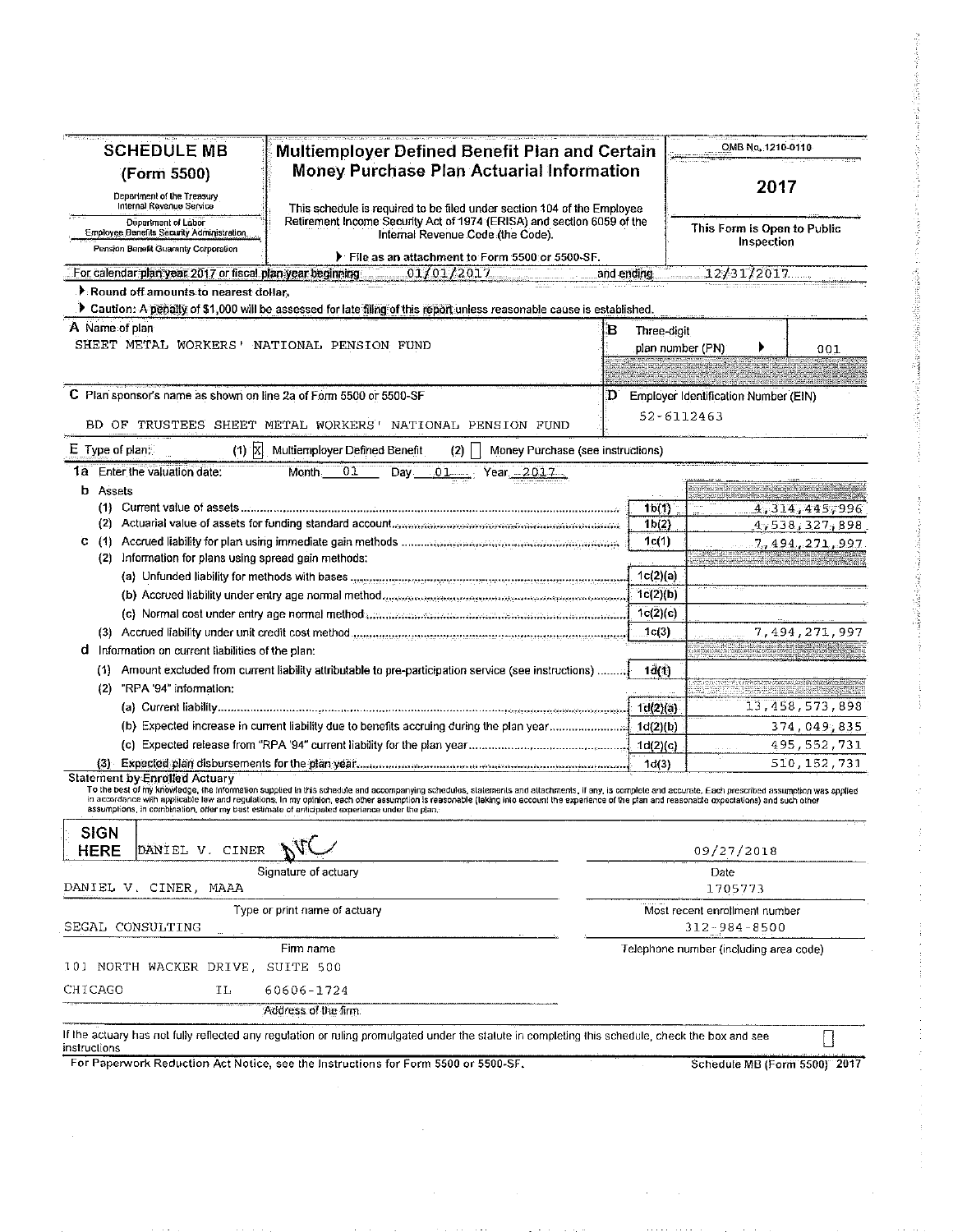Page 2 -

i.

2 Operational information as of beginning of this plan year:

| a Current value of assets (see instructions) monoconconcernational contractation and contract monoconcernations | 4.314.445.996              |                        |
|-----------------------------------------------------------------------------------------------------------------|----------------------------|------------------------|
| b "RPA '94" current liability/participant count breakdown:                                                      | (1) Number of participants | (2) Current liability. |
| For retired participants and beneficiaries receiving payment,                                                   | 47,652                     | 5, 979, 922, 947       |
| For terminated vested participants minimum compressions in a compression of                                     | 33.                        | 1.940,169.767          |
| For active participants:                                                                                        |                            |                        |
| Non-vested benefits                                                                                             |                            | 860,788,369            |
| Vested benefits                                                                                                 |                            | 4,677,692,815          |
| Total active                                                                                                    | . 295                      | 5,538,481,184          |
| otal summon manuscriptum computerem computerem computerem computerem                                            | 138.096                    | 13, 458, 573, 898      |
| c If the percentage resulting from dividing line 2a by line 2b(4), column (2), is less than 70%, enter such     | 2с                         | 32.05%                 |

3 Contributions made to the plan for the plan year by employer(s) and employees.

| (a) Date<br>(MM-OD-YYYY) | (b) Amount paid by<br>employer(s) | (c) Amount paid by<br>employees | (a) Date<br>(MM-DD-YYYY) | (b) Amount paid by<br>employer(s) | (c) Amount paid by<br>employees     |
|--------------------------|-----------------------------------|---------------------------------|--------------------------|-----------------------------------|-------------------------------------|
| 06/30/2017               | 552,101,938                       |                                 |                          |                                   |                                     |
|                          |                                   |                                 |                          |                                   |                                     |
|                          |                                   |                                 |                          |                                   |                                     |
|                          |                                   |                                 |                          |                                   |                                     |
|                          |                                   |                                 |                          |                                   | contract and contract               |
| matic.                   | ಮಾಣ್ಯ                             |                                 |                          |                                   |                                     |
|                          |                                   |                                 |                          |                                   |                                     |
|                          |                                   |                                 | $\ldots$                 | 100.00                            | and the theory produced and a final |
|                          | .                                 |                                 | <b>COLOR</b>             | .                                 | : :.:. <b>:</b>                     |
|                          |                                   |                                 |                          |                                   |                                     |
|                          |                                   |                                 |                          |                                   |                                     |
|                          |                                   |                                 |                          | and his discussion.               |                                     |
|                          |                                   |                                 |                          | .                                 | $\sim$                              |
|                          |                                   |                                 |                          |                                   |                                     |
|                          |                                   |                                 |                          |                                   | mar in 19                           |
|                          |                                   |                                 |                          | .                                 |                                     |
|                          |                                   |                                 |                          |                                   |                                     |
|                          |                                   |                                 |                          |                                   |                                     |
|                          |                                   |                                 | 3(b)<br>Totals >         | 552, 101, 938 3(c)                |                                     |

| 4 Information on plan status:                                                                                                                                                                                                                                                                                                                                                                                                                                                                                            |                |                 |
|--------------------------------------------------------------------------------------------------------------------------------------------------------------------------------------------------------------------------------------------------------------------------------------------------------------------------------------------------------------------------------------------------------------------------------------------------------------------------------------------------------------------------|----------------|-----------------|
| a Funded percentage for monitoring plan's status (line 1b(2) divided by line 1c(3)) means and consumer management                                                                                                                                                                                                                                                                                                                                                                                                        | 4а             | 60.6%           |
| <b>b</b> Enter code to indicate plan's status (see instructions for attachment of supporting evidence of plan's status). If                                                                                                                                                                                                                                                                                                                                                                                              | 4 <sub>b</sub> | Ë               |
|                                                                                                                                                                                                                                                                                                                                                                                                                                                                                                                          |                | Yes    No       |
|                                                                                                                                                                                                                                                                                                                                                                                                                                                                                                                          |                | Yes  <br>No     |
| e If line d is "Yes," enter the reduction in liability resulting from the reduction in benefits (see instructions),                                                                                                                                                                                                                                                                                                                                                                                                      | 4e             |                 |
| If the rehabilitation plan projects emergence from critical status or critical and declining status, enter the plan<br>vear in which it is projected to emerge.<br>If the rehabilitation plan is based on forestalling possible insolvency, enter the plan year in which insolvency is<br>expected and check here with processes and check the companies and check here with the companies of the contract of the contract of the contract of the contract of the contract of the contract of the contract of the contra | 4f             |                 |
| 5 Actuarial cost method used as the basis for this plan year's funding standard account computations (check all that apply);                                                                                                                                                                                                                                                                                                                                                                                             |                |                 |
| Attained age normal<br>b<br>Accrued benefit (unit credit)<br>Entry age normal<br>а<br>c                                                                                                                                                                                                                                                                                                                                                                                                                                  |                | Aggregate       |
| Frozen initial liability<br>Individual level premium<br>e<br>Individual aggregate<br>$\mathbf{g}$                                                                                                                                                                                                                                                                                                                                                                                                                        |                | Shortfall<br>'n |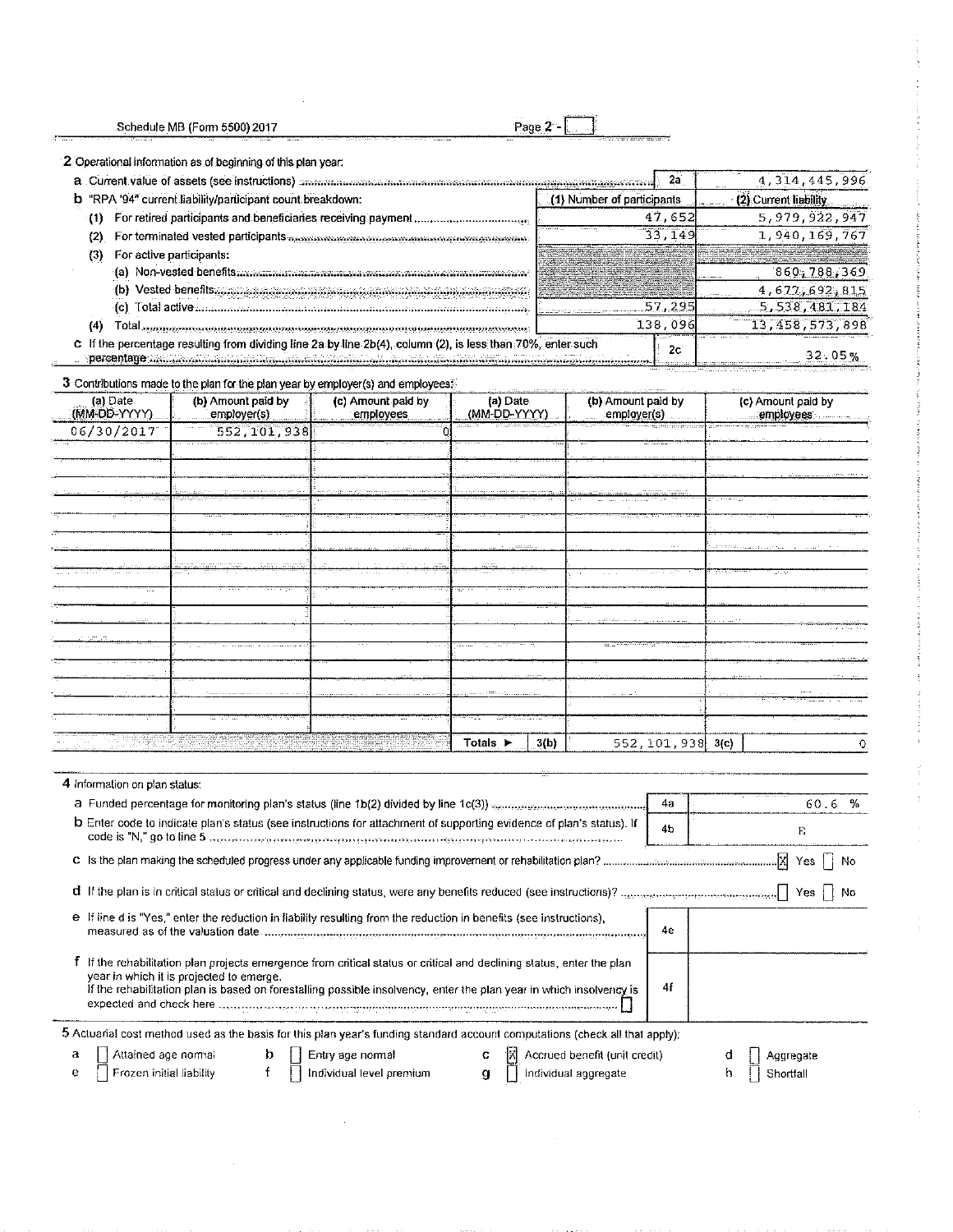| Schedule MB (Form 5500) 2017                                                                                                                                                                                                                              |                          |                     | Page 3         |    |       |                    |                                |                              |
|-----------------------------------------------------------------------------------------------------------------------------------------------------------------------------------------------------------------------------------------------------------|--------------------------|---------------------|----------------|----|-------|--------------------|--------------------------------|------------------------------|
| ÷.<br>Other (specify):                                                                                                                                                                                                                                    |                          |                     |                |    |       |                    |                                |                              |
| If box h is checked, enter period of use of shortfall method announcements concerns in the constant method.                                                                                                                                               |                          |                     |                |    |       | 斴                  |                                |                              |
| <b>k</b> Has a change been made in funding method for this plan year? $_{3}$ as meaning as series as mean as a series as a series and the series of $\lceil$                                                                                              |                          |                     |                |    |       |                    |                                | Yes X<br><b>No</b>           |
| If line k is "Yes," was the change made pursuant to Revenue Procedure 2000-40 or other automatic approval? merrorational manufacturers of Pres                                                                                                            |                          |                     |                |    |       |                    |                                | Νo                           |
| m If line k is "Yes," and line I is "No," enter the date (MM-DD-YYYY) of the ruling letter (individual or class)                                                                                                                                          |                          |                     |                |    |       | 5m                 |                                |                              |
| 6 Checklist of certain actuarial assumptions:                                                                                                                                                                                                             |                          |                     |                |    |       |                    |                                |                              |
|                                                                                                                                                                                                                                                           |                          |                     |                |    |       |                    | -6a                            | 3.05%                        |
|                                                                                                                                                                                                                                                           |                          |                     | Pre-retirement |    |       |                    |                                | Post-retirement              |
|                                                                                                                                                                                                                                                           |                          |                     | Yes            | No | X NIA |                    | Yes.                           | No X N/A                     |
| C Mortality table code for valuation purposes:                                                                                                                                                                                                            |                          |                     |                |    |       |                    |                                |                              |
| (1) Males communications in construction of the contract of the contract of the contract of the contract of the contract of the contract of the contract of the contract of the contract of the contract of the contract of th                            |                          | 6c(1)               |                |    |       | $13P + 3$          |                                | $13P+1$                      |
| (2) Females communication communication in construction of                                                                                                                                                                                                |                          | 6c(2)<br>6d         |                |    |       | 13FP+1             |                                | $13FP+1$                     |
| d Valuation liability interest rate and conservations are conservative and                                                                                                                                                                                |                          | 6e                  | 9.9<br>$\%$    |    | 7.50% |                    |                                | 7.50%                        |
| f                                                                                                                                                                                                                                                         |                          | 6f                  | ℅              |    | И     | <b>NA</b><br>NIA.  | ₩                              | <b>N</b> NA                  |
| g Estimated investment return on actuarial value of assets for year ending on the valuation date                                                                                                                                                          |                          |                     |                |    |       | 6g                 |                                |                              |
| h Estimated investment return on current value of assets for year ending on the valuation date announcement                                                                                                                                               |                          |                     |                |    |       | 6h.                |                                | 5.2%<br>8.1%                 |
|                                                                                                                                                                                                                                                           |                          |                     |                |    |       |                    |                                |                              |
| 7 New amortization bases established in the current plan year:                                                                                                                                                                                            |                          |                     |                |    |       |                    |                                |                              |
| (1) Type of base                                                                                                                                                                                                                                          |                          | (2) Initial balance |                |    |       |                    | (3) Amortization Charge/Credit |                              |
|                                                                                                                                                                                                                                                           | 129,736,534<br>1.<br>-31 |                     |                |    |       |                    |                                | 13,672,087                   |
| 1,151,911                                                                                                                                                                                                                                                 |                          |                     |                |    |       |                    | 121,392                        |                              |
|                                                                                                                                                                                                                                                           |                          |                     |                |    |       |                    |                                |                              |
|                                                                                                                                                                                                                                                           |                          |                     |                |    |       |                    |                                |                              |
|                                                                                                                                                                                                                                                           |                          |                     |                |    |       |                    |                                |                              |
| 8 Miscellaneous information:                                                                                                                                                                                                                              |                          |                     |                |    |       |                    |                                |                              |
| a If a waiver of a funding deficiency has been approved for this plan year, enter the date (MM-DD-YYYY) of<br>the ruling letter granting the approval communications in intervention and containing the ruling letter granting the                        |                          |                     |                |    |       | 8a                 |                                |                              |
| $b(1)$ is the plan required to provide a projection of expected benefit payments? (See the instructions.) If "Yes,"                                                                                                                                       |                          |                     |                |    |       |                    |                                | $X \mid Y$ es<br>No          |
| b(2) is the plan required to provide a Schedule of Active Participant Data? (See the instructions.) If "Yes," attach a                                                                                                                                    |                          |                     |                |    |       |                    |                                | $\boxtimes$ Yes $\Box$<br>No |
| C Are any of the plan's amortization bases operating under an extension of time under section 412(e) (as in effect                                                                                                                                        |                          |                     |                |    |       |                    |                                |                              |
|                                                                                                                                                                                                                                                           |                          |                     |                |    |       |                    |                                | 冈<br>Yes<br>No               |
| d If line c is "Yes," provide the following additional information:                                                                                                                                                                                       |                          |                     |                |    |       |                    |                                |                              |
|                                                                                                                                                                                                                                                           |                          |                     |                |    |       |                    |                                | $\mathbf{x}$<br>Yes<br>No    |
| (2) If line 8d(1) is "Yes," enter the number of years by which the amortization period was extended                                                                                                                                                       |                          |                     |                |    |       | 8d(2)              |                                | 5                            |
| (3) Was an extension approved by the Internal Revenue Service under section 412(e) (as in effect prior<br>to 2008) or 431(d)(2) of the Code?……………………………………………………………………………………………                                                                           |                          |                     |                |    |       |                    |                                | Yes $\overline{X}$ No        |
| (4) If line 8d(3) is "Yes," enter number of years by which the amortization period was extended (not                                                                                                                                                      |                          |                     |                |    |       | 8d(4)              |                                |                              |
| (5) If line 8d(3) is "Yes," enter the date of the ruling letter approving the extension means and conservative                                                                                                                                            |                          |                     |                |    |       | 8 <sub>d</sub> (5) |                                |                              |
| (6) If line 8d(3) is "Yes," is the amortization base eligible for amortization using interest rates applicable under<br>section 6621(b) of the Code for years beginning after 2007? members and proportional construction of the Code for years beginning |                          |                     |                |    |       |                    |                                | $Yes$    <br>No              |
| e If box 5h is checked or line 8c is "Yes," enter the difference between the minimum required contribution<br>for the year and the minimum that would have been required without using the shortfall method or                                            |                          |                     |                |    |       | 8e                 |                                | 857,574,401                  |
|                                                                                                                                                                                                                                                           |                          |                     |                |    |       |                    |                                |                              |
| 9 Funding standard account statement for this plan year:                                                                                                                                                                                                  |                          |                     |                |    |       |                    |                                |                              |
| Charges to funding standard account:                                                                                                                                                                                                                      |                          |                     |                |    |       |                    |                                |                              |
| a Prior year funding deficiency, if any measurement continuous continuous continuous continuous continuous                                                                                                                                                |                          |                     |                |    |       | 9a<br>9b           |                                | 0                            |
|                                                                                                                                                                                                                                                           |                          |                     |                |    |       |                    |                                | 156,390,652                  |

 $\mathcal{L}_{\mathcal{A}}$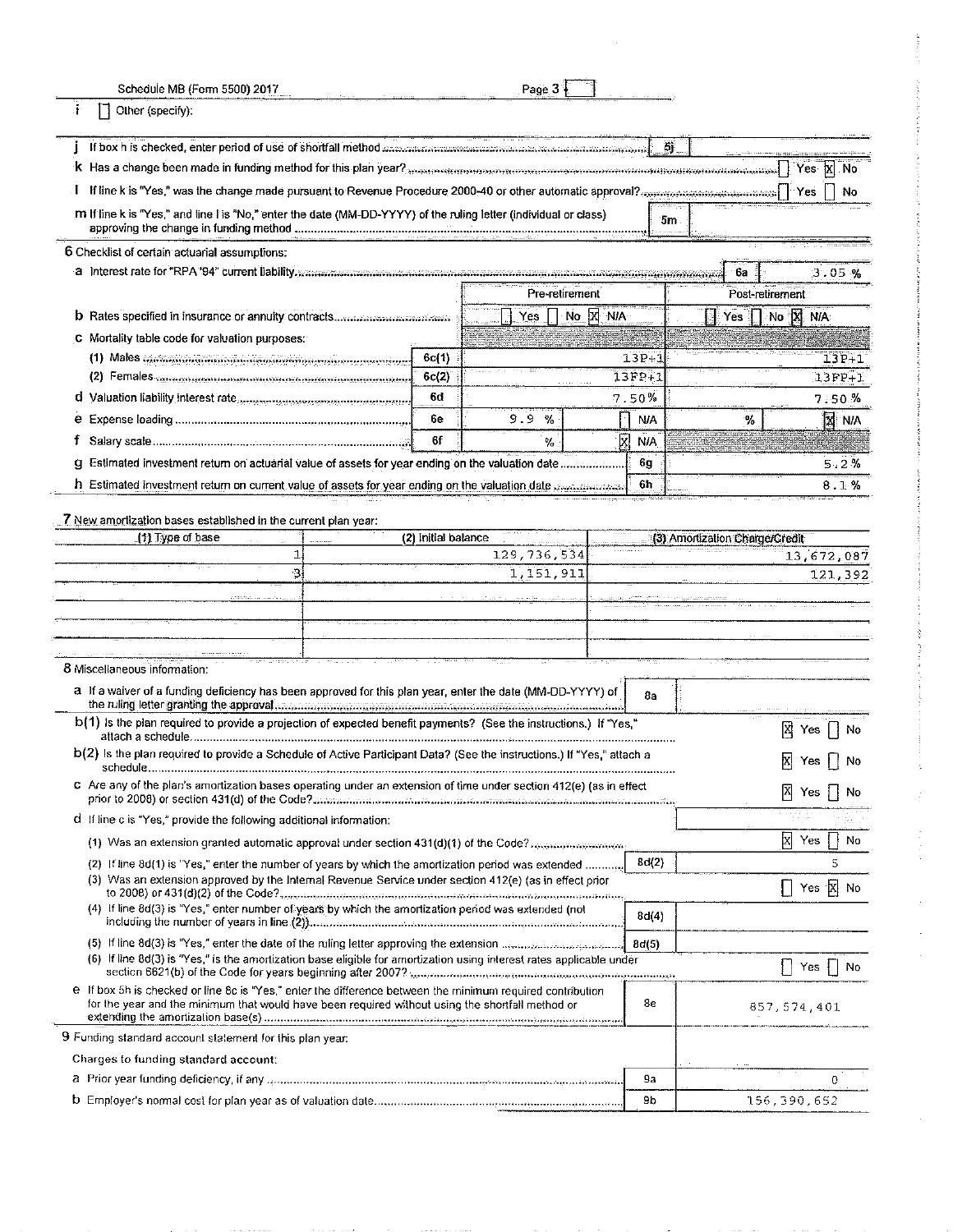| Schedule MB (Form 5500) 2017                                                                                       |       | Page 4              |               |               |
|--------------------------------------------------------------------------------------------------------------------|-------|---------------------|---------------|---------------|
| C Amortization charges as of valuation date:                                                                       |       | Outstanding balance |               |               |
| (1) All bases except funding waivers and certain bases for which the                                               | 9c(1) |                     | 4,925,135,298 | 610,308,993   |
| (2) Funding waivers manual conservation communication conservation                                                 | 9c(2) |                     |               |               |
| (3) Certain bases for which the amortization period has been.                                                      | 9c(3) |                     |               |               |
|                                                                                                                    |       |                     | 9d            | 57,502,473    |
|                                                                                                                    |       |                     | 9e            | 824, 202, 118 |
| Credits to funding standard account:                                                                               |       |                     |               |               |
|                                                                                                                    |       |                     | 9f            | 214,313,331   |
| a                                                                                                                  |       |                     | 9q            | 552,101,938   |
|                                                                                                                    |       | Outstanding balance |               |               |
|                                                                                                                    | 9h    |                     | 1,754,877,868 | 251, 211, 544 |
| Interest as applicable to end of plan year on lines 9f, 9g, and 9h monetary communications in the series           |       |                     | 91.           | 55, 618, 189  |
|                                                                                                                    |       |                     |               |               |
| Full funding limitation (FFL) and credits:                                                                         |       |                     |               |               |
| (1)                                                                                                                | 9(1)  |                     | 3,816,819,733 |               |
| "RPA '94" override (90% current liability FFL) minimissimaminaminal<br>(2)                                         | 9j(2) |                     | 8,026,796,752 |               |
| (3)                                                                                                                |       |                     | 9j(3)         |               |
| K (1)                                                                                                              |       |                     | 9k(1)         |               |
| (2)                                                                                                                |       |                     | 9k(2)         |               |
|                                                                                                                    |       |                     | 91            | 1,073,245,002 |
|                                                                                                                    |       |                     | 9m            | 249,042,884   |
|                                                                                                                    |       |                     | 9n            |               |
| 9 o Current year's accumulated reconciliation account:                                                             |       |                     |               |               |
| (1)                                                                                                                |       |                     | 9o(1)         |               |
| (2)<br>Due to amortization bases extended and amortized using the interest rate under section 6621(b) of the Code: |       |                     |               |               |
|                                                                                                                    |       |                     | 9o(2)(a)      |               |
|                                                                                                                    |       |                     | $9o(2)$ (b)   | 0             |
|                                                                                                                    |       |                     | 9o(3)         | 0             |
| $\left[3\right]$                                                                                                   |       |                     | 10            |               |
| 11 Has a change been made in the actuarial assumptions for the current plan year? If "Yes," see instructions       |       |                     |               | 囨<br>No       |
|                                                                                                                    |       |                     |               | Yes           |

 $\sim 10^{-1}$ 

 $\sim$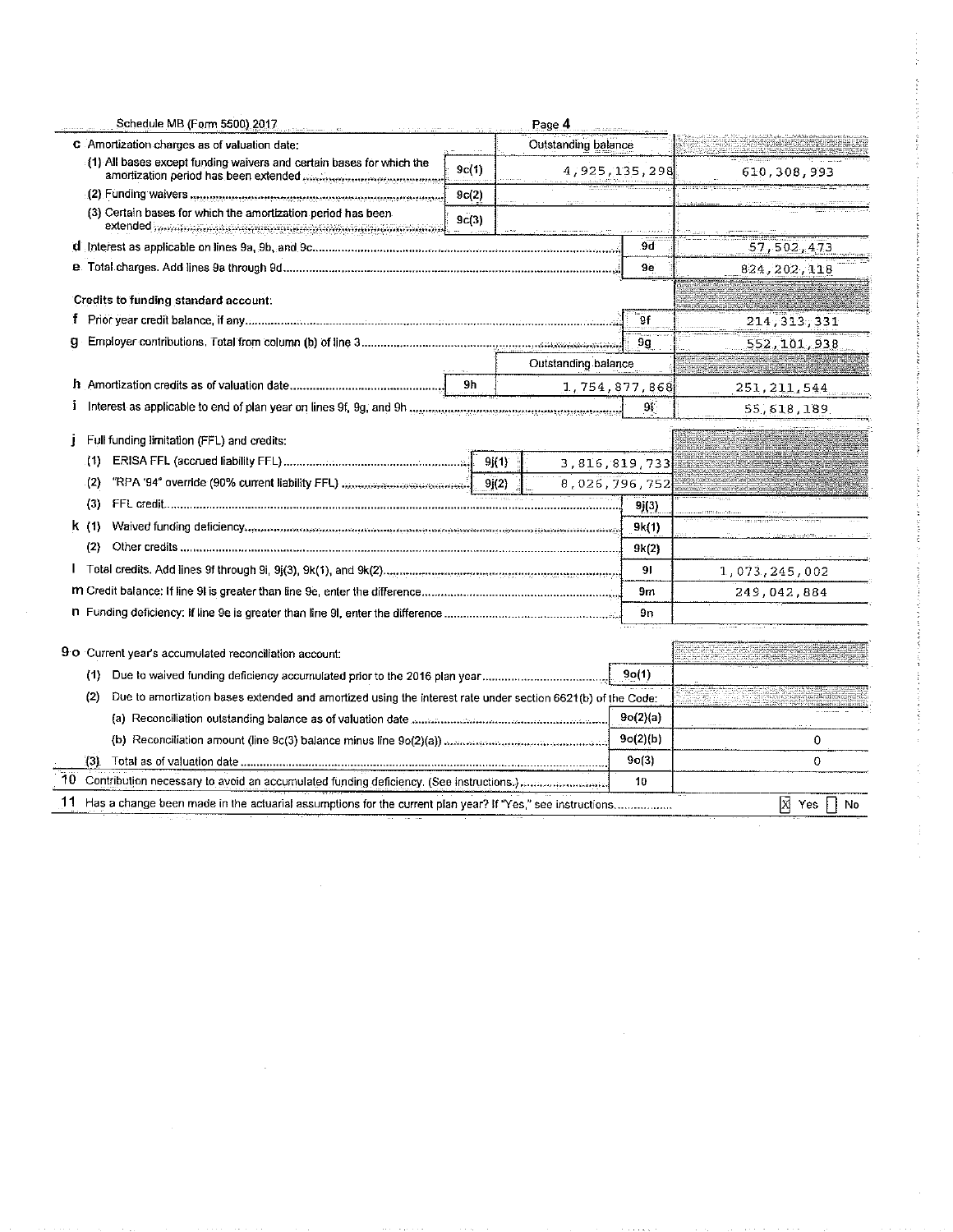| 6<br>Checklist of certain actuarial assumptions:                                                                             |                     |                |                     |                                |                                   |
|------------------------------------------------------------------------------------------------------------------------------|---------------------|----------------|---------------------|--------------------------------|-----------------------------------|
| а                                                                                                                            |                     |                |                     | 6a                             | 3.05<br>%                         |
|                                                                                                                              |                     | Pre-retirement |                     | Post-retirement                |                                   |
| b<br>Rates specified in insurance or annuity contracts                                                                       |                     | Yes            | <b>X</b> N/A<br>No  | Yes                            | X N/A<br>No                       |
| Mortality table code for valuation purposes:<br>с                                                                            |                     |                |                     |                                |                                   |
|                                                                                                                              | 6c(1)               |                | Α                   |                                | А                                 |
|                                                                                                                              | 6c(2)               |                | A                   |                                | A                                 |
| a                                                                                                                            | 6d                  |                | 7.50%               |                                | 7.50%                             |
| е                                                                                                                            | 6e                  | 9.9<br>%       | N/A                 | %                              | <b>X</b> N/A                      |
|                                                                                                                              | 6f                  | %              | <b>X</b> N/A        |                                |                                   |
| Estimated investment return on actuarial value of assets for year ending on the valuation date<br>g                          |                     |                | 6g<br>.             |                                | 5.2%                              |
| h<br>Estimated investment return on current value of assets for year ending on the valuation date                            |                     |                | 6h                  |                                | 8.1%                              |
|                                                                                                                              |                     |                |                     |                                |                                   |
| 7 New amortization bases established in the current plan year:                                                               |                     |                |                     |                                |                                   |
| (1) Type of base                                                                                                             | (2) Initial balance |                |                     | (3) Amortization Charge/Credit |                                   |
|                                                                                                                              |                     | 129, 736, 534  |                     |                                | 13,672,087                        |
| 3                                                                                                                            |                     | 1,151,911      |                     |                                | 121,392                           |
|                                                                                                                              |                     |                |                     |                                |                                   |
| 8 Miscellaneous information:                                                                                                 |                     |                |                     |                                |                                   |
|                                                                                                                              |                     |                |                     |                                |                                   |
| <b>a</b> If a waiver of a funding deficiency has been approved for this plan year, enter the                                 |                     |                |                     |                                |                                   |
|                                                                                                                              |                     |                | 8а                  |                                |                                   |
| <b>b</b> (1) Is the plan required to provide a projection of expected benefit payments? (See the instructions.) If "Yes,"    |                     |                |                     |                                |                                   |
|                                                                                                                              |                     |                |                     | X Yes                          | No                                |
| <b>b</b> (2) Is the plan required to provide a Schedule of Active Participant Data? (See the instructions.) If "Yes," attach |                     |                |                     |                                |                                   |
| a schedule                                                                                                                   |                     |                |                     | X Yes                          | No                                |
| C Are any of the plan's amortization bases operating under an extension of time under section 412(e) (as in effect           |                     |                |                     |                                |                                   |
|                                                                                                                              |                     |                |                     | X Yes                          | No                                |
| <b>d</b> If line c is "Yes," provide the following additional information:                                                   |                     |                |                     |                                |                                   |
|                                                                                                                              |                     |                |                     | $\overline{\mathbb{X}}$ Yes    | No                                |
| (2) If line 8d(1) is "Yes," enter the number of years by which the amortization period was extended                          |                     |                | 8d(2)               |                                |                                   |
| (3) Was an extension approved by the Internal Revenue Service under section 412(e) (as in effect                             |                     |                |                     |                                |                                   |
|                                                                                                                              |                     |                |                     |                                | $\overline{\mathbf{x}}$ No<br>Yes |
| (4) If line 8d(3) is "Yes," enter number of years by which the amortization period was extended (not                         |                     |                |                     |                                |                                   |
| including the number of years in line (2))                                                                                   |                     |                | 8d(4)               |                                |                                   |
|                                                                                                                              |                     |                | 8d(5)               |                                |                                   |
| (6) If line 8d(3) is "Yes," is the amortization base eligible for amortization using interest rates                          |                     |                |                     |                                |                                   |
|                                                                                                                              |                     |                |                     |                                | Yes<br>No                         |
| e If box 5h is checked or line 8c is "Yes," enter the difference between the minimum required                                |                     |                |                     |                                |                                   |
| contribution for the year and the minimum that would have been required without using the                                    |                     |                |                     |                                |                                   |
| shortfall method or extending the amortization base(s)                                                                       |                     |                | 8e                  |                                | 857,574,401                       |
| 9 Funding standard account statement for this plan year:                                                                     |                     |                |                     |                                |                                   |
| Charges to funding standard account:                                                                                         |                     |                |                     |                                |                                   |
|                                                                                                                              |                     |                | <b>9a</b>           |                                |                                   |
|                                                                                                                              |                     |                | 9b                  |                                | 156,390,652                       |
| C Amortization charges as of valuation date:                                                                                 |                     |                | Outstanding balance |                                |                                   |
| (1) All bases except funding waivers and certain bases for which the                                                         |                     |                |                     |                                |                                   |
|                                                                                                                              |                     |                | 4,925,135,298       |                                | 610,308,993                       |
|                                                                                                                              | 9c(1)               |                |                     |                                |                                   |
| (2) Funding waivers                                                                                                          | 9c(2)               |                |                     |                                |                                   |
| (3) Certain bases for which the amortization period has been                                                                 |                     |                |                     |                                |                                   |
|                                                                                                                              | 9c(3)               |                |                     |                                |                                   |
| d Interest as applicable on lines 9a, 9b, and 9c [11] manufactures manufactures as applicable on lines 9a, 9b, and 9c        |                     |                | 9d                  |                                | 57,502,473                        |
| e Total charges. Add lines 9a through 9d                                                                                     |                     |                | <b>9e</b>           |                                | 824, 202, 118                     |

718523 10-05-17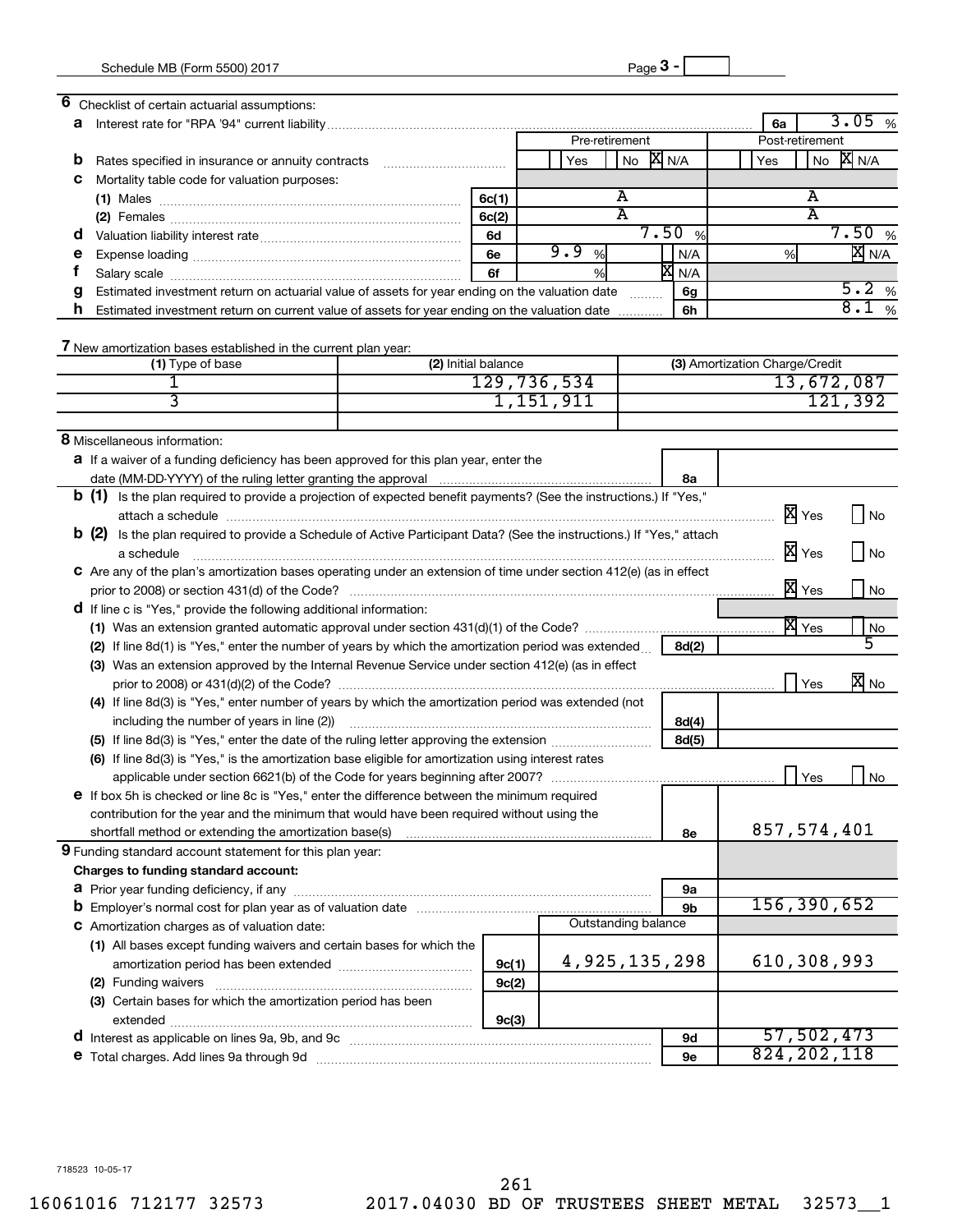| Schedule MB (Form 5500) 2017                                                                                                                                                                                                              | Page 4              |                    |               |
|-------------------------------------------------------------------------------------------------------------------------------------------------------------------------------------------------------------------------------------------|---------------------|--------------------|---------------|
|                                                                                                                                                                                                                                           |                     |                    |               |
| Credits to funding standard account:                                                                                                                                                                                                      |                     |                    | 214, 313, 331 |
|                                                                                                                                                                                                                                           |                     | 9f                 |               |
|                                                                                                                                                                                                                                           |                     | 9 <sub>q</sub>     | 552,101,938   |
|                                                                                                                                                                                                                                           | Outstanding balance |                    |               |
| <b>h</b> Amortization credits as of valuation date                                                                                                                                                                                        | 1,754,877,868       |                    | 251, 211, 544 |
|                                                                                                                                                                                                                                           |                     | 9i                 | 55,618,189    |
| Full funding limitation (FFL) and credits:                                                                                                                                                                                                |                     |                    |               |
|                                                                                                                                                                                                                                           | 3,816,819,733       |                    |               |
|                                                                                                                                                                                                                                           | 8,026,796,752       |                    |               |
| (2) "RPA '94" override (90% current liability FFL) $\ldots$ [9](2)                                                                                                                                                                        |                     |                    |               |
|                                                                                                                                                                                                                                           |                     | 9j(3)              |               |
| <b>k</b> (1) Waived funding deficiency <b>contract to the contract of the contract of the contract of the contract of the contract of the contract of the contract of the contract of the contract of the contract of the contract of</b> |                     | 9k(1)              |               |
| (2) Other credits <b>contracts contracts contracts contracts contracts contracts contracts contracts contracts contracts contracts contracts contracts contracts contracts contracts contracts</b>                                        |                     | 9k(2)              |               |
|                                                                                                                                                                                                                                           |                     | 91                 | 1,073,245,002 |
| m Credit balance: If line 9I is greater than line 9e, enter the difference manufactured contains an original contained manufactured manufactured manufactured manufactured manufactured manufactured manufactured manufactured            |                     | 9 <sub>m</sub>     | 249,042,884   |
| <b>n</b> Funding deficiency: If line 9e is greater than line 9I, enter the difference                                                                                                                                                     |                     | <b>9n</b>          |               |
|                                                                                                                                                                                                                                           |                     |                    |               |
| <b>90</b> Current year's accumulated reconciliation account:                                                                                                                                                                              |                     |                    |               |
| (1) Due to waived funding deficiency accumulated prior to the 2017 plan year                                                                                                                                                              |                     | 9o(1)              |               |
| Due to amortization bases extended and amortized using the interest rate under<br>(2)                                                                                                                                                     |                     |                    |               |
| section 6621(b) of the Code:                                                                                                                                                                                                              |                     |                    |               |
|                                                                                                                                                                                                                                           |                     | 9o(2)(a)           |               |
|                                                                                                                                                                                                                                           |                     | 9o(2)(b)           |               |
|                                                                                                                                                                                                                                           |                     | 9 <sub>0</sub> (3) |               |
| 10 Contribution necessary to avoid an accumulated funding deficiency. (See instructions.)                                                                                                                                                 |                     | 10                 |               |
| 11                                                                                                                                                                                                                                        |                     |                    | No            |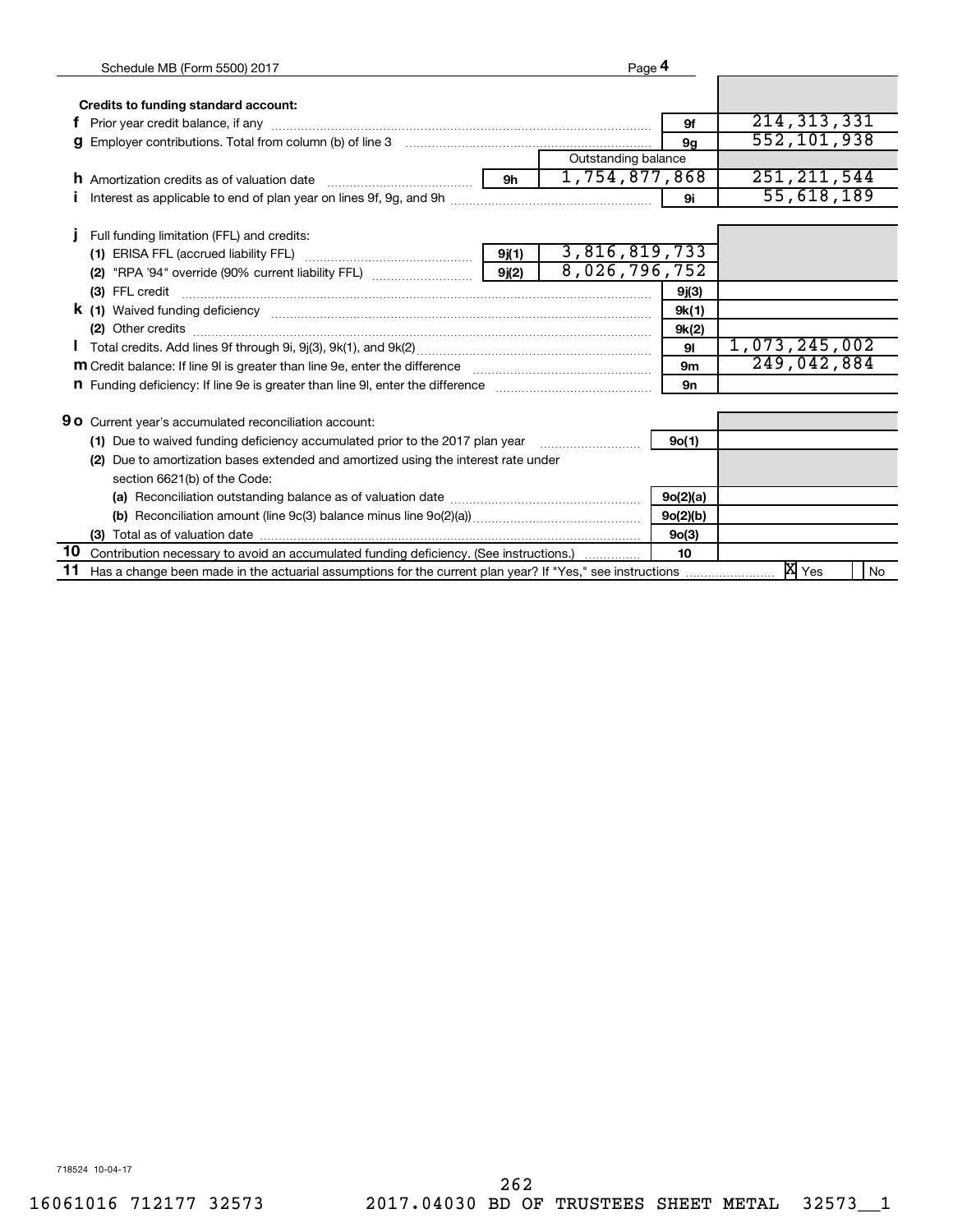| <b>SCHEDULE R</b><br>(Form 5500)                                              |                                                                                             | <b>Retirement Plan Information</b>                                                                                                                                                                                                 |                 |                                                   | OMB No. 1210-0110                      |             |                   |
|-------------------------------------------------------------------------------|---------------------------------------------------------------------------------------------|------------------------------------------------------------------------------------------------------------------------------------------------------------------------------------------------------------------------------------|-----------------|---------------------------------------------------|----------------------------------------|-------------|-------------------|
| Department of the Treasury<br>Internal Revenue Service<br>Department of Labor |                                                                                             | This schedule is required to be filed under sections 104 and 4065 of the<br>Employee Retirement Income Security Act of 1974 (ERISA) and section 6058(a)<br>of the Internal Revenue Code (the Code).                                |                 |                                                   | 2017                                   |             |                   |
|                                                                               | <b>Employee Benefits Security</b><br>Administration<br>Pension Benefit Guaranty Corporation | File as an attachment to Form 5500.                                                                                                                                                                                                |                 | This Form is Open to<br><b>Public Inspection.</b> |                                        |             |                   |
|                                                                               | For calendar plan year 2017 or fiscal plan year beginning                                   | 01/01/2017                                                                                                                                                                                                                         | and ending      |                                                   | 12/31/2017                             |             |                   |
|                                                                               | A Name of plan                                                                              |                                                                                                                                                                                                                                    |                 | <b>B</b> Three-digit                              |                                        |             |                   |
|                                                                               |                                                                                             | SHEET METAL WORKERS' NATIONAL PENSION FUND                                                                                                                                                                                         |                 |                                                   | plan number (PN) $\blacktriangleright$ |             | 001               |
|                                                                               |                                                                                             |                                                                                                                                                                                                                                    |                 |                                                   |                                        |             |                   |
|                                                                               | C Plan sponsor's name as shown on line 2a of Form 5500<br>BD OF                             | TRUSTEES SHEET METAL WORKERS'                                                                                                                                                                                                      | NATIONAL PENSIO | <b>D</b> Employer Identification Number (EIN)     | $52 - 6112463$                         |             |                   |
|                                                                               | Part I<br><b>Distributions</b>                                                              |                                                                                                                                                                                                                                    |                 |                                                   |                                        |             |                   |
|                                                                               |                                                                                             | All references to distributions relate only to payments of benefits during the plan year.                                                                                                                                          |                 |                                                   |                                        |             |                   |
| 1                                                                             |                                                                                             | Total value of distributions paid in property other than in cash or the forms of property specified                                                                                                                                |                 |                                                   |                                        |             |                   |
|                                                                               | in the instructions                                                                         |                                                                                                                                                                                                                                    |                 | 1                                                 |                                        |             |                   |
| 2                                                                             |                                                                                             | Enter the EIN(s) of payor(s) who paid benefits on behalf of the plan to participants or beneficiaries during the year (if more than two, enter EINs                                                                                |                 |                                                   |                                        |             |                   |
|                                                                               |                                                                                             | of the two payors who paid the greatest dollar amounts of benefits):                                                                                                                                                               |                 |                                                   |                                        |             |                   |
|                                                                               | 52-6112463<br>$EIN(s)$ :                                                                    | $04 - 1414660$                                                                                                                                                                                                                     |                 |                                                   |                                        |             |                   |
|                                                                               |                                                                                             | Profit-sharing plans, ESOPs, and stock bonus plans, skip line 3.                                                                                                                                                                   |                 |                                                   |                                        |             |                   |
| 3                                                                             |                                                                                             | Number of participants (living or deceased) whose benefits were distributed in a single sum, during                                                                                                                                |                 |                                                   |                                        |             |                   |
|                                                                               |                                                                                             |                                                                                                                                                                                                                                    |                 | 3                                                 |                                        |             | 55                |
|                                                                               | Part II                                                                                     | Funding Information (If the plan is not subject to the minimum funding requirements of section 412 of the Internal Revenue                                                                                                         |                 |                                                   |                                        |             |                   |
|                                                                               |                                                                                             | Code or ERISA section 302, skip this Part.)                                                                                                                                                                                        |                 |                                                   |                                        |             |                   |
| 4                                                                             |                                                                                             |                                                                                                                                                                                                                                    |                 |                                                   | Yes                                    | <b>X</b> No | N/A               |
| 5                                                                             | If the plan is a defined benefit plan, go to line 8.                                        |                                                                                                                                                                                                                                    |                 |                                                   |                                        |             |                   |
|                                                                               |                                                                                             | If a waiver of the minimum funding standard for a prior year is being amortized in this                                                                                                                                            |                 |                                                   |                                        |             |                   |
|                                                                               |                                                                                             | plan year, see instructions and enter the date of the ruling letter granting the waiver.                                                                                                                                           | Date:           | Month                                             | Day                                    | Year        |                   |
| 6                                                                             |                                                                                             | If you completed line 5, complete lines 3, 9, and 10 of Schedule MB and do not complete the remainder of this schedule.<br><b>a</b> Enter the minimum required contribution for this plan year (include any prior year accumulated |                 |                                                   |                                        |             |                   |
|                                                                               |                                                                                             |                                                                                                                                                                                                                                    |                 | 6a                                                |                                        |             |                   |
|                                                                               |                                                                                             | Enter the amount contributed by the employer to the plan for this plan year manufactured contributed by the employer to the plan for this plan year                                                                                |                 | 6b                                                |                                        |             |                   |
|                                                                               | С                                                                                           | Subtract the amount in line 6b from the amount in line 6a. Enter the result (enter a minus sign to                                                                                                                                 |                 |                                                   |                                        |             |                   |
|                                                                               | the left of a negative amount)                                                              |                                                                                                                                                                                                                                    |                 | 6с                                                |                                        |             |                   |
|                                                                               | If you completed line 6c, skip lines 8 and 9.                                               |                                                                                                                                                                                                                                    |                 |                                                   |                                        |             |                   |
| 7                                                                             |                                                                                             | Will the minimum funding amount reported on line 6c be met by the funding deadline?                                                                                                                                                |                 |                                                   | Yes                                    | No          | N/A               |
|                                                                               |                                                                                             |                                                                                                                                                                                                                                    |                 |                                                   |                                        |             |                   |
| 8                                                                             |                                                                                             | If a change in actuarial cost method was made for this plan year pursuant to a revenue procedure or other                                                                                                                          |                 |                                                   |                                        |             |                   |
|                                                                               |                                                                                             | authority providing automatic approval for the change or a class ruling letter, does the plan sponsor or                                                                                                                           |                 |                                                   |                                        |             |                   |
|                                                                               |                                                                                             |                                                                                                                                                                                                                                    |                 |                                                   | Yes                                    | <b>X</b> No | N/A               |
|                                                                               | Part III<br><b>Amendments</b>                                                               |                                                                                                                                                                                                                                    |                 |                                                   |                                        |             |                   |
| 9                                                                             |                                                                                             | If this is a defined benefit pension plan, were any amendments adopted during this plan                                                                                                                                            |                 |                                                   |                                        |             |                   |
|                                                                               |                                                                                             | year that increased or decreased the value of benefits? If yes, check the appropriate                                                                                                                                              |                 |                                                   |                                        |             |                   |
|                                                                               | box. If no, check the "No" box                                                              |                                                                                                                                                                                                                                    | Increase        |                                                   | <b>Decrease</b>                        | <b>Both</b> | $\overline{X}$ No |
|                                                                               | Part IV<br>skip this Part.                                                                  | <b>ESOPs</b> (see instructions). If this is not a plan described under section 409(a) or 4975(e)(7) of the Internal Revenue Code,                                                                                                  |                 |                                                   |                                        |             |                   |
| 10                                                                            |                                                                                             | Were unallocated employer securities or proceeds from the sale of unallocated securities used to repay any exempt loan?                                                                                                            |                 |                                                   |                                        | Yes         | No                |
| 11                                                                            | <b>a</b> Does the ESOP hold any preferred stock?                                            |                                                                                                                                                                                                                                    |                 |                                                   |                                        | Yes         | No                |
|                                                                               | b                                                                                           | If the ESOP has an outstanding exempt loan with the employer as lender, is such loan part of a "back-to-back" loan?                                                                                                                |                 |                                                   |                                        |             |                   |
|                                                                               |                                                                                             |                                                                                                                                                                                                                                    |                 |                                                   |                                        | Yes         | No                |
| 12                                                                            |                                                                                             |                                                                                                                                                                                                                                    |                 |                                                   |                                        | Yes         | No                |
|                                                                               |                                                                                             | For Paperwork Reduction Act Notice, see the Instructions for Form 5500.                                                                                                                                                            |                 |                                                   | <b>Schedule R (Form 5500) 2017</b>     |             |                   |
|                                                                               |                                                                                             |                                                                                                                                                                                                                                    |                 |                                                   |                                        |             | v. 170203         |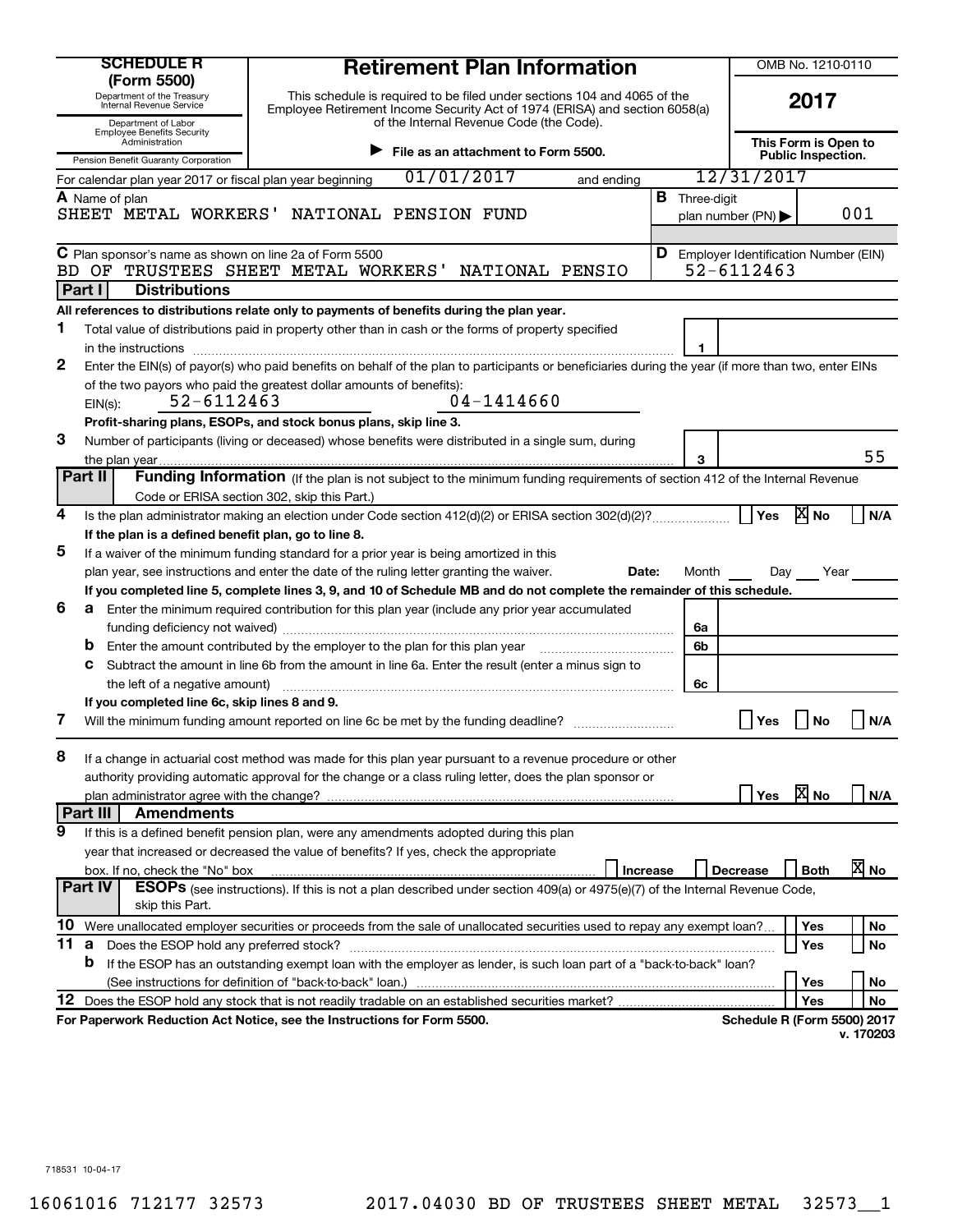| Page . |  |
|--------|--|
|--------|--|

| Part V | Additional Information for Multiemployer Defined Benefit Pension Plans                                                                                                                                                                                     |
|--------|------------------------------------------------------------------------------------------------------------------------------------------------------------------------------------------------------------------------------------------------------------|
| 13     | Enter the following information for each employer that contributed more than 5% of total contributions to the plan during the plan year<br>(measured in dollars). See instructions. Complete as many entries as needed to report all applicable employers. |
|        | <b>a</b> Name of contributing employer                                                                                                                                                                                                                     |
|        | <b>b</b> EIN<br><b>C</b> Dollar amount contributed by employer                                                                                                                                                                                             |
|        | d Date collective bargaining agreement expires (If employer contributes under more than one collective bargaining agreement, check box                                                                                                                     |
|        | and see instructions regarding required attachment. Otherwise, enter the applicable date.) Month<br>Dav<br>Year                                                                                                                                            |
|        | <b>e</b> Contribution rate information (If more than one rate applies, check this box<br>and see instructions regarding required attachment.                                                                                                               |
|        | Otherwise, complete lines 13e(1) and 13e(2).)                                                                                                                                                                                                              |
|        | (1) Contribution rate (in dollars and cents)                                                                                                                                                                                                               |
|        | Base unit measure:  <br>Unit of production<br>Hourly<br>Weekly<br>Other (specify):                                                                                                                                                                         |
|        | <b>a</b> Name of contributing employer                                                                                                                                                                                                                     |
|        | <b>b</b> EIN<br><b>C</b> Dollar amount contributed by employer                                                                                                                                                                                             |
|        | d Date collective bargaining agreement expires (If employer contributes under more than one collective bargaining agreement, check box                                                                                                                     |
|        | and see instructions regarding required attachment. Otherwise, enter the applicable date.) Month<br>Dav<br>Year                                                                                                                                            |
|        | <b>e</b> Contribution rate information (If more than one rate applies, check this box<br>and see instructions regarding required attachment.                                                                                                               |
|        | Otherwise, complete lines 13e(1) and 13e(2).)                                                                                                                                                                                                              |
|        | (1) Contribution rate (in dollars and cents)                                                                                                                                                                                                               |
|        | Base unit measure:<br>Unit of production<br>Weekly<br>Other (specify):<br>(2)<br>Hourly                                                                                                                                                                    |
|        |                                                                                                                                                                                                                                                            |
|        | <b>a</b> Name of contributing employer                                                                                                                                                                                                                     |
|        | <b>b</b> EIN<br><b>C</b> Dollar amount contributed by employer                                                                                                                                                                                             |
|        | d Date collective bargaining agreement expires (If employer contributes under more than one collective bargaining agreement, check box                                                                                                                     |
|        | and see instructions regarding required attachment. Otherwise, enter the applicable date.) Month<br>Dav<br>Year                                                                                                                                            |
|        | <b>e</b> Contribution rate information (If more than one rate applies, check this box<br>and see instructions regarding required attachment.                                                                                                               |
|        | Otherwise, complete lines 13e(1) and 13e(2).)                                                                                                                                                                                                              |
|        | (1) Contribution rate (in dollars and cents)<br>Base unit measure:<br>Weekly<br>Unit of production<br>Other (specify):<br>(2)<br>Hourly                                                                                                                    |
|        |                                                                                                                                                                                                                                                            |
|        | <b>a</b> Name of contributing employer                                                                                                                                                                                                                     |
|        | <b>b</b> EIN<br><b>C</b> Dollar amount contributed by employer                                                                                                                                                                                             |
|        | d Date collective bargaining agreement expires (If employer contributes under more than one collective bargaining agreement, check box                                                                                                                     |
|        | and see instructions regarding required attachment. Otherwise, enter the applicable date.) Month<br>Year<br>Day                                                                                                                                            |
|        | <b>e</b> Contribution rate information (If more than one rate applies, check this box<br>and see instructions regarding required attachment.                                                                                                               |
|        | Otherwise, complete lines 13e(1) and 13e(2).)                                                                                                                                                                                                              |
|        | (1) Contribution rate (in dollars and cents)                                                                                                                                                                                                               |
|        | Weekly<br>Unit of production<br>(2) Base unit measure:<br>Hourly<br>Other (specify):                                                                                                                                                                       |
|        |                                                                                                                                                                                                                                                            |
|        | <b>a</b> Name of contributing employer<br><b>b</b> EIN<br><b>C</b> Dollar amount contributed by employer                                                                                                                                                   |
|        | d Date collective bargaining agreement expires (If employer contributes under more than one collective bargaining agreement, check box                                                                                                                     |
|        | and see instructions regarding required attachment. Otherwise, enter the applicable date.) Month<br>Year<br>Day                                                                                                                                            |
|        | <b>e</b> Contribution rate information (If more than one rate applies, check this box<br>and see instructions regarding required attachment.                                                                                                               |
|        | Otherwise, complete lines 13e(1) and 13e(2).)                                                                                                                                                                                                              |
|        | (1) Contribution rate (in dollars and cents)                                                                                                                                                                                                               |
|        | Other (specify):<br>Base unit measure:<br>Weekly<br>Unit of production<br>Hourly                                                                                                                                                                           |
|        |                                                                                                                                                                                                                                                            |
|        | <b>a</b> Name of contributing employer                                                                                                                                                                                                                     |
|        | <b>b</b> EIN<br><b>C</b> Dollar amount contributed by employer                                                                                                                                                                                             |
|        | d Date collective bargaining agreement expires (If employer contributes under more than one collective bargaining agreement, check box                                                                                                                     |
|        | and see instructions regarding required attachment. Otherwise, enter the applicable date.) Month<br>Year<br>Day                                                                                                                                            |
|        | <b>e</b> Contribution rate information (If more than one rate applies, check this box<br>and see instructions regarding required attachment.                                                                                                               |
|        | Otherwise, complete lines 13e(1) and 13e(2).)<br>(1) Contribution rate (in dollars and cents)                                                                                                                                                              |
|        | (2) Base unit measure:     Hourly<br>Unit of production<br>Other (specify):<br>Weekly                                                                                                                                                                      |
|        |                                                                                                                                                                                                                                                            |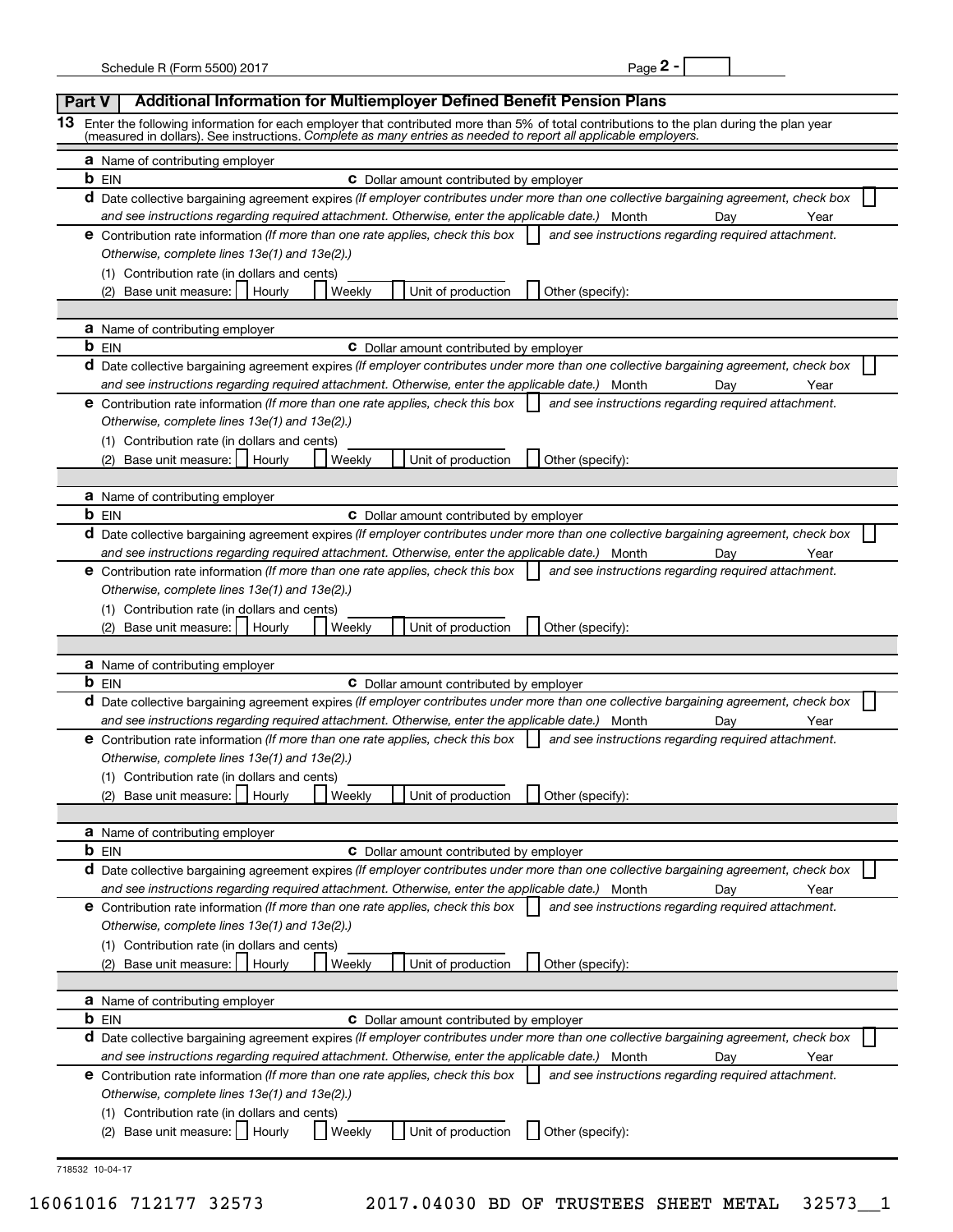| 14 | Enter the number of participants on whose behalf no contributions were made by an employer as an                                     |                 |                 |  |  |
|----|--------------------------------------------------------------------------------------------------------------------------------------|-----------------|-----------------|--|--|
|    | employer of the participant for:                                                                                                     |                 |                 |  |  |
|    | <b>a</b> The current year                                                                                                            | 14a             | 83              |  |  |
|    | <b>b</b> The plan year immediately preceding the current plan year <b>contract to the contract of the plan</b> year immunition       | 14 <sub>b</sub> | $\overline{28}$ |  |  |
|    |                                                                                                                                      | 14 <sub>c</sub> | $\overline{58}$ |  |  |
| 15 | Enter the ratio of the number of participants under the plan on whose behalf no employer had an obligation to                        |                 |                 |  |  |
|    | make an employer contribution during the current plan year to:                                                                       |                 |                 |  |  |
|    | <b>a</b> The corresponding number for the plan year immediately preceding the current plan year                                      | 15a             | 2.96            |  |  |
|    |                                                                                                                                      | 15 <sub>b</sub> | .48             |  |  |
| 16 | Information with respect to any employers who withdrew from the plan during the preceding plan year:                                 |                 |                 |  |  |
|    | a Enter the number of employers who withdrew during the preceding plan year                                                          | 16a             | $\overline{12}$ |  |  |
|    | <b>b</b> If line 16a is greater than 0, enter the aggregate amount of withdrawal liability assessed or estimated                     |                 |                 |  |  |
|    |                                                                                                                                      | 16 <sub>b</sub> | 2,359,411       |  |  |
| 17 | If assets and liabilities from another plan have been transferred to or merged with this plan during the plan year,                  |                 |                 |  |  |
|    |                                                                                                                                      |                 |                 |  |  |
|    | Additional Information for Single-Employer and Multiemployer Defined Benefit Pension Plans<br><b>Part VI</b>                         |                 |                 |  |  |
| 18 | If any liabilities to participants or their beneficiaries under the plan as of the end of the plan year consist (in whole or         |                 |                 |  |  |
|    | in part) of liabilities to such participants and beneficiaries under two or more pension plans as of immediately before              |                 |                 |  |  |
|    |                                                                                                                                      |                 |                 |  |  |
| 19 | If the total number of participants is 1,000 or more, complete lines (a) through (c)                                                 |                 |                 |  |  |
|    | <b>a</b> Enter the percentage of plan assets held as:                                                                                |                 |                 |  |  |
|    | Stock: 59.9% Investment-Grade Debt: 14.6% High-Yield Debt: 3.0% Real Estate: 6.6% Other: 15.6%                                       |                 |                 |  |  |
|    | $\mathbf b$ Provide the average duration of the combined investment-grade and high-yield debt:                                       |                 |                 |  |  |
|    | $\vert X \vert$ 3-6 years   $\vert$ 6-9 years   9-12 years   12-15 years   15-18 years   18-21 years   21 years or more<br>0-3 vears |                 |                 |  |  |
|    | C What duration measure was used to calculate line 19(b)?                                                                            |                 |                 |  |  |
|    | $\mathbb X$ Effective duration     Macaulay duration     Modified duration     Other (specify):                                      |                 |                 |  |  |

| 718533 10-04-17 |  |
|-----------------|--|
|-----------------|--|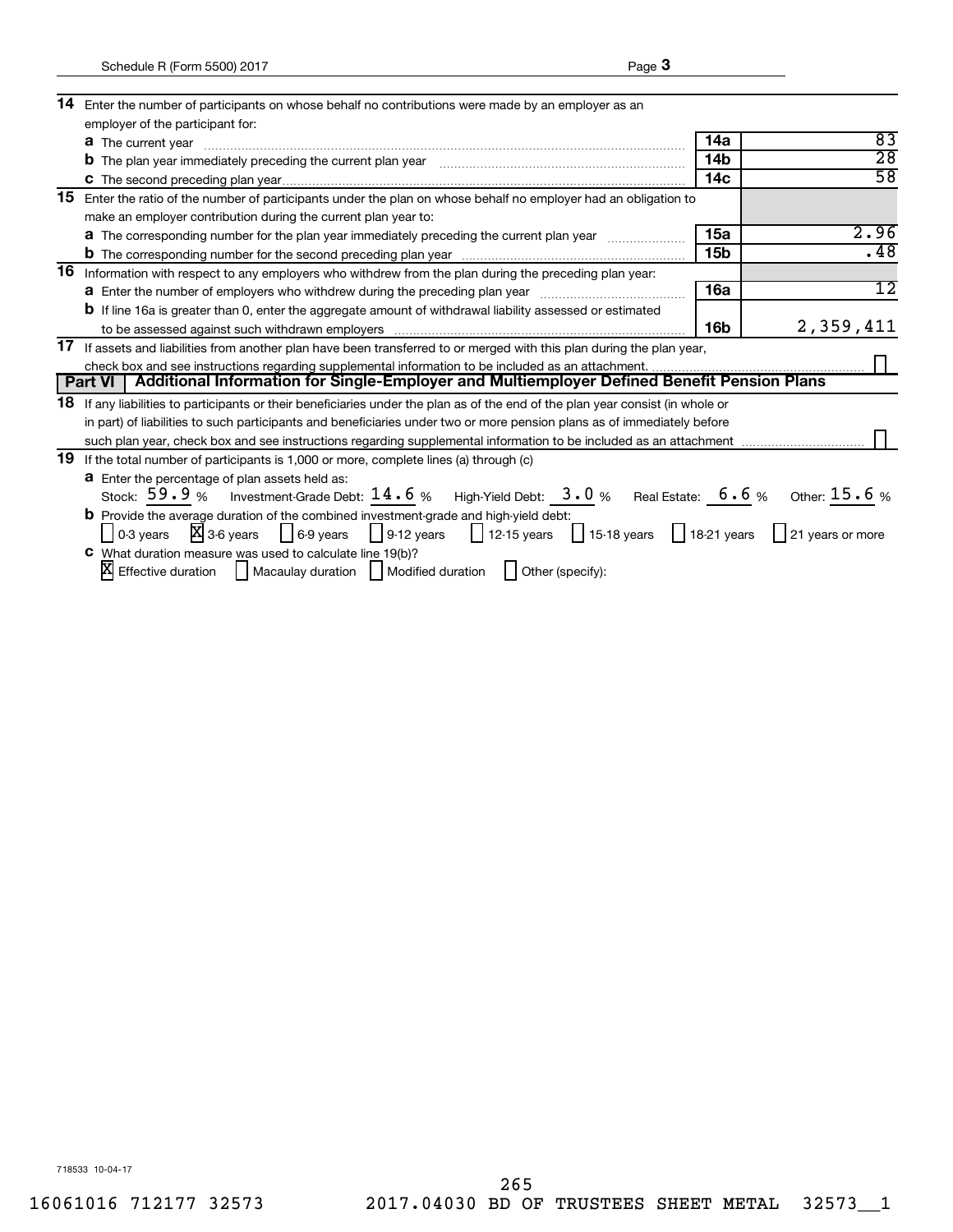| SCHEDULE C                                        | OTHER SERVICE PROVIDER SERVICE CODES |                           |                  | 1<br><b>STATEMENT</b> |
|---------------------------------------------------|--------------------------------------|---------------------------|------------------|-----------------------|
| <b>NAME</b>                                       |                                      | SERVICE CODES             |                  |                       |
| GRAYSTONE CONSULTING                              |                                      | 27                        |                  |                       |
| GRAYSTONE CONSULTING                              |                                      | 31                        |                  |                       |
| GRAYSTONE CONSULTING                              |                                      | 33                        |                  |                       |
| GRAYSTONE CONSULTING                              |                                      | 50                        |                  |                       |
| GRAYSTONE CONSULTING                              |                                      | 70                        |                  |                       |
| CODES TO SCHEDULE C, LINE 2(B)                    |                                      |                           |                  |                       |
| <b>SCHEDULE H</b>                                 |                                      | OTHER RECEIVABLES         |                  | 2<br><b>STATEMENT</b> |
| DESCRIPTION                                       |                                      |                           | BEGINNING        | <b>ENDING</b>         |
| ACCRUED INTEREST AND DIVIDENDS                    |                                      |                           | 6,665,463.       | 6,666,625.            |
| RECEIVABLE FOR INVESTMENT SECURITIES              |                                      |                           | 63,390,414.      | 29, 347, 194.         |
| RENT RECEIVABLE                                   |                                      |                           | 45,239.          | 35,960.               |
| DUE FROM AFFILIATED ORGANIZATIONS                 |                                      |                           | 668,392.         | 583,852.              |
| OTHER RECEIVABLES                                 |                                      |                           | 4,029.           | 2,459.                |
| PREPAID EXPENSES                                  |                                      |                           | 693,856.         | 3,370,010.            |
| OTHER RECEIVABLES                                 |                                      |                           | 565,070.         | $-924,796.$           |
| TOTAL TO SCHEDULE H, LINE 1B(3)                   |                                      |                           | 72,032,463.      | 39,081,304.           |
| <b>SCHEDULE H</b>                                 |                                      | OTHER GENERAL INVESTMENTS |                  | 3<br><b>STATEMENT</b> |
| DESCRIPTION                                       |                                      |                           | <b>BEGINNING</b> | <b>ENDING</b>         |
| FOREIGN OBLIGATIONS                               |                                      |                           | 304, 278.        | 315,788.              |
| TOTAL TO SCHEDULE H, LINE 1C(15)                  |                                      |                           | 304,278.         | 315,788.              |
|                                                   |                                      |                           |                  | <b>STATEMENT</b>      |
| <b>SCHEDULE H</b>                                 |                                      | OTHER PLAN LIABILITIES    |                  | 4                     |
| DESCRIPTION                                       |                                      |                           | BEGINNING        | ENDING                |
| SETTLEMENT OF SECURITIES PURCHASED                |                                      |                           | 106,889,150.     | 103,959,206.          |
| DEFERRED LEASE INCENTIVE                          |                                      |                           | 534,947.         | 512, 504.             |
|                                                   |                                      |                           | 6,928,545.       | 6,781,947.            |
|                                                   |                                      |                           |                  |                       |
| NOTES PAYABLE<br>OBLIGATIONS TO REFUND COLLATERAL |                                      |                           | 513, 191, 071.   | 550, 242, 128.        |